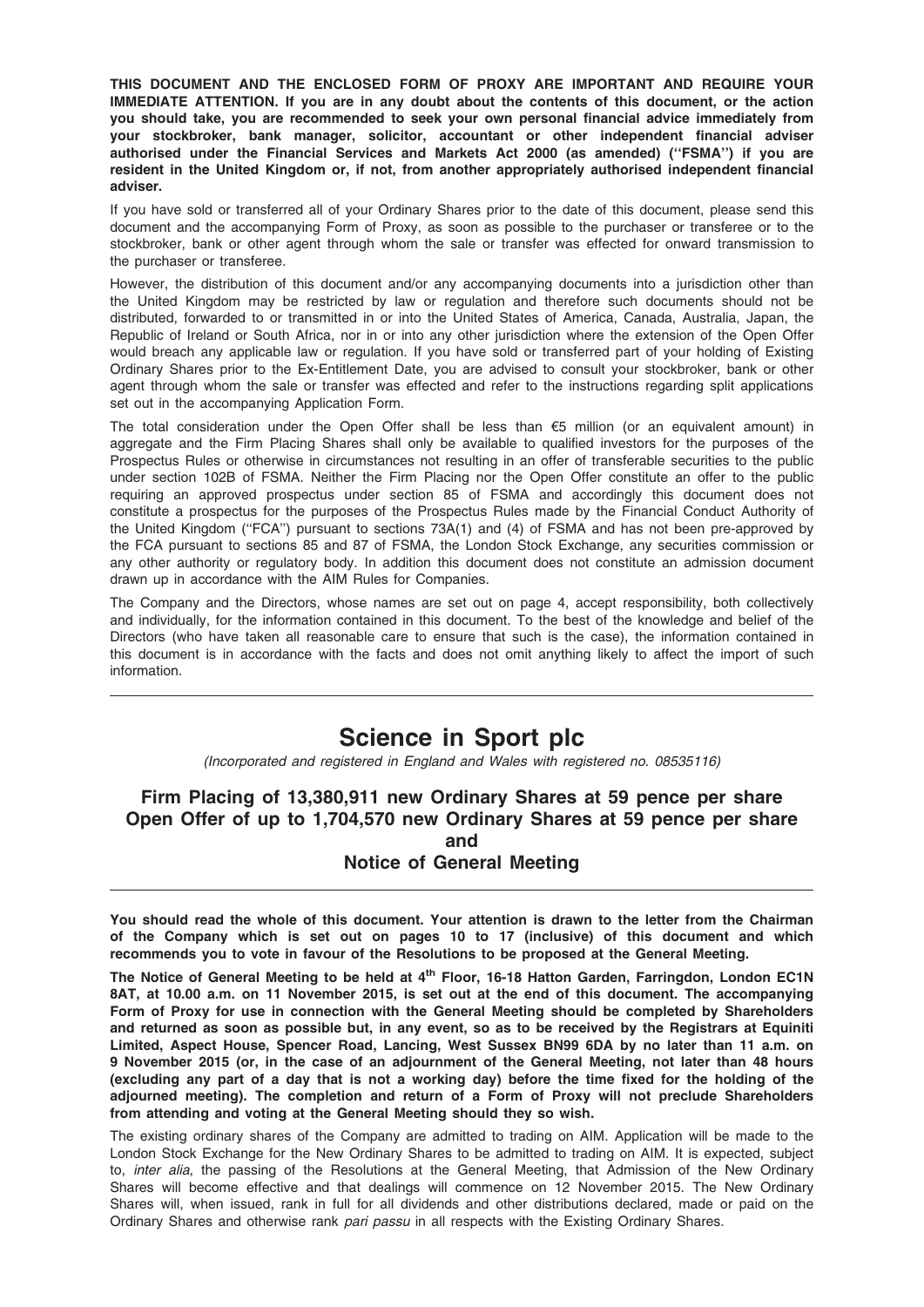AIM is a market designed primarily for emerging or smaller companies to which a higher investment risk tends to be attached than to larger or more established companies. AIM securities are not admitted to the Official List of the United Kingdom Listing Authority (being the FCA acting as competent authority for the purposes of Part V of FSMA) ("UKLA"). A prospective investor should be aware of the risks of investing in such companies and should make the decision to invest only after careful consideration and, if appropriate, consultation with an independent financial adviser. Neither the London Stock Exchange nor the UKLA has examined or approved the contents of this document. The AIM Rules for Companies are less demanding than those of the Official List of the UKLA. It is emphasised that no application is being made for admission of the Existing Ordinary Shares or the New Ordinary Shares to the Official List of the UKLA.

Cenkos Securities plc, which is authorised and regulated in the United Kingdom by the Financial Conduct Authority, is acting as nominated adviser and broker to the Company in connection with the Placing. Persons receiving this document should note that Cenkos Securities plc will not be responsible to anyone other than the Company for providing the protections afforded to customers of Cenkos Securities plc or for advising any other person on the arrangements described in this document. No representation or warranty, expressed or implied, is made by Cenkos Securities plc as to any of the contents of this document and Cenkos Securities has not authorised the contents of, or any part of, this document and no liability whatsoever is accepted by Cenkos Securities plc for the accuracy of any information or opinions contained in this document or for the omission of any information. Cenkos Securities plc, as nominated adviser and broker to the Company, owes certain responsibilities to the London Stock Exchange which are not owed to the Company or the Directors.

This document does not constitute an offer to sell or an invitation to subscribe for, or solicitation of an offer to subscribe for or buy New Ordinary Shares to any person in any jurisdiction to whom it is unlawful to make such offer or solicitation. In particular, this document must not be taken, transmitted, distributed or sent, directly or indirectly, in, or into, the United States of America, Canada, Australia, Japan, the Republic of Ireland or South Africa or transmitted, distributed or sent to, or by, any national, resident or citizen of such countries. Accordingly, the New Ordinary Shares may not, subject to certain exceptions, be offered or sold, directly or indirectly, in, or into, the United States of America, Canada, Australia, Japan, the Republic of Ireland or South Africa or in any other country, territory or possession where to do so may contravene local securities laws or regulations. The Ordinary Shares have not been, and will not be, registered under the United States Securities Act of 1933 as amended (the ''Securities Act'') or qualified for sale under the laws of any state of the United States or under the applicable laws of any of Canada, Australia, the Republic of Ireland, South Africa or Japan and, subject to certain exceptions, may not be offered or sold in the United States or to, or for the account or benefit of, US persons (as such term is defined in Regulation S under the Securities Act) or to any national, resident or citizen of Canada, Australia, the Republic of Ireland, South Africa or Japan.

Copies of this document will be available free of charge to the public during normal business hours on any day (Saturdays, Sundays and public holidays excepted) at the offices of Science in Sport plc at 4th Floor, 16-18 Hatton Garden, Farringdon, London EC1N 8AT for a period of one month from the date of this document.

## FORWARD LOOKING STATEMENTS

This document includes ''forward-looking statements'' which include all statements other than statements of historical facts, including, without limitation, those regarding the Group's financial position, business strategy, plans and objectives of management for future operations, or any statements preceded by, followed by or that include the words ''targets'', ''believes'', ''expects'', ''aims'', ''intends'', ''will'', ''may'', ''anticipates'', ''would'', "could" or "similar" expressions or negatives thereof. Such forward-looking statements involve known and unknown risks, uncertainties and other important factors beyond the Company's control that could cause the actual results, performance or achievements of the Group to be materially different from future results, performance or achievements expressed or implied by such forward-looking statements. Such forward-looking statements are based on numerous assumptions regarding the Group's present and future business strategies and the environment in which the Group will operate in the future. These forward-looking statements speak only as at the date of this document. The Company expressly disclaims any obligation or undertaking to disseminate any updates or revisions to any forward-looking statements contained herein to reflect any change in the Company's expectations with regard thereto or any change in events, conditions or circumstances on which any such statements are based unless required to do so by applicable law or the AIM Rules.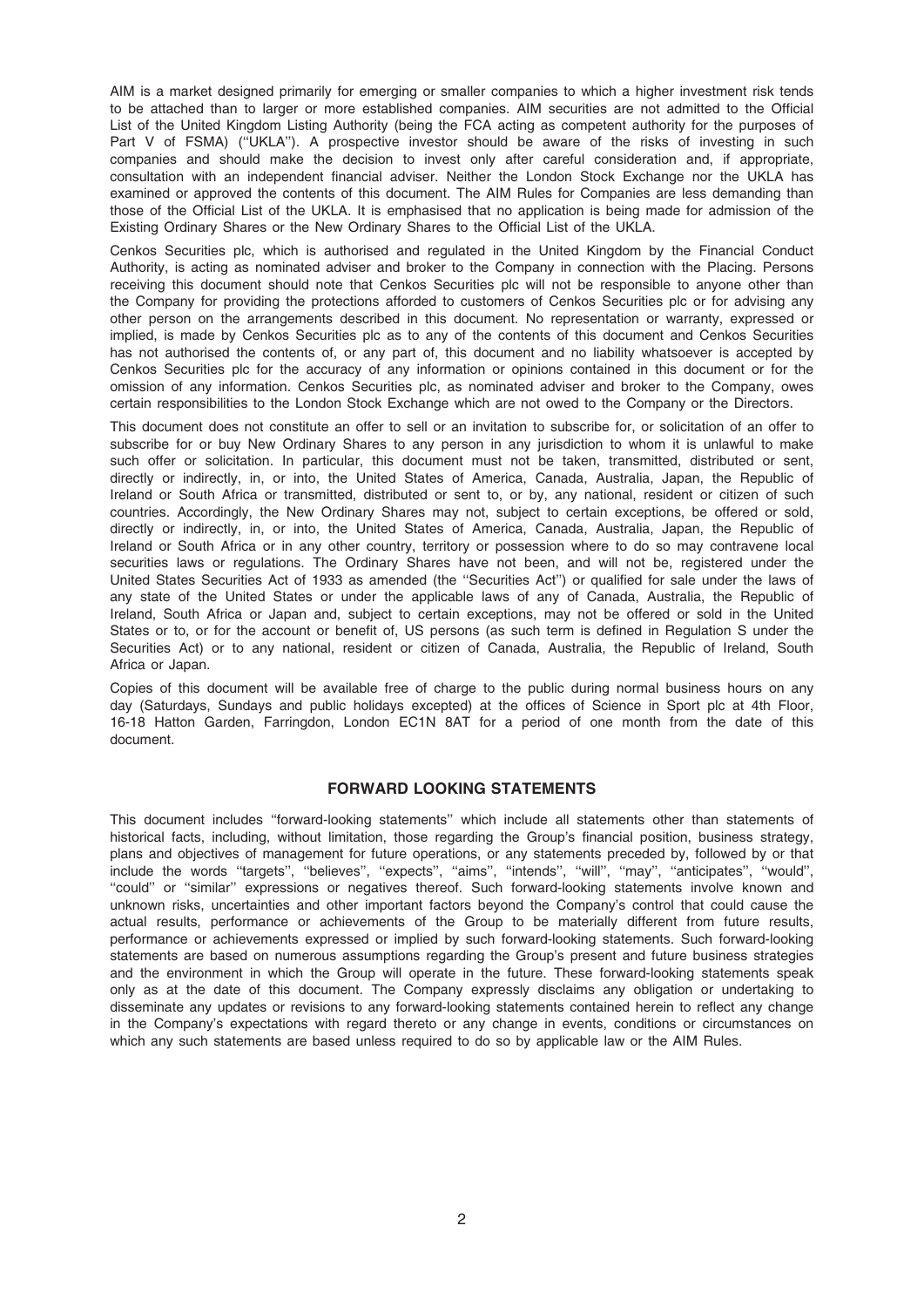# **CONTENTS**

|                                                            | Page            |
|------------------------------------------------------------|-----------------|
| <b>Expected Timetable of Principal Events</b>              | 5               |
| <b>Key Statistics</b>                                      | 6               |
| <b>Definitions</b>                                         | 7               |
| <b>Part 1</b> – Letter from the Chairman                   | 10 <sup>1</sup> |
| <b>Part 2 - Risk Factors</b>                               | 18              |
| <b>Part 3</b> – Terms and Conditions of the Open Offer     | 25              |
| <b>Part 4</b> – Questions and Answers about the Open Offer | 46              |
| <b>Notice of General Meeting</b>                           | 52              |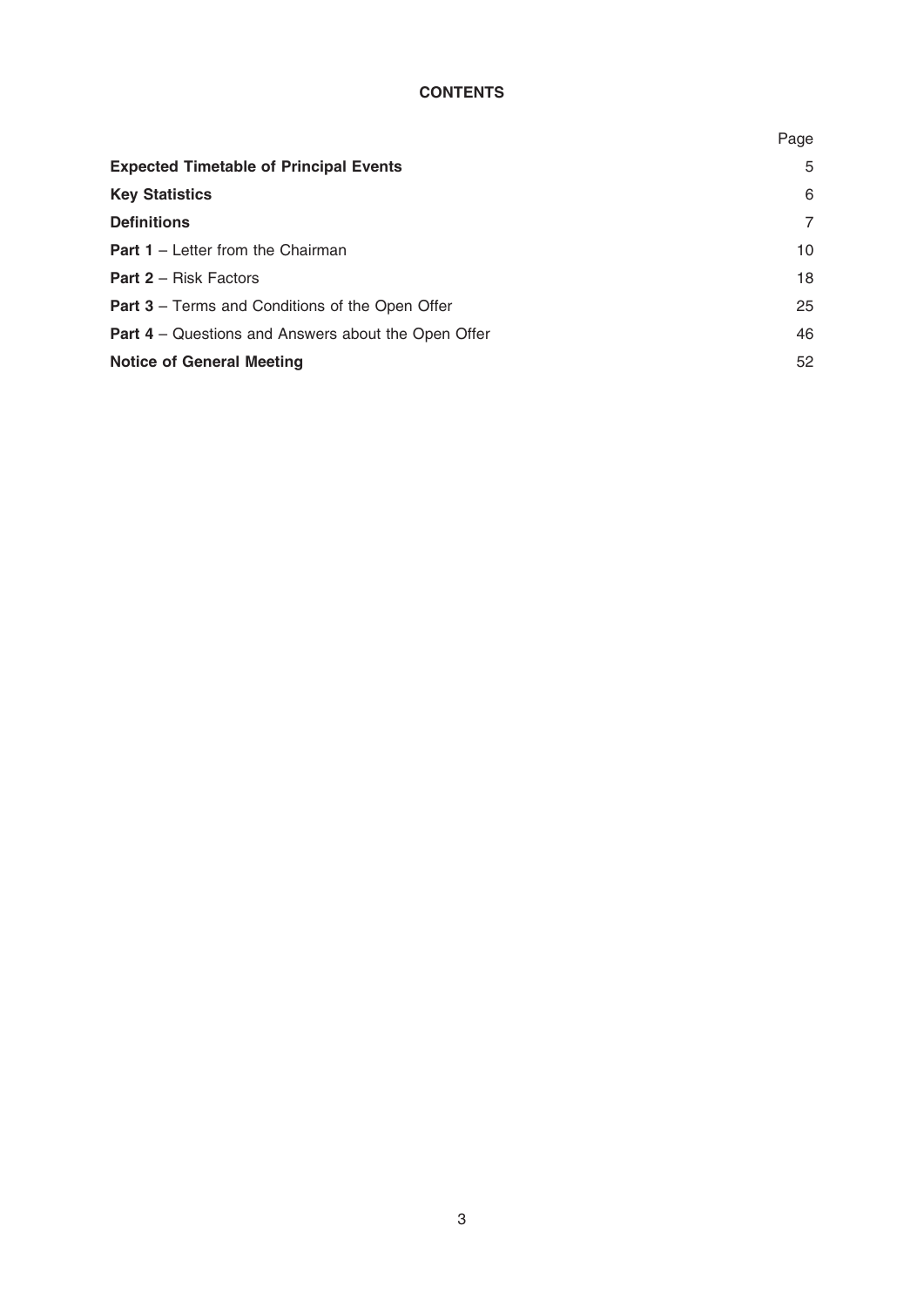# DIRECTORS AND ADVISERS

| <b>Directors</b>                                             | John Clarke Non-Executive Chairman<br>Stephen Moon Chief Executive Officer<br>Raymond Duignan Non-Executive Director<br>Dawson Buck Non-Executive Director |
|--------------------------------------------------------------|------------------------------------------------------------------------------------------------------------------------------------------------------------|
| <b>Registered Office</b>                                     | 4th Floor<br>16-18 Hatton Garden<br>Farringdon<br>London<br>EC <sub>1</sub> N 8AT                                                                          |
| Nominated Adviser and<br><b>Broker</b>                       | Cenkos Securities plc<br>6.7.8 Tokenhouse Yard<br>London EC2R 7AS                                                                                          |
| <b>Lawyers to the Company</b>                                | Shoosmiths LLP<br>Russell House, 1550 Parkway<br>Solent Business Park, Whiteley<br>Fareham, Hampshire PO15 7AG                                             |
| <b>Lawyers to the Nominated</b><br><b>Adviser and Broker</b> | <b>Memery Crystal LLP</b><br>44 Southampton Buildings<br>London WC2A 1AP                                                                                   |
| <b>Registrars</b>                                            | Equiniti Limited<br><b>Aspect House</b><br>Spencer Road<br>Lancing<br>West Sussex BN99 6DA                                                                 |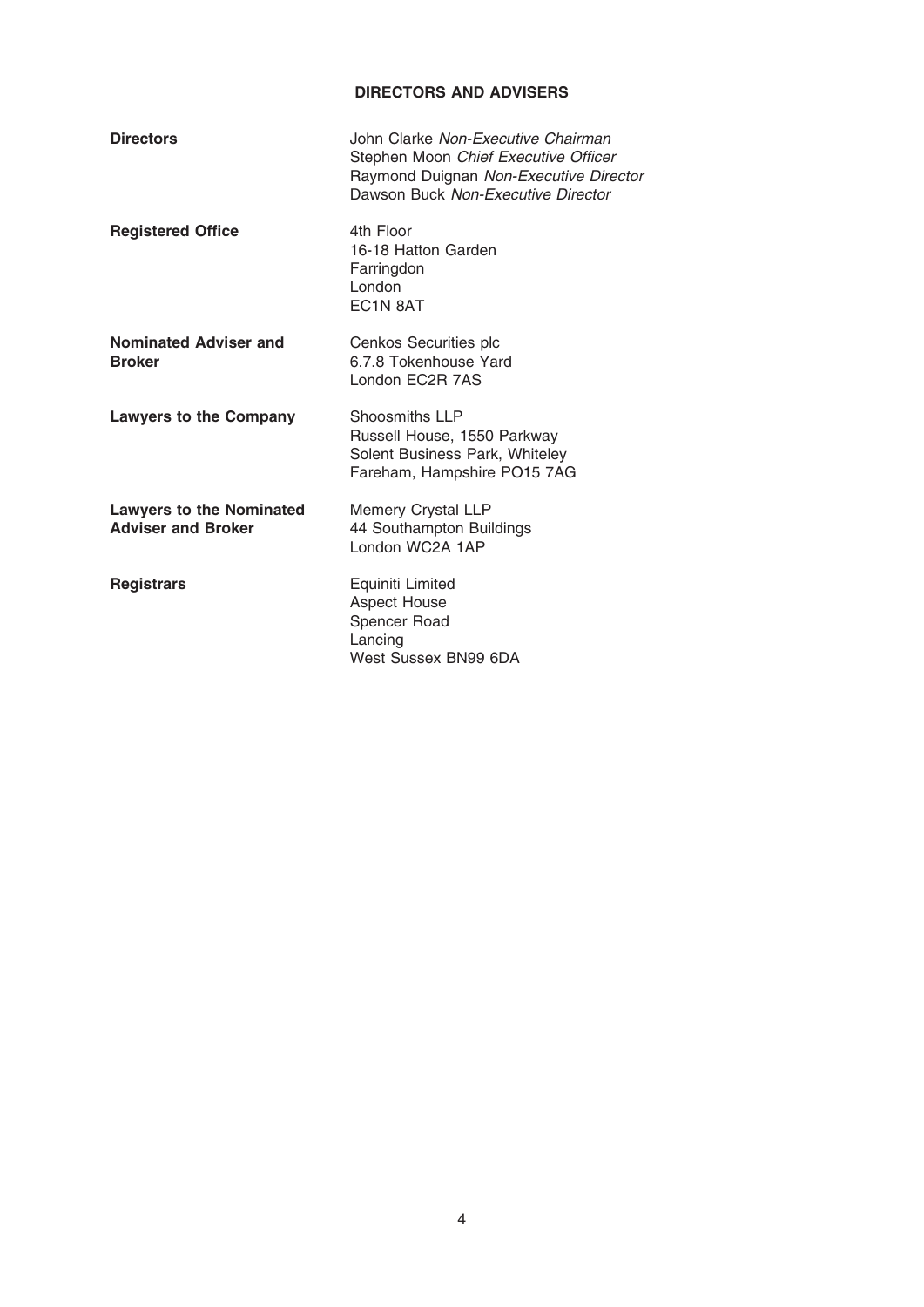## EXPECTED TIMETABLE OF PRINCIPAL EVENTS

| Record Date for the Open Offer                                                                                                                                                                                   | 6.00 p.m. on 21 October 2015   |
|------------------------------------------------------------------------------------------------------------------------------------------------------------------------------------------------------------------|--------------------------------|
| Announcement of the Firm Placing and Open Offer, publication<br>and posting of this document, the Application Form and Form<br>of Proxy                                                                          | 23 October 2015                |
| <b>Ex-entitlement Date</b>                                                                                                                                                                                       | 8.00 a.m. on 23 October 2015   |
| Open Offer Entitlements and Excess CREST Open Offer<br>Entitlements credited to stock accounts of Qualifying CREST<br>Shareholders                                                                               | 26 October 2015                |
| Recommended latest time and date for requesting withdrawal<br>of Open Offer Entitlements from CREST                                                                                                              | 4.30 p.m. on 4 November 2015   |
| Latest time and date for Depositing Open Offer Entitlements in<br><b>CREST</b>                                                                                                                                   | 3.00 p.m. on 5 November 2015   |
| Latest time and date for splitting Application Forms (to satisfy<br>bona fide market claims only)                                                                                                                | 3.00 p.m. on 6 November 2015   |
| Latest time and date for receipt of completed Forms of Proxy to<br>be valid at the General Meeting                                                                                                               | 10.00 a.m. on 9 November 2015  |
| Latest time and date for acceptance of the Open Offer and<br>receipt of completed Application Forms and payment in full<br>under the Open Offer or settlement of relevant CREST<br>instructions (if appropriate) | 11.00 a.m. on 10 November 2015 |
| <b>General Meeting</b>                                                                                                                                                                                           | 10.00 a.m. on 11 November 2015 |
| Announcement of result of General Meeting and Open Offer                                                                                                                                                         | 11 November 2015               |
| Admission and commencement of dealings in the New<br>Ordinary Shares on AIM                                                                                                                                      | 8.00 a.m. on 12 November 2015  |
| Firm Placing Shares and Offer Shares credited to CREST<br>members' accounts                                                                                                                                      | 12 November 2015               |

Despatch of definitive share certificates in certificated form within 10 business days of Admission

If any of the details contained in the timetable above should change, the revised times and dates will be notified by means of an announcement through a Regulatory Information Service.

Certain of the events in the above timetable are conditional upon, amongst other things, the approval of the Resolutions to be proposed at the General Meeting.

All references are to London time unless stated otherwise.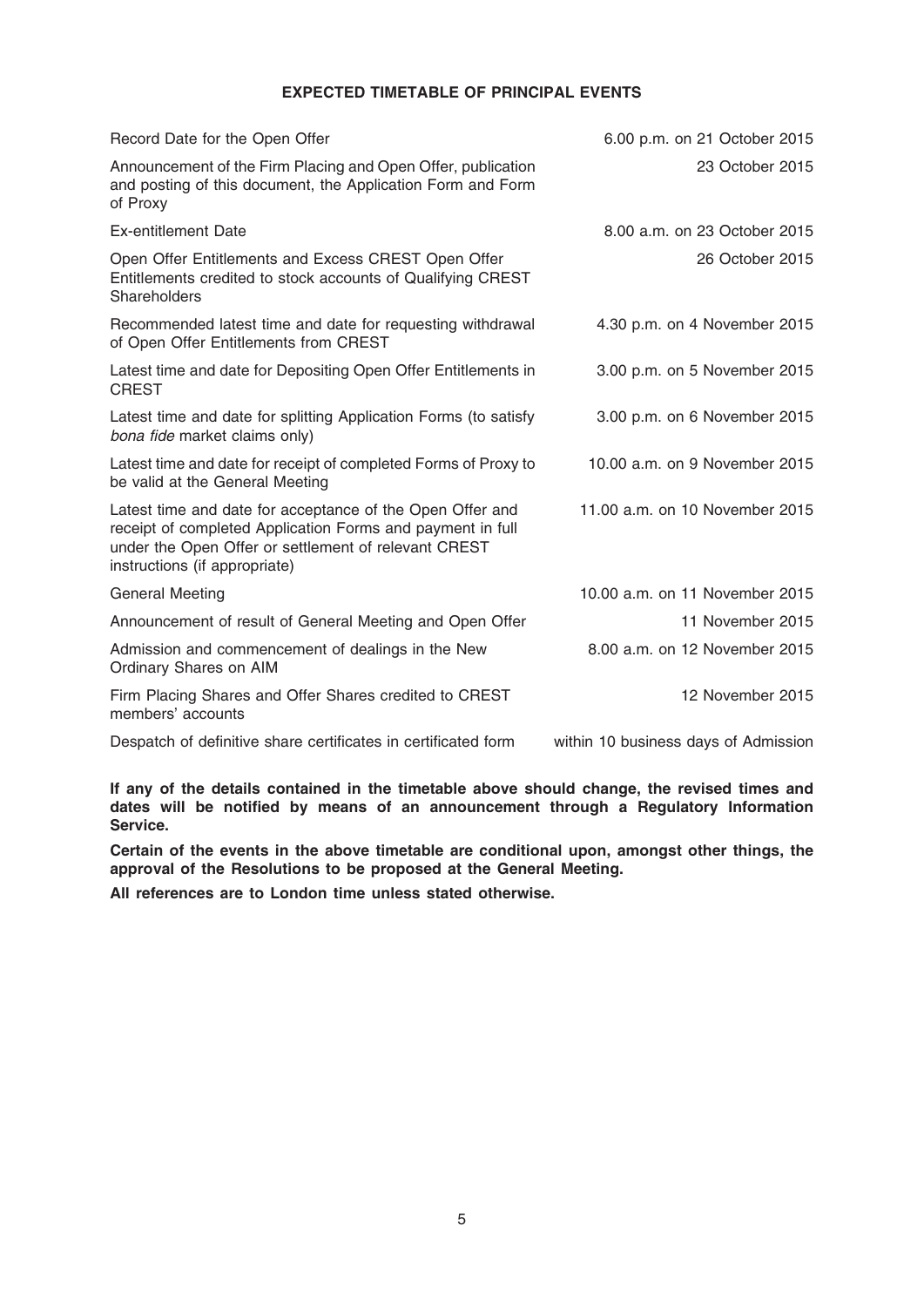# KEY STATISTICS

# FIRM PLACING STATISTICS

| Number of Existing Ordinary Shares                                                        | 25,568,545                 |
|-------------------------------------------------------------------------------------------|----------------------------|
| Number of Firm Placing Shares                                                             | 13,380,911                 |
| <b>Offer Price</b>                                                                        | 59p                        |
| Number of Ordinary Shares in issue immediately following the Firm<br>Placing              | 38,949,456                 |
| Percentage of the Enlarged Share Capital represented by the Firm<br><b>Placing Shares</b> | 34.4%                      |
| Gross Proceeds of the Firm Placing                                                        | Approximately £7.9 million |

# OPEN OFFER STATISTICS

| Number of Offer Shares                                                                                            | 1,704,570                                              |
|-------------------------------------------------------------------------------------------------------------------|--------------------------------------------------------|
| <b>Offer Price</b>                                                                                                | 59p                                                    |
| Basis of Open Offer                                                                                               | 1 Offer Share for every<br>15 Existing Ordinary Shares |
| Gross proceeds of the Open Offer*                                                                                 | up to approximately £1.0 million                       |
| Enlarged Share Capital following the Firm Placing and Open Offer*                                                 | up to 40,654,026                                       |
| Offer Shares as a percentage of the Enlarged Share Capital*                                                       | up to $4.2\%$                                          |
| Market Capitalisation of the Company immediately following the<br>Firm Placing and Open Offer at the Offer Price* | £24.0 million                                          |

<sup>\*</sup> on the assumption that the Open Offer is fully subscribed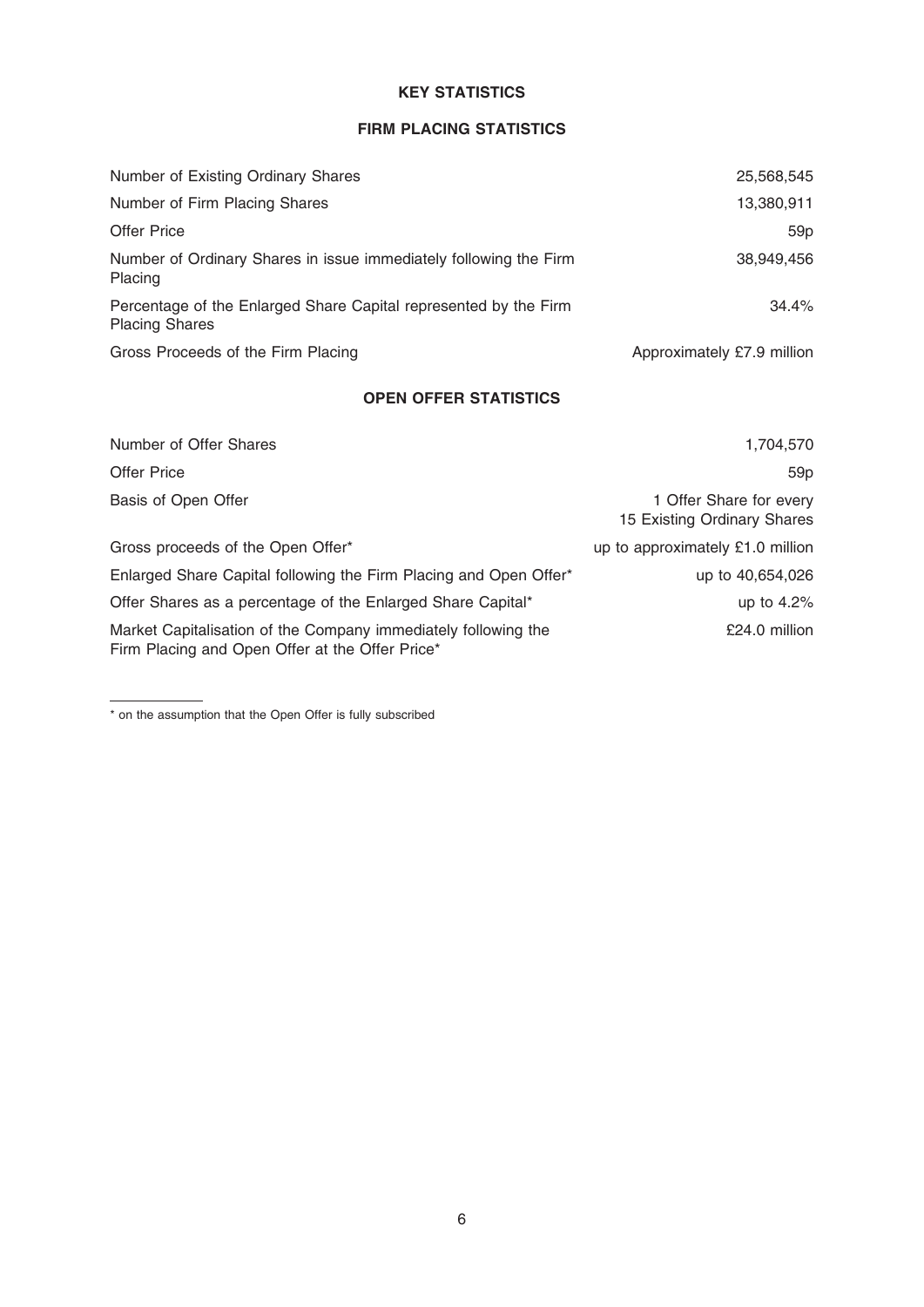## **DEFINITIONS**

The following definitions apply throughout this document, unless the context requires otherwise: ''Act'' Companies Act 2006 (as amended) ''Admission'' the admission of the New Ordinary Shares to trading on AIM in accordance with the AIM Rules for Companies ''AIM'' the AIM market operated by London Stock Exchange ''AIM Rules for Companies'' the AIM Rules for Companies and guidance notes as published by the London Stock Exchange from time to time ''Application Form'' the non-CREST Application Form ''Board'' or ''Directors'' the directors of the Company as at the date of this document ''Cenkos Securities'' Cenkos Securities plc "Company" or "SiS" Science in Sport plc ''CREST'' the relevant system (as defined in the CREST Regulations) in respect of which Euroclear is the operator (as defined in the CREST Regulations) ''CREST member'' a person who has been admitted to CREST as a system-member (as defined in the CREST Manual) ''CREST member account ID'' the identification code or number attached to a member account in CREST ''CREST participant'' a person who is, in relation to CREST, a system-participant (as defined in the CREST regulations) ''CREST participant ID'' shall have the meaning given in the CREST Manual issued by Euroclear ''CREST payment'' shall have the meaning given in the CREST Manual issued by Euroclear ''CREST Regulations'' the Uncertificated Securities Regulations 2001 (SI 2001/3755) (as amended) ''CREST sponsor'' a CREST participant admitted to CREST as a CREST sponsor ''CREST sponsored member'' a CREST member admitted to CREST as a sponsored member ''Enlarged Share Capital'' the entire issued share capital of the Company following completion of the Firm Placing and Open Offer on Admission, assuming the Open Offer is fully subscribed "EU" the European Union ''Euroclear'' Euroclear UK & Ireland Limited ''Excess Application Facility'' the arrangement pursuant to which Qualifying Shareholders may apply for additional Offer Shares in excess of their Open Offer Entitlement in accordance with the terms and conditions of the Open Offer ''Excess CREST Open Offer Entitlement'' in respect of each Qualifying CREST Shareholder, his entitlement (in addition to his Open Offer Entitlement) to apply for Offer Shares in accordance with the Excess Application Facility, which is conditional on him taking up his Open Offer Entitlement in full ''Excess Shares'' Offer Shares applied for by Qualifying Shareholders in accordance with the Excess Application facility ''Ex-entitlement Date'' the date on which the Existing Ordinary Shares are marked ''ex'' for entitlement under the Open Offer, being 23 October 2015 ''Existing Ordinary Shares'' the 25,568,545 Ordinary Shares in issue on the date of this document ''FCA'' the Financial Conduct Authority of the UK ''Firm Placees'' subscribers for Firm Placing Shares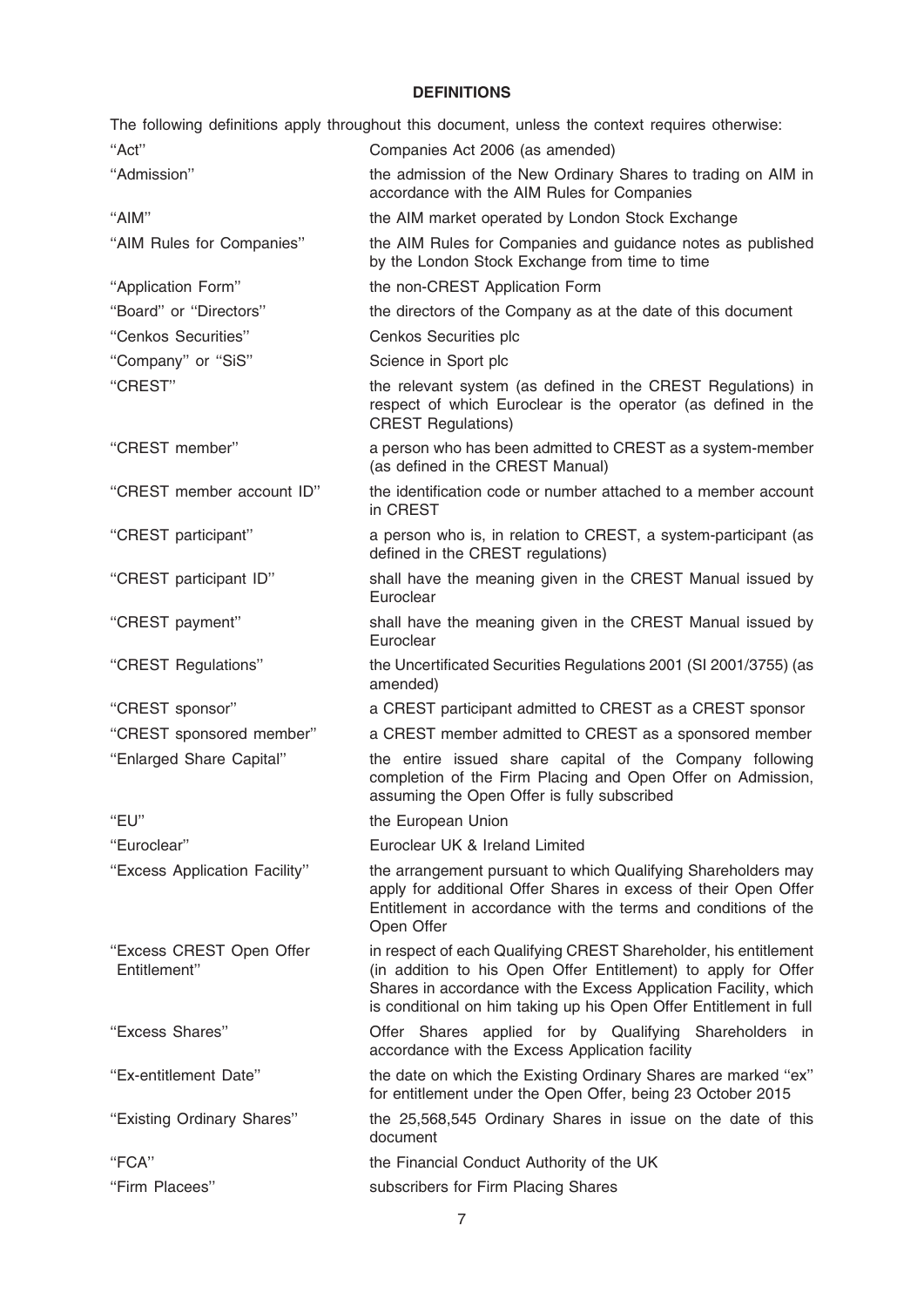| "Firm Placing"                             | the placing by the Company of the Firm Placing Shares with<br>certain investors, existing Shareholders (or their associated<br>investment vehicles) and Stephen Moon, otherwise than on a<br>pre-emptive basis, at the Offer Price                           |
|--------------------------------------------|--------------------------------------------------------------------------------------------------------------------------------------------------------------------------------------------------------------------------------------------------------------|
| "Firm Placing and Open Offer<br>Agreement" | the agreement entered into between the Company and Cenkos<br>Securities in respect of the Firm Placing and Open Offer dated<br>22 October 2015, as described in this document                                                                                |
| "Firm Placing Shares"                      | the 13,380,911 Ordinary Shares the subject of the Firm Placing                                                                                                                                                                                               |
| "Form of Proxy"                            | the form of proxy for use in relation to the General Meeting<br>enclosed with this document                                                                                                                                                                  |
| "FSMA"                                     | Financial Services and Markets Act 2000 (as amended)                                                                                                                                                                                                         |
| "General Meeting"                          | the General Meeting of the Company, convened for 10.00 a.m. on<br>11 November 2015 or at any adjournment thereof, notice of which<br>is set out at the end of this document                                                                                  |
| "Group"                                    | the Company and its subsidiaries                                                                                                                                                                                                                             |
| "HMRC"                                     | Her Majesty's Revenue and Customs                                                                                                                                                                                                                            |
| "ITA 2007"                                 | Income Taxes Act 2007                                                                                                                                                                                                                                        |
| "London Stock Exchange"                    | London Stock Exchange plc                                                                                                                                                                                                                                    |
| "Money Laundering Regulations"             | the Money Laundering Regulations 2007, the money laundering<br>provisions of the Criminal Justice Act 1993 and the Proceeds of<br>Crime Act 2002                                                                                                             |
| "Nelson Facility"                          | the manufacturing facility of the Company at Nelson in Lancashire                                                                                                                                                                                            |
| "New Ordinary Shares"                      | the Firm Placing Shares and the Offer Shares                                                                                                                                                                                                                 |
| "Notice of General Meeting"                | the notice convening the General Meeting as set out at the end of<br>this document                                                                                                                                                                           |
| "Offer Price"                              | 59 pence per New Ordinary Share                                                                                                                                                                                                                              |
| "Offer Shares"                             | the 1,704,570 Ordinary Shares being made available to<br>Qualifying Shareholders pursuant to the Open Offer                                                                                                                                                  |
| "Open Offer"                               | the conditional invitation made to Qualifying Shareholders to<br>apply to subscribe for the Offer Shares at the Offer Price on the<br>terms and subject to the conditions set out in Part 3 of this<br>document and, where relevant, in the Application Form |
| "Open Offer Entitlement"                   | the entitlement of Qualifying Shareholders to subscribe for Offer<br>Shares allocated to Qualifying Shareholders on the Record Date<br>pursuant to the Open Offer                                                                                            |
| "Ordinary Shares"                          | ordinary shares of 10p each in the capital of the Company                                                                                                                                                                                                    |
| "Overseas Shareholders"                    | a Shareholder with a registered address outside the United<br>Kingdom                                                                                                                                                                                        |
| "Prospectus Rules"                         | the Prospectus Rules made in accordance with the EU<br>Prospectus Directive 2003/71/EC in relation to offers of<br>securities to the public and the admission of securities to<br>trading on a regulated market                                              |
| "Qualifying CREST Shareholders"            | Qualifying Shareholders holding Existing Ordinary Shares in a<br><b>CREST</b> account                                                                                                                                                                        |
| "Qualifying Non-CREST<br>Shareholders"     | Qualifying Shareholders holding Existing Ordinary Shares in<br>certificated form                                                                                                                                                                             |
| "Qualifying Shareholders"                  | holders of Existing Ordinary Shares on the register of members of<br>the Company at the Record Date (but excluding any Overseas<br>Shareholder who has a registered address in the United States of<br>America or any other Restricted Jurisdiction)         |
| "Receiving Agents"                         | Equiniti Limited                                                                                                                                                                                                                                             |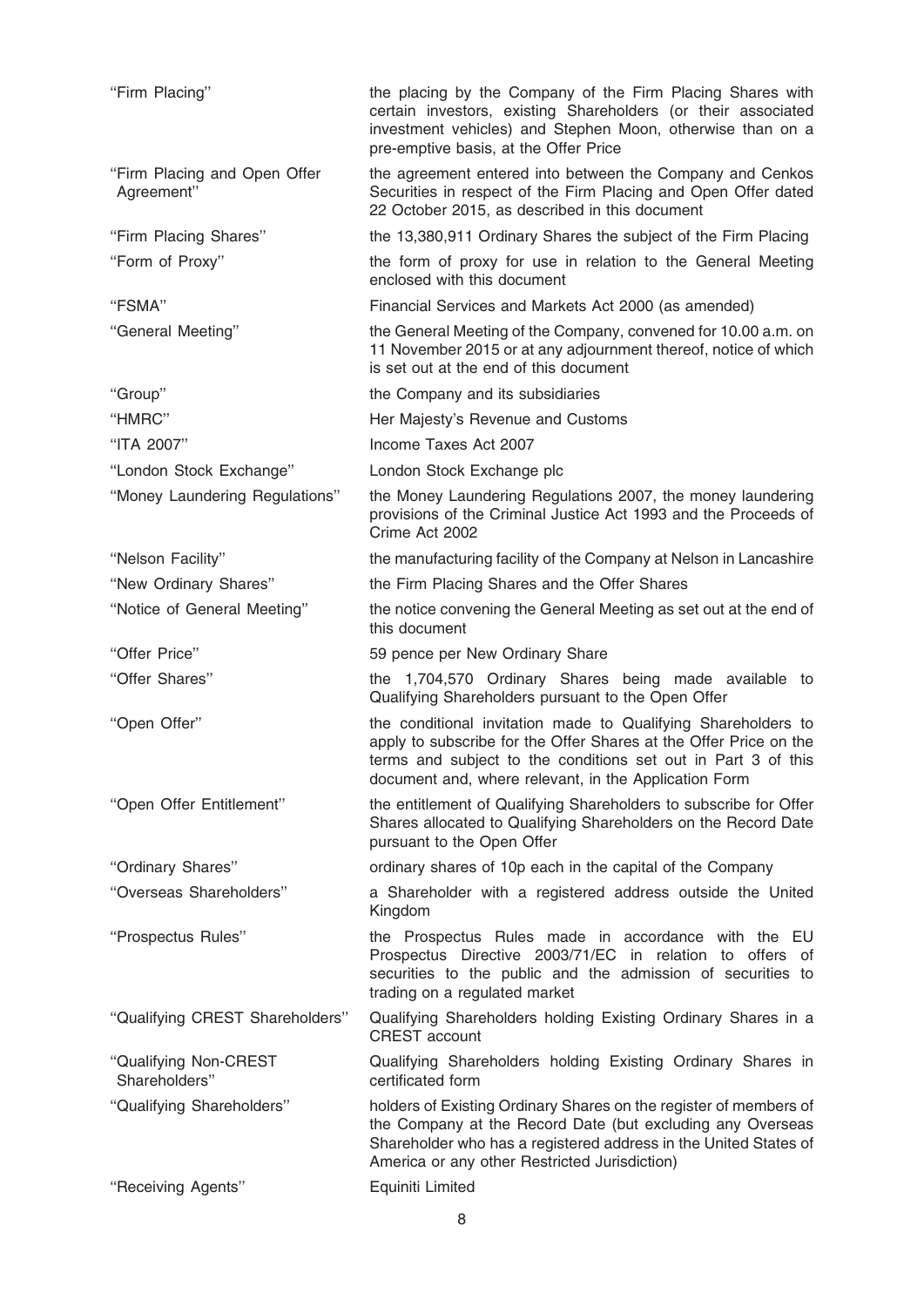| "Record Date"                                          | 6.00 p.m. on 21 October 2015 in respect of the entitlements of<br>Qualifying Shareholders under the Open Offer                                                                                                                                          |
|--------------------------------------------------------|---------------------------------------------------------------------------------------------------------------------------------------------------------------------------------------------------------------------------------------------------------|
| "Regulatory Information Service"                       | has the meaning given in the AIM Rules for Companies                                                                                                                                                                                                    |
| "Resolutions"                                          | the resolutions to be proposed at the General Meeting as set out<br>in the Notice of General Meeting                                                                                                                                                    |
| "Restricted Jurisdictions"                             | United States of America, Canada, Australia, Japan, the Republic<br>of South Africa and the Republic of Ireland and any other<br>jurisdiction where the extension or availability of the Firm Placing<br>and Open Offer would breach any applicable law |
| "Securities Act"                                       | US Securities Act of 1933 (as amended)                                                                                                                                                                                                                  |
| "Shareholders"                                         | the holders of Existing Ordinary Shares                                                                                                                                                                                                                 |
| "Transaction"                                          | the Firm Placing and Open Offer                                                                                                                                                                                                                         |
| "United Kingdom" or "UK"                               | the United Kingdom of Great Britain and Northern Ireland                                                                                                                                                                                                |
| "United States", "United States of<br>America" or "US" | the United States of America, its territories and possessions, any<br>state of the United States of America and the District of Columbia<br>and all areas subject to its jurisdiction                                                                   |
| "Uncertificated" or "Uncertificated<br>form"           | recorded on the relevant register or other record of the Shares or<br>other security concerned as being held in uncertificated form in<br>CREST, and title to which, by virtue of the CREST Regulations,<br>may be transferred by means of CREST        |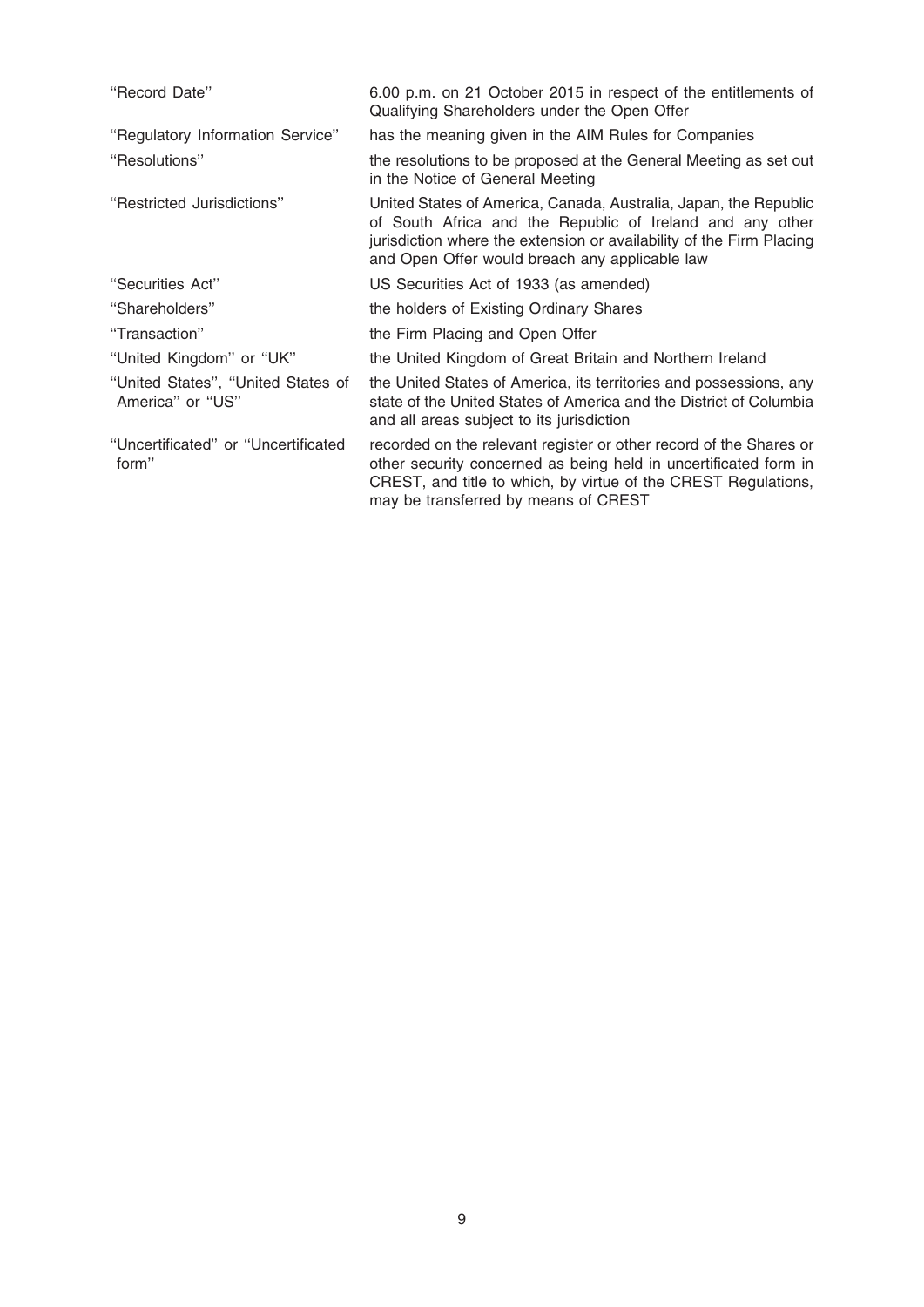## PART 1

# LETTER FROM THE CHAIRMAN

#### Science in Sport plc

Incorporated in England and Wales with registered no. 08535116)

Directors: Registered office: John Clarke – Non-Executive Chairman Stephen Moon – Chief Executive Officer Raymond Duignan – Non-Executive Director Dawson Buck – Non-Executive Director

4th Floor 16-18 Hatton Garden **Farringdon** London, EC1N 8AT

For the attention of Shareholders and for information only option holders

23 October 2015

Dear Shareholder

# Firm Placing of 13,380,911 new Ordinary Shares at 59 pence per share Open Offer of up to 1,704,570 new Ordinary Shares at 59 pence per share and

#### Notice of General Meeting

## 1. Introduction

The Company has today announced a conditional Firm Placing to raise £7.9 million by the issue and allotment by the Company of 13,380,911 Ordinary Shares at the Offer Price of 59 pence per Ordinary Share.

In addition, in order to provide Shareholders who have not taken part in the Firm Placing with an opportunity to participate in the proposed issue of new Ordinary Shares, the Company is providing all Qualifying Shareholders with the opportunity to subscribe at the Offer Price for an aggregate of 1,704,570 Offer Shares, to raise up to £1.0 million, on the basis of 1 New Ordinary Share for every 15 Existing Ordinary Shares, at 59 pence each, payable in full on acceptance.

The Firm Placing and Open Offer are conditional, *inter alia*, upon Shareholders approving the Resolutions at the General Meeting that will grant to the Directors the authority to allot the New Ordinary Shares and the power to disapply statutory pre-emption rights in respect of the New Ordinary Shares. The Resolutions are contained in the Notice of General Meeting at the end of this document. Admission is expected to occur no later than 8.00 a.m. on 12 November 2015 or such later time and/or date as Cenkos Securities and the Company may agree. The Firm Placing and Open Offer are not underwritten.

The Open Offer provides Qualifying Shareholders with an opportunity to participate in the proposed issue of the New Ordinary Shares on a pre-emptive basis whilst providing the Company with additional capital to invest in the business of the Group.

The Offer Price is at the closing middle market price of 59 pence per Existing Ordinary Share on 22 October 2015 (being the last practicable date before publication of this document).

The purpose of this document is to explain the background to and reasons for the Firm Placing and Open Offer, the use of proceeds, the details of the Firm Placing and Open Offer and to recommend that you vote in favour of the Resolutions.

## 2. Summary of Science in Sport plc

Science in Sport plc is a leading sports nutrition company that develops, manufactures and markets sports nutrition products for professional athletes and sports enthusiasts. SiS is a strong brand in the elite athlete community – in the 2012 London Olympics, 24 medal-winning athletes or teams used SiS products.

The SiS core product ranges include: SiS GO, comprising energy powders, isotonic gels, energy bars and hydration tablets; and SiS REGO, including protein-based recovery powders and bars.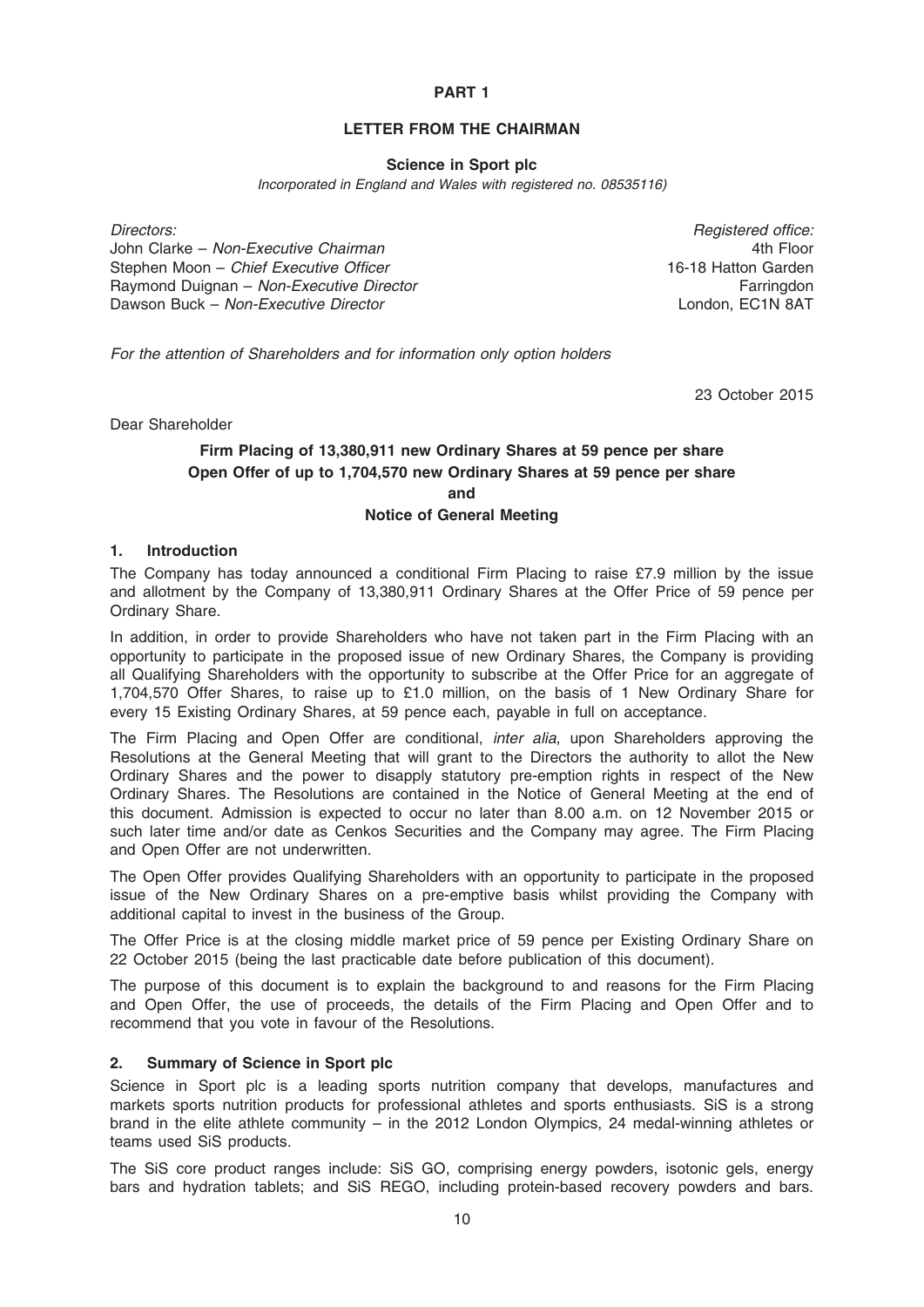SiS products are sold in a range of retail channels, including specialist sport retailers, major grocers, high street retailers and e-commerce websites.

SiS is currently the official sports nutrition supplier to professional cycling teams SKY, Team Wiggins, Rapha Condor JLT, Madison Genesis, Boels Dolmans and Trek Factory Racing. SiS is also the official supplier of sports drinks and sports nutrition to the GB Rowing Team. In addition, Olympians Sir Chris Hoy MBE, Mark Cavendish MBE and Helen Jenkins are Elite Sports Consultants and brand ambassadors.

SiS was founded in 1992 and is headquartered in Hatton Garden, London. Its manufacturing facility is in Nelson, Lancashire. SiS was admitted to AIM, following a demerger from Provexis plc, on 9 August 2013.

## 3. Background to and reasons for the Firm Placing and Open Offer

As set out in the Company's unaudited interim results, which were announced on 24 September 2015, SiS reported strong revenue growth for the six months ended 30 June 2015 of 19 per cent. Looking forward, the Board confirmed within the interim results that they expected revenue growth in the second half of the year to continue to be broadly in line with the first half which, due to the planned first half weighting in investment, would enable the Company to report a positive EBITDA for this period.

The revenue growth achieved during the interim period, and that achieved in 2013 and 2014, reflected the Company's continued achievement of the growth ambitions set out at the time of its Admission to AIM in August 2013. Pursuant to those growth ambitions in 2013, the Board had set a target to achieve cash break even and profitability in years four and five of its business plan (being 2016 and 2017). The Board believes that the Company remains well positioned to deliver cash break even and profitability in line with its growth ambitions however it also recognizes the success to date of the SiS brand and the further growth opportunities available to the Group.

Following consultation with key Shareholders and its advisers, the Board has drawn up revised growth ambitions focused on seeking to further accelerate the revenue growth of the Company. The Board believes SiS has multiple growth opportunities in e-commerce, established retail channels and international markets that have yet to be fully exploited. The Board believes accelerating revenue growth is likely to delay the achievement of profitability but, in the longer term, is likely to lead to greater shareholder value.

The Firm Placing and Open Offer will provide the funding for the Group to further invest in its e-commerce factory fulfilment systems and to sell directly to international markets, specifically Australia and the US.

## 4. Use of proceeds

The Company intends to raise £7.9 million before expenses by the conditional Firm Placing and up to a further £1.0 million before expenses under the Open Offer. The expenses for the Transaction are expected to be up to £0.5 million dependent on the proceeds from the Open Offer.

The net proceeds will be used by the Company for the following purposes:

- (i) investment in Australian market (£1.5 million);
- (ii) general working capital (£1.3 million);
- (iii) investment in e-commerce factory fulfilment (£0.5 million); and
- (iv) the balance towards sales and marketing spend, for instance to accelerate the entry into the US market.

#### 5. Current trading and prospects

As set out in the Company's unaudited interim results, which were announced on 24 September 2015, the Company is experiencing strong growth in online channels and international markets. This growth underpinned an increase in revenue of 19 per cent. for the first six months ended 30 June 2015 and gives the Directors confidence in meeting market expectations for the year.

The timing of the Transaction and the receipt of the net proceeds means the Directors are not changing their outlook for the current financial year. The Directors however expect revenue growth to increase in 2016 and beyond as the Company executes its accelerated revenue growth strategy.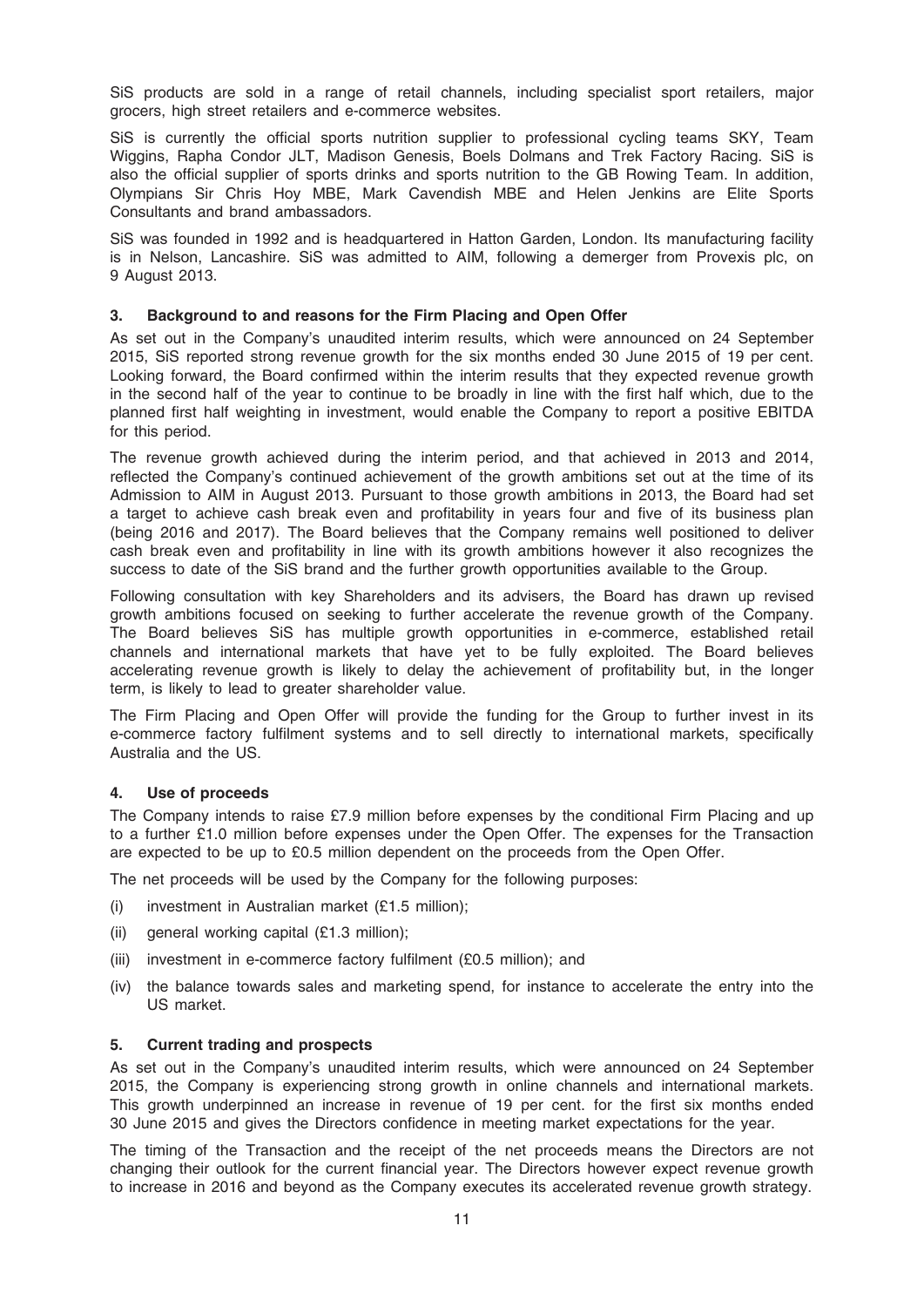# 6. The Firm Placing and Open Offer

## Details of the Firm Placing

The Company has conditionally raised £7.9 million before expenses by the conditional Firm Placing of 13,380,911 Firm Placing Shares at the Offer Price to the Firm Placees.

The Firm Placing is conditional, *inter alia*, upon:

- (i) the passing of all of the Resolutions at the General Meeting;
- (ii) the Firm Placing and Open Offer Agreement becoming or being declared unconditional in all respects and not having been terminated in accordance with its terms prior to Admission; and
- (iii) Admission becoming effective by no later than 8.00 a.m. on 12 November 2015 or such later time and/or date (being no later than 8.00 a.m. on 31 December 2015) as Cenkos Securities and the Company may agree.

If any of the conditions are not satisfied, the Firm Placing Shares will not be issued and all monies received from the Firm Placees will be returned to them (at the Firm Placees' risk and without interest) as soon as possible thereafter.

The Firm Placing Shares are not subject to clawback.

The Firm Placing Shares (and the Offer Shares) will be issued free of all liens, charges and encumbrances and will, when issued and fully paid, rank pari passu in all respects with the Existing Ordinary Shares, including the right to receive all dividends and other distributions declared, made or paid after the date of their issue.

The Existing Ordinary Shares are admitted to trading on AIM. Application will be made to the London Stock Exchange for the Admission of the Firm Placing Shares to trading on AIM. It is expected that Admission will occur and that dealings will commence at 8.00 a.m. on 12 November 2015 at which time it is also expected that the Firm Placing Shares will be enabled for settlement in CREST.

## Details of the Open Offer

The Company is proposing to raise up to £1.0 million before expenses. A total of 1,704,570 New Ordinary Shares are available to Qualifying Shareholders pursuant to the Open Offer at the Offer Price, payable in full on acceptance. Any Offer Shares not subscribed for by Qualifying Shareholders will be available to Qualifying Shareholders under the Excess Application Facility. The balance of any Offer Shares not subscribed for under the Excess Application Facility will not be available to Firm Placees under the Firm Placing.

Qualifying Shareholders may apply for Offer Shares under the Open Offer at the Offer Price on the following basis:

## 1 Offer Share for every 15 Existing Ordinary Shares

and so in proportion for any number of Existing Ordinary Shares held on the Record Date. Entitlements of Qualifying Shareholders will be rounded down to the nearest whole number of Offer Shares. Fractional entitlements which would otherwise arise will not be issued to the Qualifying Shareholders but will be made available under the Excess Application Facility. The Excess Application Facility enables Qualifying Shareholders to apply for Excess Shares in excess of their Open Offer Entitlement. Not all Shareholders will be Qualifying Shareholders. Shareholders who are located in, or are citizens of, or have a registered office in Restricted Jurisdictions will not qualify to participate in the Open Offer. The attention of Overseas Shareholders is drawn to paragraph 6 of Part 3 of this document.

Valid applications by Qualifying Shareholders will be satisfied in full up to their Open Offer Entitlements as shown on the Application Form. Applicants can apply for less or more than their entitlements under the Open Offer but the Company cannot guarantee that any application for Excess Shares under the Excess Application Facility will be satisfied as this will depend in part on the extent to which other Qualifying Shareholders apply for less than or more than their own Open Offer Entitlements. The Company may satisfy valid applications for Excess Shares of applicants in whole or in part but reserves the right not to satisfy any excess above any Open Offer Entitlement. The Board may scale back applications made in excess of Open Offer Entitlements on such basis as it reasonably considers to be appropriate.

Application has been made for the Offer Shares to be admitted to CREST. It is expected that such Offer Shares will be credited to CREST on 12 November 2015. The Offer Shares will be enabled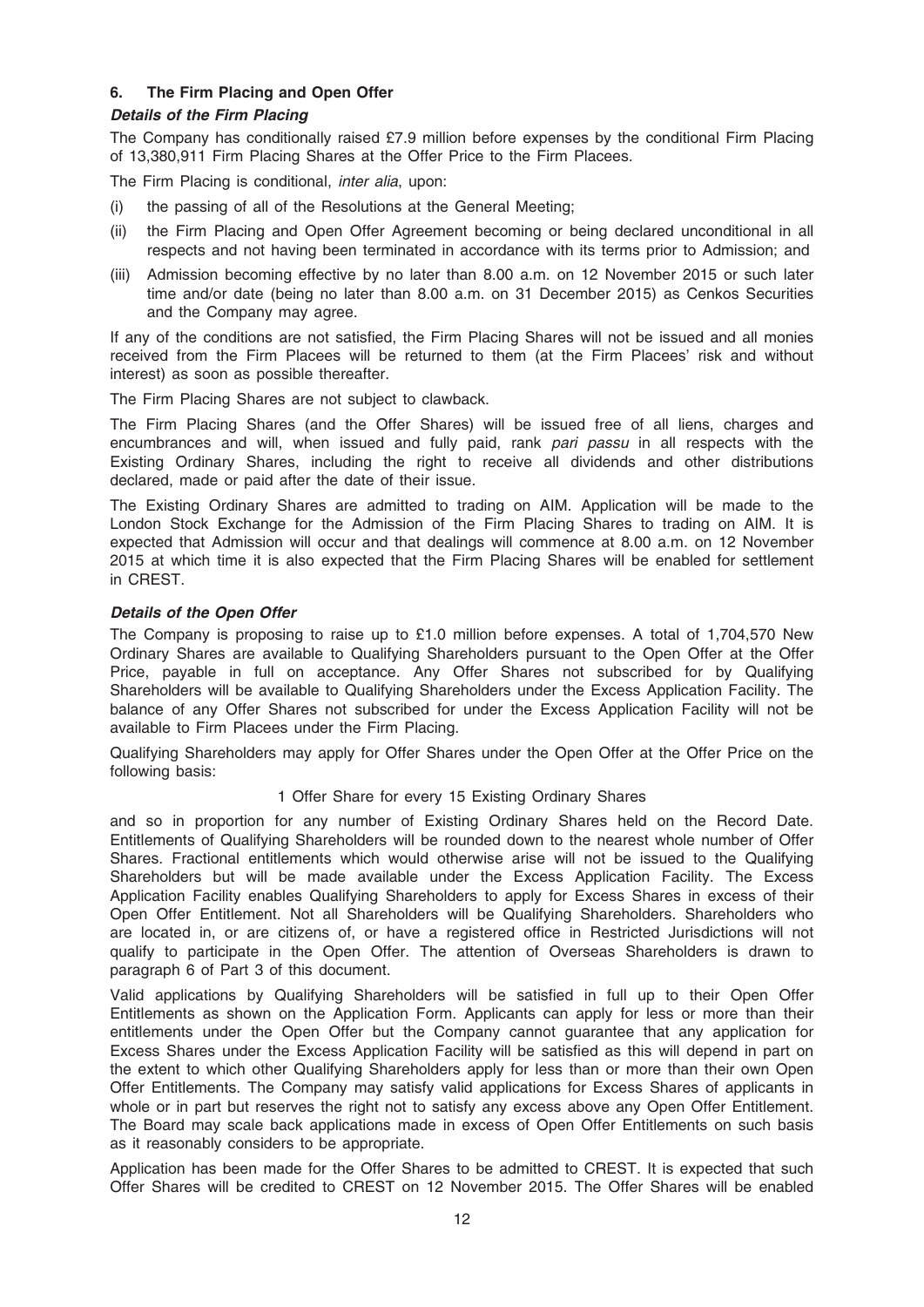for settlement in CREST until 11.00 a.m. on 10 November 2015. Applications through the CREST system may only be made by the Qualifying CREST Shareholder originally entitled or by a person entitled by virtue of bona fide market claims. The Offer Shares must be paid in full on application. The latest time and date for receipt of completed Application Forms or CREST applications and payment in respect of the Open Offer is 11.00 a.m. on 10 November 2015. The Open Offer is not being made to certain Overseas Shareholders, as set out in paragraph 6 of Part 3 of this document.

Qualifying Shareholders should note that the Open Offer is not a rights issue and therefore any Offer Shares which are not applied for by Qualifying Shareholders will not be sold in the market for the benefit of the Qualifying Shareholders who do not apply under the Open Offer. The Application Form is not a document of title and cannot be traded or otherwise transferred.

Further details of the Open Offer and the terms and conditions on which it is being made, including the procedure for application and payment, are contained in Part 3 of this document and on the accompanying Application Form.

The Open Offer is conditional on the Firm Placing becoming or being declared unconditional in all respects and not being terminated before Admission (as the case may be). The principal conditions to the Firm Placing are:

- (a) the passing of all of the Resolutions at the General Meeting;
- (b) the Firm Placing and Open Offer Agreement having become or being declared unconditional in all respects and not having been terminated in accordance with its terms prior to Admission; and
- (c) Admission becoming effective by no later than 8.00 a.m. on 12 November 2015 or such later time and/or date (being no later than 8.00 a.m. on 31 December 2015) as Cenkos Securities and the Company may agree.

Accordingly, if these conditions are not satisfied or waived (where capable of waiver), the Open Offer will not proceed and the Offer Shares will not be issued and all monies received by Equiniti from applicants will be returned to such applicants (at the applicants' risk and without interest) as soon as possible thereafter. Any Open Offer Entitlements admitted to CREST will thereafter be disabled.

The Offer Shares (and the Firm Placing Shares) will be issued free of all liens, charges and encumbrances and will, when issued and fully paid, rank pari passu in all respects with the Existing Ordinary Shares, including the right to receive all dividends and other distributions declared, made or paid after the date of their issue.

Application will be made to the London Stock Exchange for the admission of the Offer Shares to trading on AIM. It is expected that Admission will occur and that dealings will commence at 8.00 a.m. on 12 November 2015 at which time it is also expected that the Offer Shares will be enabled for settlement in CREST.

## Firm Placing and Open Offer Agreement

Pursuant to the Firm Placing and Open Offer Agreement, Cenkos Securities have agreed to use their reasonable endeavours as agent of the Company to procure subscribers for the Firm Placing Shares at the Offer Price.

The Firm Placing and Open Offer Agreement provides, inter alia, for payment by the Company to Cenkos Securities of commissions based upon the number of Firm Placing Shares placed by Cenkos Securities and the Open Offer Shares applied for respectively, multiplied by the Offer Price.

The Company will bear all other expenses of and incidental to the Firm Placing and Open Offer, including printing costs, Registrar's and Receiving Agent's fees, all legal and accounting fees of the Company and all stamp duty and other taxes and duties payable.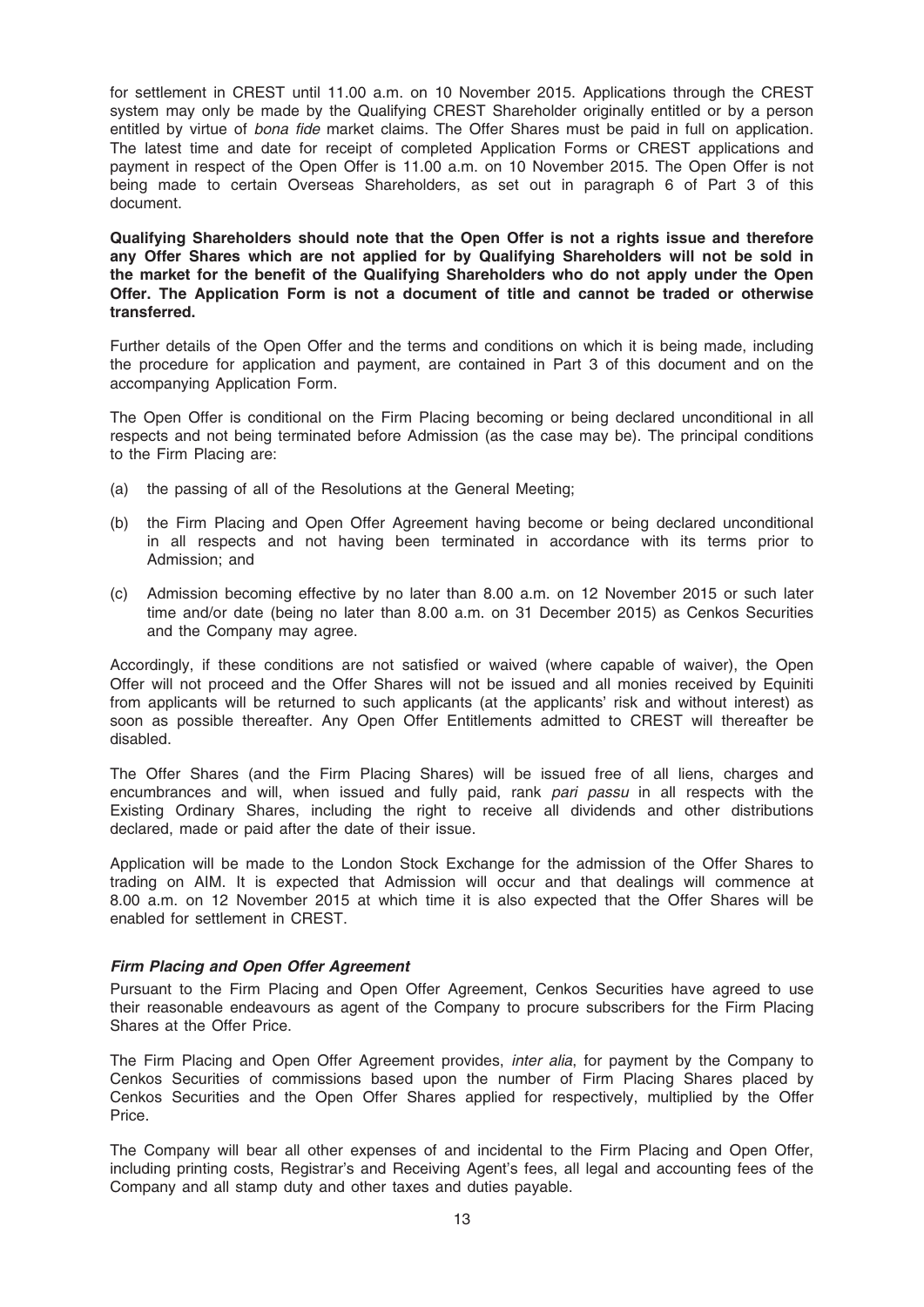The Firm Placing and Open Offer Agreement contains certain warranties and indemnities from the Company in favour of Cenkos Securities and is conditional, inter alia, upon:

- (a) Shareholder approval of the Resolutions at the General Meeting;
- (b) the Firm Placing and Open Offer Agreement having become unconditional in all respects (save for the condition relating to Admission) and not having been terminated in accordance with its terms prior to Admission; and
- (c) Admission becoming effective not later than 8.00 a.m. on 12 November 2015 or such later time and/or date as the Company and Cenkos Securities may agree, being not later than 31 December 2015.

Cenkos Securities may terminate the Firm Placing and Open Offer Agreement in certain circumstances, if, inter alia, the Company is in material breach of any of its obligations under the Firm Placing and Open Offer Agreement; if there is a material adverse change in the condition, earnings, business, operations or solvency of the Company; or if there is a material adverse change in the financial, political, economic or stock market conditions, which in their respective reasonable opinion makes it impractical or inadvisable to proceed with the Firm Placing and Open Offer.

#### Enterprise Investment Scheme (EIS) and Venture Capital Trust (VCT) Schemes

To comply with European State Aid requirements the legislation that applies to the above schemes is to be amended by the Finance Bill that is currently making its way through Parliament. European State Aid approval has been given for the proposed amendments but HMRC are not able to comment on their application to the Company or its Ordinary Shares until such time as the amended legislation is enacted.

The Company has applied for and obtained provisional advance assurance from HMRC that, ignoring the proposed amendments that HMRC are unable to comment on, the Placing Shares should satisfy the requirements for tax relief under EIS and are expected to constitute a qualifying holding for a VCT.

In addition to the proposed changes to the legislation, eligibility is also dependent on a investors own position and not just that of the Company. Accordingly, an investor participating in the Firm Placing should take its own independent advice and they are referred, in particular, to the section on EIS and VCT Schemes risk factors in Part 2 of this document.

The Company does not intend to apply for EIS or VCT relief on the Offer Shares. Shareholders who participate in the Open Offer will not therefore receive tax relief under EIS and/or their holding will not constitute a qualifying holding for a VCT.

#### Related Party Subscription

Downing LLP, a 21.7 per cent. Shareholder, has agreed to subscribe for 748,333 Placing Shares as part of the Firm Placing, equivalent to £441,516.47. The Placing Shares for which Downing LLP are subscribing, represent 5.6 per cent. of the total number of Placing Shares.

Downing LLP is a Substantial Shareholder under the AIM Rules and therefore the participation of Downing LLP in the Firm Placing constitutes a related party transaction under Rule 13 of the AIM Rules. The Directors consider that, having consulted with Cenkos, the terms of Downing LLP's participation in the Firm Placing are fair and reasonable insofar as Shareholders are concerned.

## Director Subscription

As part of the Placing, Stephen Moon, a director of the Company, has agreed to purchase 254,000 Placing Shares, subject to the passing of the resolutions at the General Meeting. Following this purchase Mr Moon will directly hold 675,330 Ordinary Shares, which will represent 1.66 per cent. of the Enlarged Share Capital (assuming the Open Offer is fully subscribed).

None of the Directors currently expect to take up their entitlement to subscribe for New Ordinary Shares under the Open Offer.

#### Transaction considerations

As set out in the Recommendation section below, the Directors believe the Transaction to be in the best interests of the Company and its Shareholders as a whole. In making this statement the Directors have spent time, and have taken appropriate advice, in considering the Transaction and the method by which the Company will raise the net proceeds. The Directors concluded that a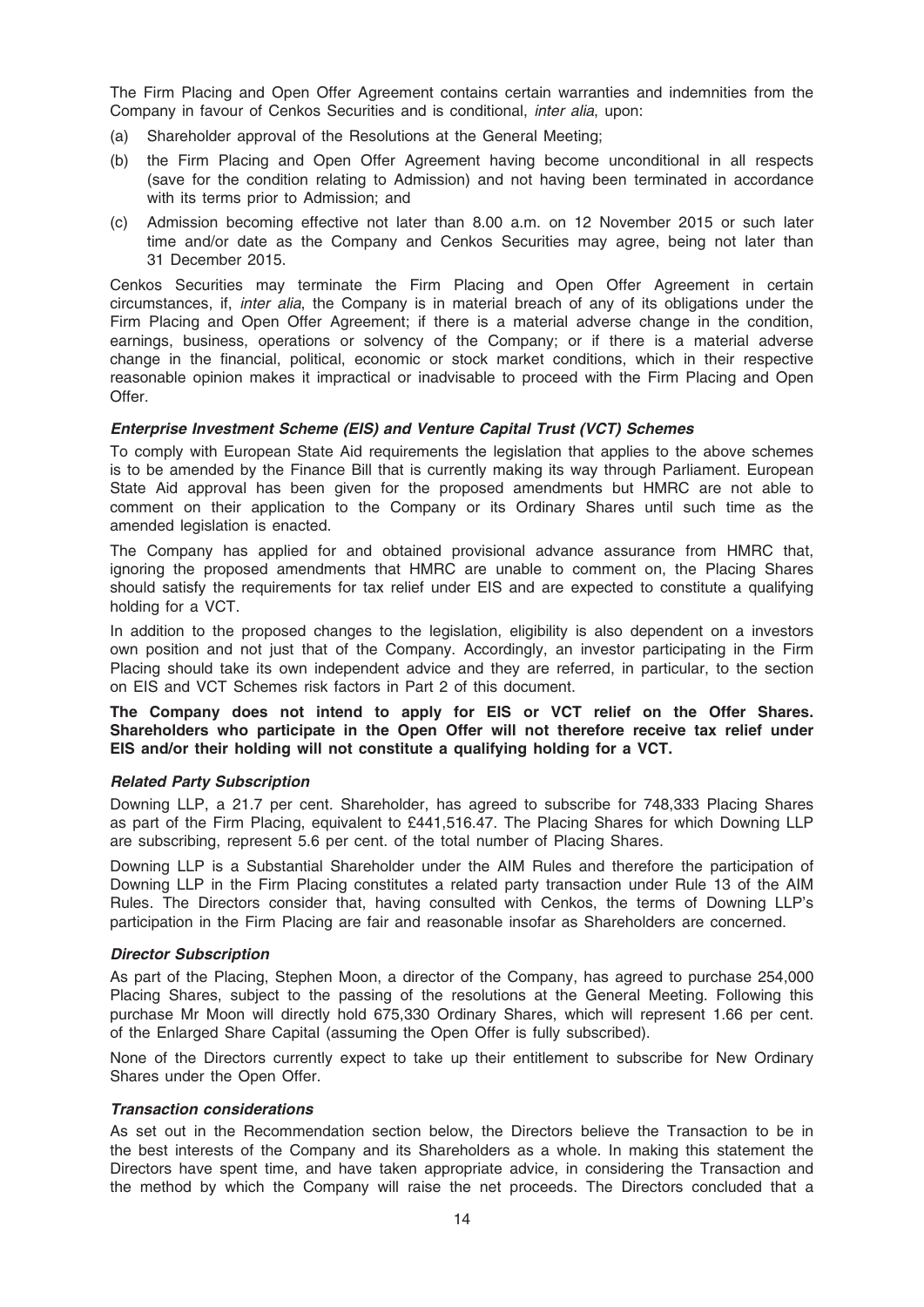Firm Placing accompanied by an Open Offer was the most appropriate structure to raise funding for the following reasons:

- the Firm Placing enables the Company to attract a number of new investors to its shareholder register, which the Directors expect will improve liquidity going forward, and also to provide an element of funding certainty within the Transaction; and
- the Open Offer of up to £1.0 million enables all Shareholders to participate in the Transaction on the same terms as institutional and new investors but without the time and costs associated with a full pre-emptive offer. A full pre-emptive offer, either via a rights issue or open offer, above £3.67 million ( $\epsilon$ 5 million) would have required the Company to have produced a prospectus which would have taken significant time and cost.

The Offer Price represents the closing mid market price of the Ordinary Shares on 22 October 2015, being the latest practicable date prior to the publication of this document. The Directors can confirm the Offer Price, and therefore potential dilution for Shareholders, has been a consideration in setting the amount raised as part of the Transaction and the decision to undertake an Open Offer. The Offer Price was established as part of a book building process undertaken by the Company's advisors and also following consultation with certain substantial Shareholders and incoming investors.

## 7. Overseas Shareholders

The attention of Qualifying Shareholders who have registered addresses outside the United Kingdom, or who are citizens or residents of countries other than the United Kingdom, or who are holding Existing Ordinary Shares for the benefit of such persons, (including, without limitation, custodians, nominees, trustees and agents) or who have a contractual or other legal obligation to forward this document or the Application Form to such persons, is drawn to the information which appears in paragraph 6 of Part 3 of this document.

In particular, Qualifying Shareholders who have registered addresses in or who are resident in, or who are citizens of, countries other than the UK (including without limitation the United States of America), should consult their professional advisers as to whether they require any governmental or other consents or need to observe any other formalities to enable them to take up their entitlements under the Open Offer.

## 8. Board and Management Incentives

The Board is actively looking for a full time finance director to assist the Company in achieving its growth ambitions. The Board is pleased to confirm that it has in place an interim finance director, supporting Stephen Moon, who will remain in place until a suitable permanent appointment can be made.

In August 2013, the Company adopted a Share Option Plan ("SOP") to grant options over Ordinary Shares (each an ''Option'') to John Clarke, Stephen Moon and certain senior executives (the ''Participants''). The Options granted were a combination of tax-favored Enterprise Management Incentive options and unapproved options. The Options granted were split between a Long Term Incentive Scheme and an Annual Incentive Scheme. In each case the Options granted were nil-cost options, meaning that the Participants are not required to pay cash to exercise the Option (or relevant part of it). Under the SOP the Participants could receive a maximum of 20 per cent. of the Company's issued Ordinary Share capital subject to certain performance criteria set out below. Stephen Moon and John Clarke are entitled, over the life of the Long Term Incentive element of the SOP, to up to 6.0 per cent. and 1.75 per cent. of the issued share capital respectively.

The Long Term Incentive Scheme was linked to the following performance elements:

- revenue growth based on a sliding scale for average annual sales growth in years one to three of between 10 and 20 per cent; and
- profitability in year five on a sliding scale where the fifth year operating profit is between £1.5m and £3.0m.

As of the date of this document Stephen Moon holds 595,331 Options. The Options have vested and can be exercised for nil consideration.

Subject to approval of the Resolutions set out in this document, the Remuneration Committee intends to put in place a revised SOP aligned to the long term objectives for the business. The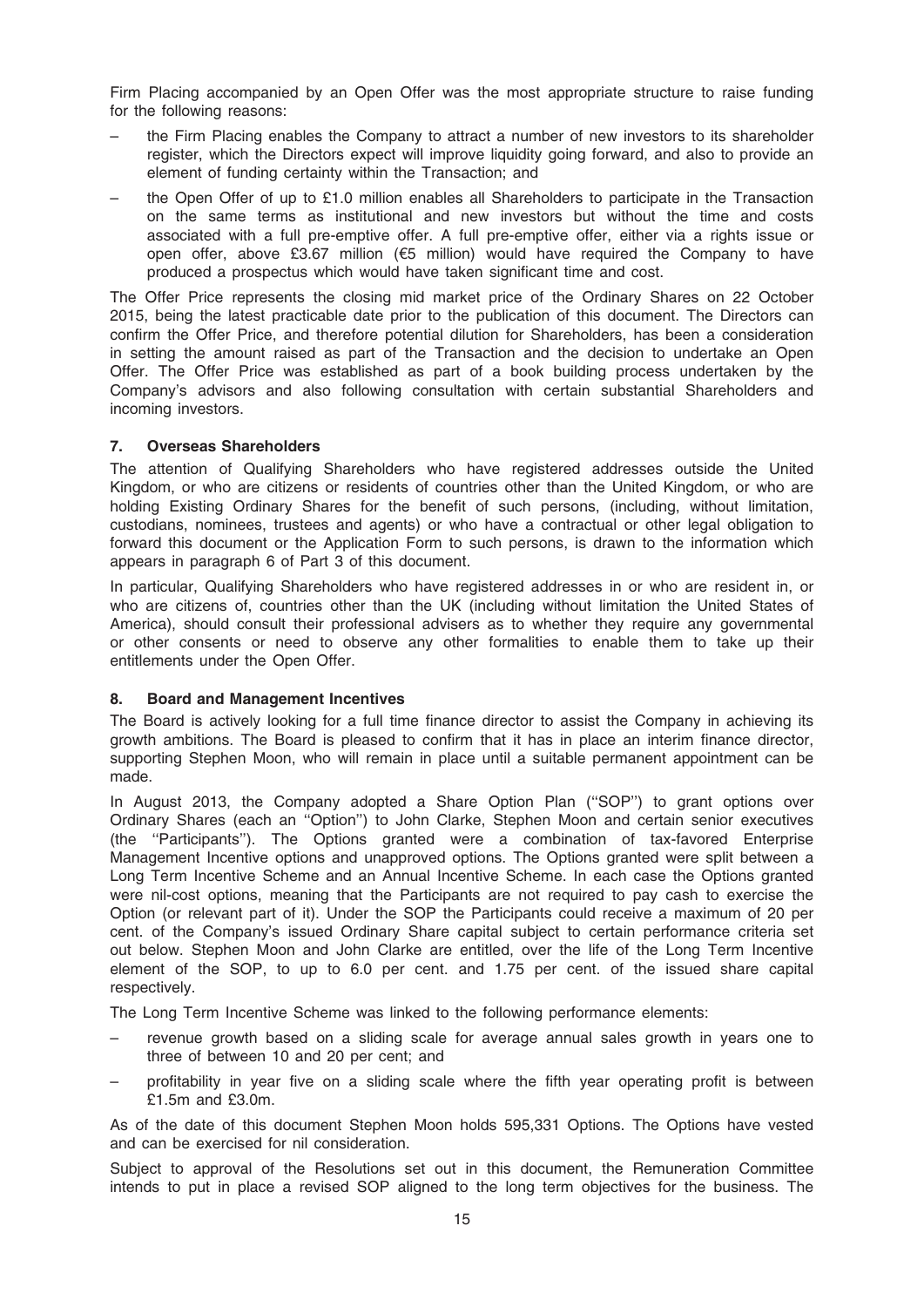initial targets for the current Long Term Incentive element of the plan, relating to revenue growth in the three years to 31 March 2016, will remain in place. Major Shareholders will be consulted, as appropriate, in establishing the revised SOP.

## 9. Risk Factors and additional information

The attention of Shareholders is drawn to the risk factors set out in Part 2 and the information contained in Parts 3 and 4 of this document, which provide additional information on the **Transaction** 

## 10. General Meeting

The Directors do not currently have authority to allot all of the New Ordinary Shares and, accordingly, the Board is seeking the approval of Shareholders to allot the New Ordinary Shares at the General Meeting.

A notice convening the General Meeting, which is to be held at  $4<sup>th</sup>$  Floor, 16-18 Hatton Garden, Farringdon, London EC1N 8AT at 10.00 a.m. on 11 November 2015, is set out at the end of this document. At the General Meeting, the following Resolutions will be proposed:

- Resolution 1 which is an ordinary resolution to authorise the Directors to allot relevant securities up to an aggregate nominal amount of £1,508,548.10, being equal to 15,085,481 New Ordinary Shares (i.e. the maximum number of New Ordinary Shares available under the Firm Placing and Open Offer); and
- Resolution 2 which is conditional on the passing of Resolution 1 and is a special resolution to authorise the Directors to issue and allot 15,085,481 New Ordinary Shares pursuant to the Firm Placing and Open Offer on a non-pre-emptive basis.

The authorities to be granted pursuant to the Resolutions shall expire on whichever is the earlier of the conclusion of the Annual General Meeting of the Company to be held in 2016 or the date falling 6 months from the date of the passing of the Resolutions (unless renewed varied or revoked by the Company prior to or on that date) and shall be in addition to the Directors' authorities to allot relevant securities and dis-apply statutory pre-emption rights granted at the Company's Annual General Meeting held on 25 June 2015.

#### 11. Action to be taken

#### In respect of the General Meeting

Please check that you have received a Form of Proxy for use in relation to the General Meeting with this document.

Whether or not you intend to be present in person at the General Meeting, you are strongly encouraged to complete, sign and return your Form of Proxy in accordance with the instructions printed thereon so as to be received, by post or, during normal business hours only, by hand to Equiniti, Aspect House, Spencer Road, Lancing, BN99 6DA, as soon as possible but in any event so as to arrive by not later than 10.00 a.m. on 9 November 2015 (or, in the case of an adjournment of the General Meeting, not later than 48 hours before the time fixed for the holding of the adjourned meeting (excluding any part of a day that is not a business day)).

Appointing a proxy in accordance with the instructions set out above will enable your vote to be counted at the General Meeting in the event of your absence. The completion and return of a Form of Proxy will not preclude you from attending and voting in person at the General Meeting, or any adjournment thereof, should you wish to do so.

#### In respect of the Open Offer

Qualifying non-CREST Shareholders wishing to apply for Offer Shares or the Excess Shares must complete the enclosed Application Form in accordance with the instructions set out in paragraph 3.1 of Part 3 (Terms and Conditions of the Open Offer) of this document and on the accompanying Application Form and return it with the appropriate payment to Equiniti Limited, Aspect House, Spencer Road, Lancing, West Sussex BN99 6DA, so as to arrive no later than 11.00 a.m. on 10 November 2015.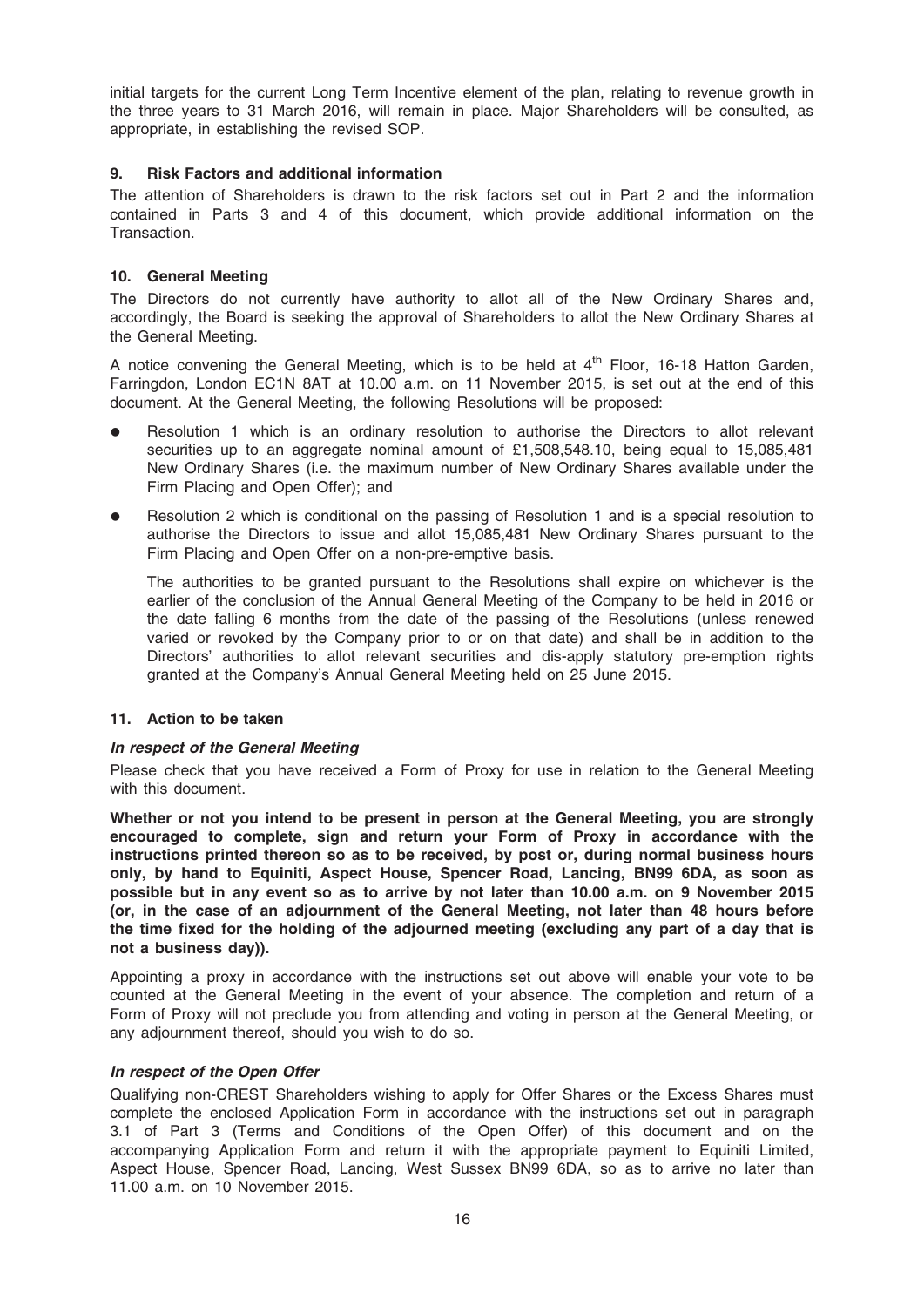If you do not wish to apply for any Offer Shares under the Open Offer, you should not complete or return the Application Form. Shareholders are nevertheless requested to complete and return the Form of Proxy.

If you are a Qualifying CREST Shareholder, no Application Form will be sent to you. Qualifying CREST Shareholders will have Open Offer Entitlements and Excess CREST Open Offer Entitlements credited to their stock accounts in CREST. You should refer to the procedure for application set out in paragraph 3.2 of Part 3 (Terms and Conditions of the Open Offer) of this document. The relevant CREST instructions must have settled in accordance with the instructions in paragraph 3.2 of Part 3 of this document by no later than 11.00 a.m. on 10 November 2015.

Qualifying CREST Shareholders who are CREST sponsored members should refer to their CREST sponsors regarding the action to be taken in connection with this document and the Open Offer.

## 12. Recommendation

The Directors believe that the Firm Placing and Open Offer and the passing of the Resolutions are in the best interests of the Company and Shareholders, taken as a whole. Accordingly the Directors unanimously recommend that Shareholders vote in favour of the Resolutions.

The Firm Placing and Open Offer are conditional, *inter alia*, upon the passing of the Resolutions at the General Meeting. Shareholders should be aware that if the Resolutions are not approved at the General Meeting, the Firm Placing and Open Offer will not proceed.

Yours faithfully

John Clarke Chairman 23 October 2015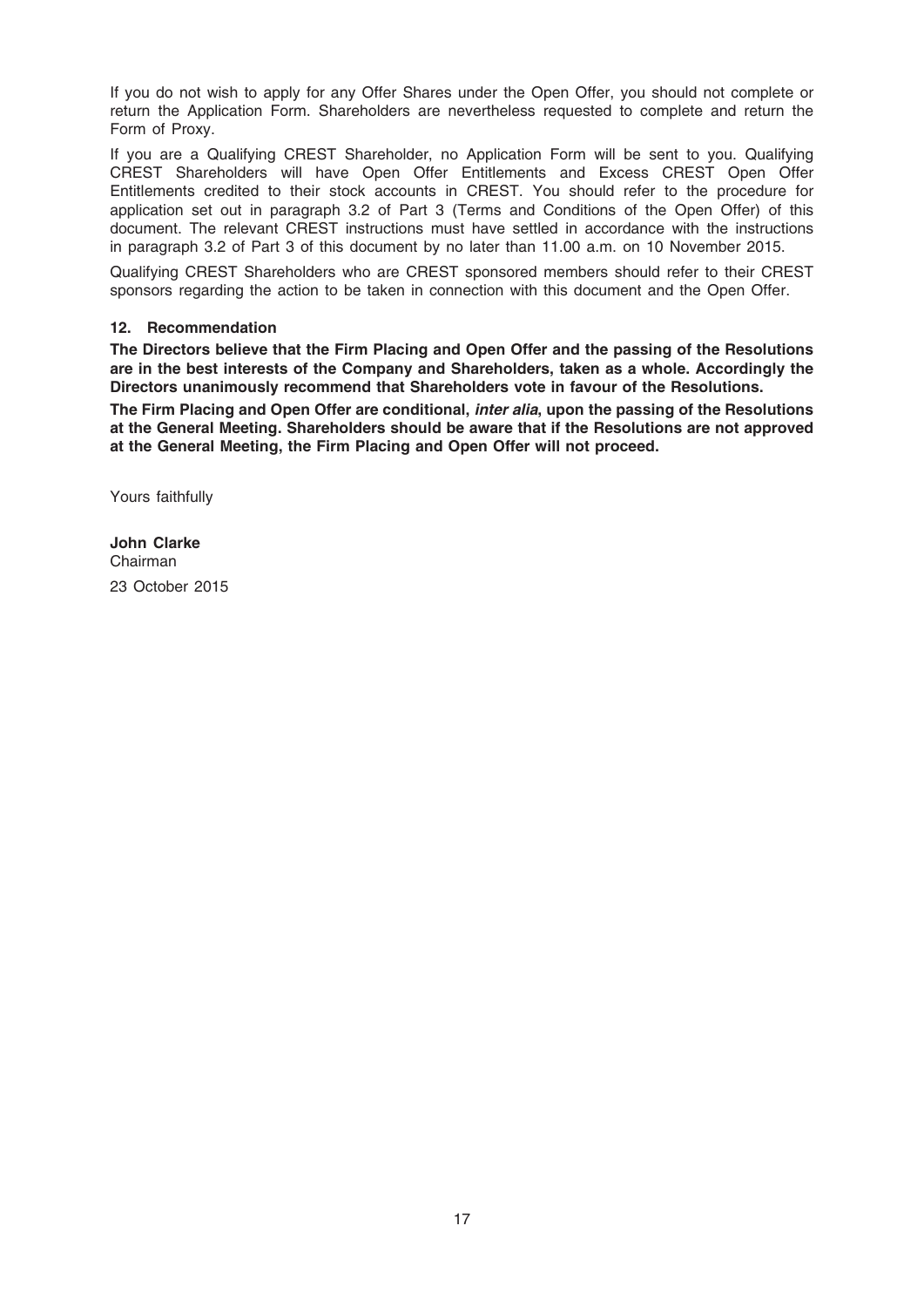#### PART 2

#### RISK FACTORS

An investment in the Company is subject to a number of risks and uncertainties. Accordingly, in evaluating whether to make an investment in the Company, potential investors should consider carefully all of the information set out in this document and the risks attaching to an investment in the Company, including (but not limited to) the risk factors described below, before making any investment decision with respect to the New Ordinary Shares. The risk factors described below do not purport to be an exhaustive list and do not necessarily comprise all of the risks to which the Company is exposed or all those associated with an investment in the Company. In particular, the Company's performance is likely to be affected by changes in market and/or economic conditions and in legal, accounting, regulatory and tax requirements. The risk factors described below are not intended to be presented in any assumed order of priority. Additional risks and uncertainties not presently known to the Directors, or which the Directors currently deem immaterial, may also have an adverse effect upon the Company. If any of the following risks were to materialise, the Group's business, financial condition, results, prospects and/or future operations may be materially adversely affected. In such case, the value of the Ordinary Shares may decline and investors may lose all or part of their investment.

#### GENERAL RISKS

An investment in the Company is only suitable for investors capable of evaluating the risks and merits of such investment and who have sufficient resources to bear any loss that may result from the investment. A prospective investor should consider with care whether an investment in the Company is suitable for him in the light of his personal circumstances and the financial resources available to him. The investment opportunity offered in this document may not be suitable for all recipients of this document. Investors are therefore strongly recommended to consult an investment adviser authorised under FSMA, or such other similar body in their jurisdiction, who specialises in advising on investments of this nature before making a decision to invest.

Investment in the Company should not be regarded as short-term in nature. There can be no guarantee that any appreciation in the value of the Company's investments will occur or that the commercial objectives of the Company will be achieved. Investors may not get back the full amount initially invested.

The prices of shares and the income derived from them can go down as well as up. Past performance is not necessarily a guide to the future.

## Dilution of ownership of Ordinary Shares

The proportionate ownership and voting interest in the Company of Shareholders who do not participate in the Firm Placing will be reduced pursuant to the Transaction. In addition and to the extent that Shareholders do not take up the offer of Offer Shares under the Open Offer, their proportionate ownership and voting interest in the Company will be further reduced and the percentage that their shareholdings represent of the ordinary share capital of the Company will, following Admission, be reduced accordingly. Subject to certain exceptions, Shareholders in the United States and other Restricted Jurisdictions will not be able to participate in the Open Offer.

## EIS and VCT Schemes

The legislation that applies to the above schemes is to be amended by the Finance Bill that is currently making its way through Parliament to comply with European State Aid requirements. European State Aid approval has been given for the proposed amendments, which will introduce new requirements for the investee company including a ''permitted maximum age'' requirement and an overall ''maximum risk finance investments'' requirement.

The Company is unable to seek advance assurance that these proposed new requirements will be met by the Company until such time as they become enacted law, as HMRC are not able to comment on the application of proposed amendments to existing legislation.

Advance assurance has been sought and obtained from HMRC that, ignoring the proposed amendments that HMRC are unable to comment on, the Company should be a qualifying company and the Placing Shares are eligible shares for the purposes of EIS provisions. Advance assurance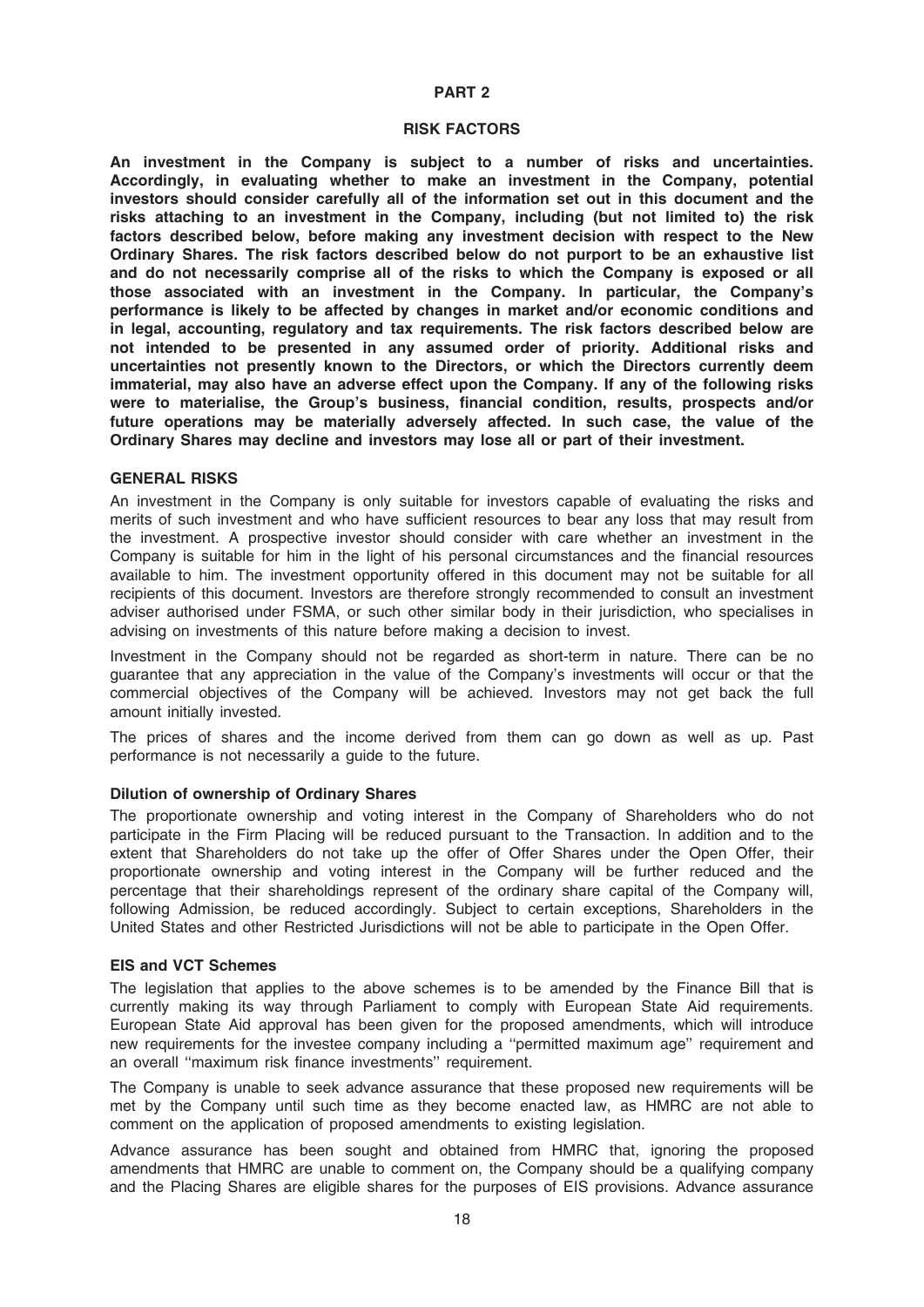has also been sought and obtained from HMRC that, ignoring the proposed amendments that HMRC are unable to comment on, the Placing Shares may form part of a qualifying holding for VCT Scheme purposes. The actual availability of relief under the EIS and qualifying status for VCT Scheme purposes will be contingent upon certain conditions being met by both the Company and the relevant investors.

Neither the Company nor the Company's advisers give any warranties or undertakings that EIS relief or VCT Scheme qualifying status will be available or that, if initially available, such relief or status will not be withdrawn. Should the law regarding EIS or the VCT Scheme change (including, but not limited to the proposed changes currently before Parliament) then any reliefs or qualifying status previously obtained may be lost.

Circumstances may arise (which may include sale of the Company) where the Directors believe that the interests of the Company are not best served by acting in a way that preserves EIS tax relief (including capital gains tax reliefs) or VCT Scheme qualifying status. In such circumstances, the Company cannot undertake to conduct its activities in a way designed to secure or preserve any such relief or status claimed by any Shareholder. If the Company does not employ the proceeds of an EIS/VCT Scheme share issue for qualifying purposes within 24 months, the EIS shares would cease to be eligible shares and all of the EIS tax reliefs of investors in respect of the Placing Shares would be withdrawn.

In respect of share subscriptions made by a VCT, the funds invested by the VCT would be apportioned pro rata and its qualifying holding would be equal to the VCT's funds that had been employed for qualifying trading purposes within the above time limits. Any remaining element of the VCT's investment would comprise part of its non-qualifying holdings.

The information in this document is based upon current tax law and practice and other legislation and any changes in the legislation or in the levels and bases of, and reliefs from, taxation may affect the value of an investment in the Company. If the Company or any qualifying subsidiary ceases to carry on the business outlined in this document or acquires or commences a business which is not insubstantial to the Company's activities and which is a non-qualifying trade for EIS and VCT Scheme purposes, this could prejudice the qualifying status of the Company (as referred to above) under the VCT Scheme or under the EIS if this occurred during the three year period from the last issue of shares to EIS investors. This situation will be monitored by the Directors with a view to preserving the Company's qualifying status but this cannot be guaranteed.

The Company does not intend to apply for EIS or VCT relief on the Offer Shares. Shareholders who participate on the Open Offer will not therefor receive tax relief under EIS and for their holding will not constitute a qualifying holding for a VCT.

## RISKS RELATING TO THE GROUP

## The Group has historically been loss making and its future capital needs are uncertain and may necessitate the need to raise additional funds in the future

The Group has historically been loss making and there can be no certainty when, or if, profitability or positive operating cash flow will be achieved. Further the Group cannot be certain of its future financing needs or that suitable financing will be available in the required amounts or on acceptable terms. The Group's future capital needs, and other business reasons at that time, may require the Company to issue additional equity or obtain a credit facility. If additional equity or equity-linked securities were to be issued this may result in the dilution of existing shareholders' holdings. The incurrence of indebtedness would result in increased debt service obligations and could result in operating and financing covenants that would restrict the Group's operations or the Group's ability to pay dividends to Shareholders or, in the worst scenario, it may not be able to continue operations.

#### Reliance on key customers

The ten largest customers by revenue accounted for 60.9 per cent. of revenues for the 9 month period ended 31 December 2014, with the largest customer accounting for 12.6 per cent. The risks associated with the reliance on these main customers are recognised by the Directors and it is intended that SiS will continue to expand the number of retail outlets where SiS products can be bought and drive sales from SiS' own website and other third party e-commerce sites. Although no single retailer accounts for more than 12.6 per cent. of sales of SiS products, the dominance of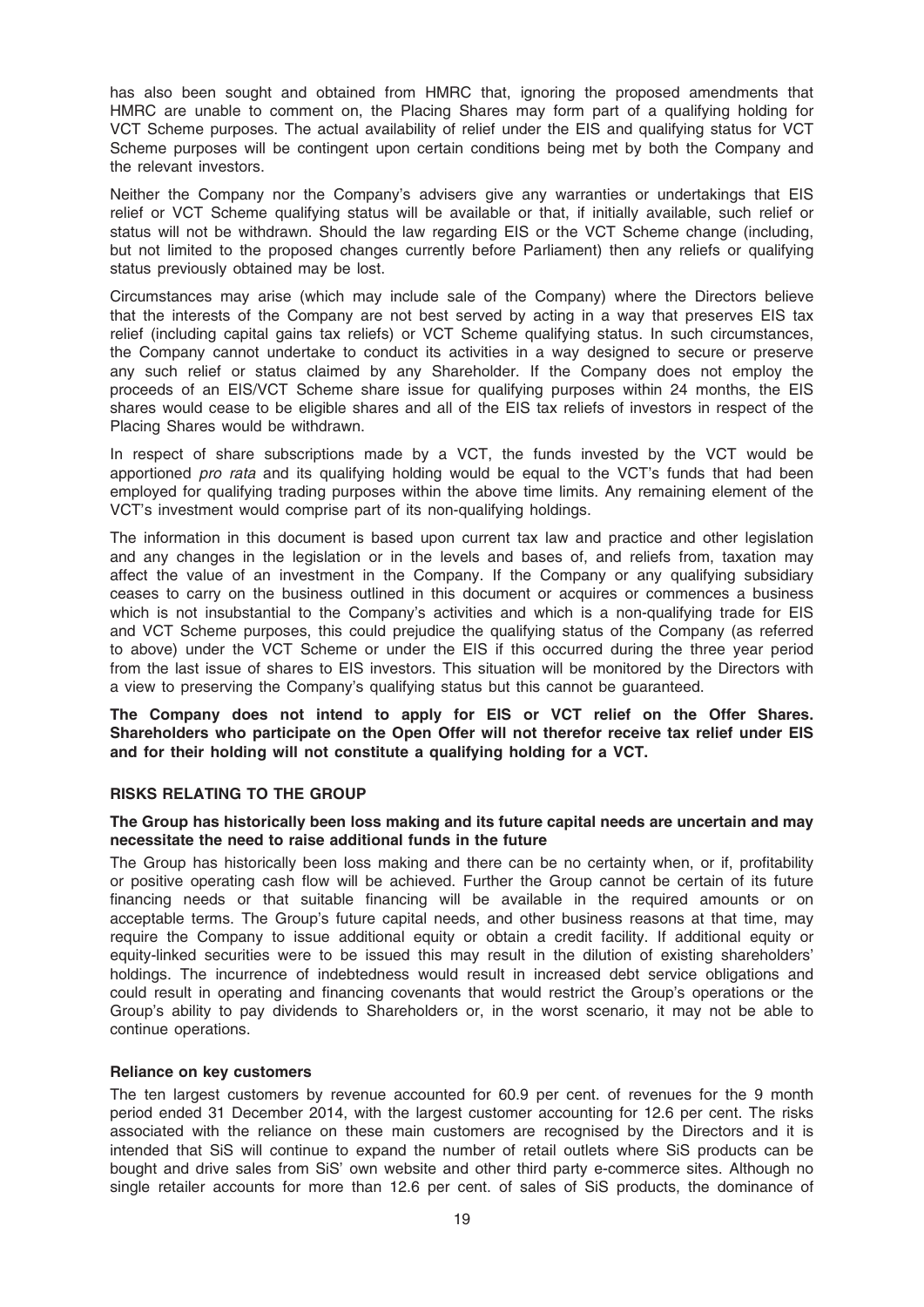the large retail multiples and third party e-commercce sites could force an erosion of prices and, subsequently, profit margins.

#### Supply of faulty or contaminated products could have a material adverse effect on SiS

SiS has control measures and systems in place to ensure that maximum safety and quality of its products is maintained. The consequences of not being able to do so, due to accidental or malicious ingredient or raw material contamination, or due to supply chain contamination caused by human error or equipment fault or due to manufacturing or design faults, could be severe. Such consequences may include adverse effects on consumer health, loss of market share, financial costs and loss of turnover.

Where there is a product recall as a result of accidental or malicious ingredient or raw material contamination, or due to supply chain contamination caused by human error or equipment fault or due to manufacturing or design faults, a subsequent product relaunch may not successfully return the relevant brand to its previous market position. This could result in a loss of market share and loss of turnover to SiS. SiS relies on its brand ambassadors and elite athletes to promote its products. SiS has entered into a number of brand ambassador agreements with elite athletes. As a result of these arrangements, SiS relies on the reputation and image of the elite athletes to promote its products to consumers. If any elite athlete associated with the SiS brand suffers reputational damage, for instance through drug use or adverse media, this could adversely affect SiS's results of operations, financial condition and/or prospects.

The Directors seek to associate the SiS product range only with elite athletes who have the highest levels of personal and sporting integrity in order to protect the SiS brand.

#### Banned substances

If it was found that an athlete had consumed a banned substance through the consumption of a SiS product, the Directors would expect this to have a material adverse effect on SiS's financial results, reputation and/or prospects.

## The occurrence of major operational problems or failure or unavailability of the Nelson Facility could have a material adverse effect on the financial performance of SiS

The revenues of SiS are dependent on the continued operation of its manufacturing facility at Nelson in Lancashire. There are a number of operational risks, associated with operating a facility, which may disrupt production, including fire or other natural disasters, equipment failure (including any failure of information technology systems), ineffective production planning and raw material processes, failure to comply with applicable regulations and standards, raw material supply disruptions, labour force shortages or work stoppages, and events impeding, or increasing, the cost of transport. The occurrence of major operational problems may adversely affect the SiS business, results of operations, financial condition and/or prospects.

The Directors have been in discussions with the freehold owner of the Nelson Facility concerning subsidence at the Nelson Facility. The subsidence issue was disclosed in the Company's AIM Admission Document. The subsidence has not, and is not, expected to disrupt the day to day operations of the Nelson Facility. Further, the Directors expect to move the Company's factory in the mid to long term as the business grows in size. The Directors feel therefore as there is no disruption to the day to day business caused by the subsidence, and taking into account the low cost and the current capacity of the existing site, it is in the Company's best interests to keep its operation at the Nelson Facility until the size of Company requires a new site.

#### Reliance and focus of key personnel and management

The success of the Group will be dependent on the services of key management and operating personnel.

The Directors believe that the Group's future success will depend largely on its ability to retain and attract highly skilled and qualified personnel, and to expand, train and manage its employee base. There can be no guarantee that suitably skilled and qualified individuals will be retained or identified and employed. If the Group fails to retain or recruit the necessary personnel, or if the Group loses the services of any of its key executives, its business could be materially and adversely affected.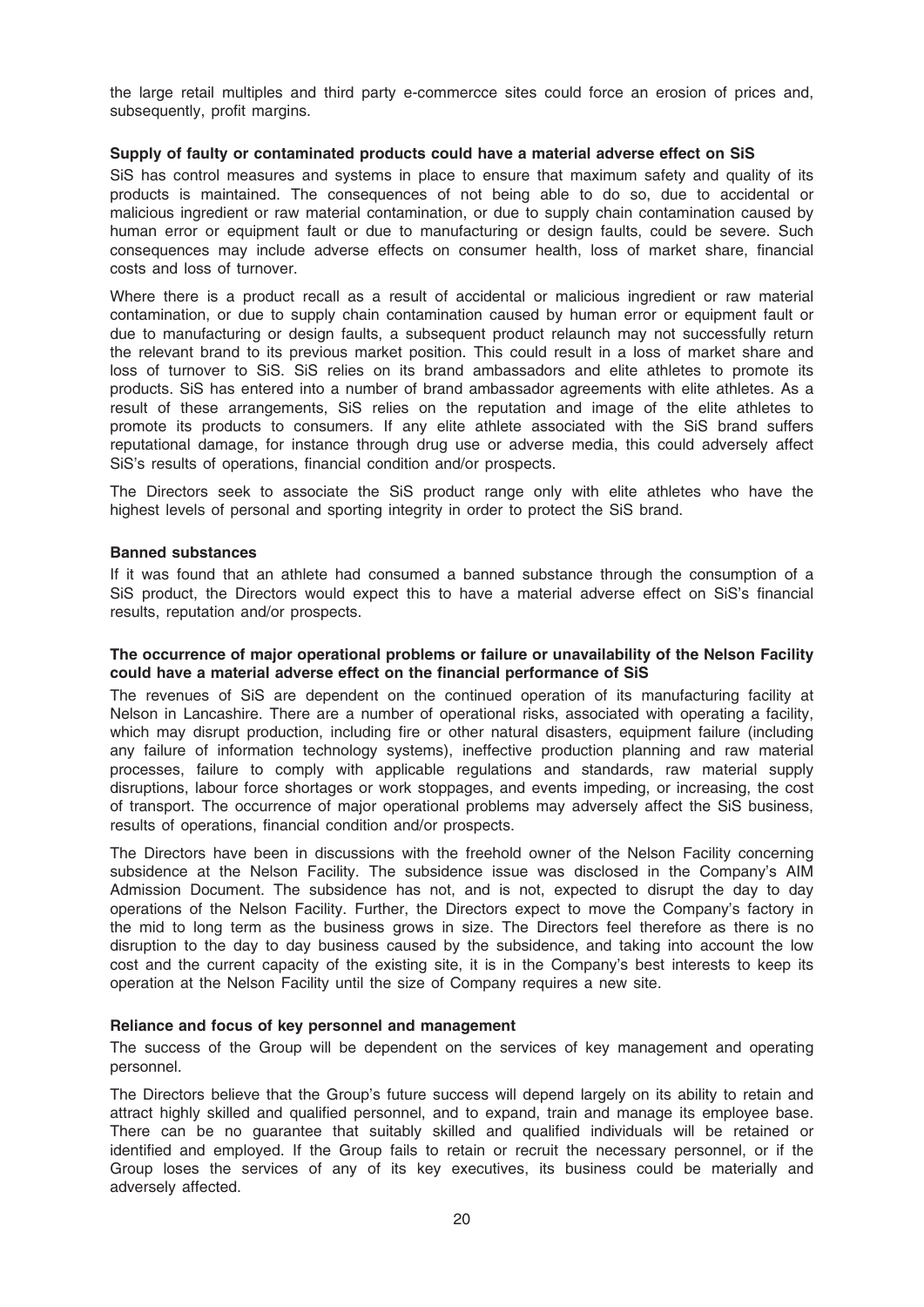Further to the above, if the Directors and senior management become distracted from the day to day management of the business, for instance due to a takeover approach or the management of overseas expansion, the business could be materially and adversely affected.

## Protection of Intellectual property

The success of certain of the Group's products are dependent upon exploitation of intellectual property that the Group has developed internally, the Group's ability to protect and enforce its intellectual property rights so as to preserve its exclusive rights in respect of its claims, and its ability to preserve the confidentiality of its know-how. The Group relies, and will rely in relation to certain pending patents, on patent laws to protect its intellectual property rights. There can be no assurance that patents pending or future patent applications will be issued, nor that the lack of any such patents will not have a material adverse effect on the Group's ability to develop and market its proposed products, or that, if issued, the Group would have the resources to protect any such issued patent from infringement. Also, no assurance can be given that the Group will develop products which are patentable or that patents will be sufficiently broad in their scope to provide protection for the Group's intellectual property rights against third parties. Nor can there be any assurance as to the ownership, validity or scope of any patents which have been, or may in the future be, issued to the Group or that claims with respect thereto would not be asserted by other parties.

#### Online security breaches and service disruptions due to hacking, viruses, fraud and malicious attack

The Company cannot guarantee absolute protection against unauthorised attempts to access its IT systems, including malicious third party applications that may interfere with or exploit security flaws in its products and services. Viruses, worms and other malicious software programmes could, amongst other things, jeopardise the security of information stored in a customer's computer or in the Company's computer systems or attempt to change the internet experience of users by interfering with the Company's ability to connect with its customers.

Hackers may also act in a manner that may cause the Company's website or other systems to experience service outages or other interruptions or result in the creation of fraudulent transactions. If any compromise in the Company's security measures were to occur, or if the Company's websites or other systems were to experience service outages or other interruptions, the Company's reputation may be harmed and its business, financial condition and results of operations may be negatively affected.

## Commodity price changes may result in increases in the cost of raw materials and packaging materials for the Group's products due to a variety of factors outside the Group's control.

The Group is dependent on a supply of a number of key ingredients for its products for which there is a limited number of suppliers. The Group cannot ensure that its purchasing strategy can or will offset increases in the price of raw materials or even that it will be able to source some raw materials at all. The Group may not be able to pass on increases in the costs of raw materials to its customers. Even if it is able to pass on cost increases, the adjustments may not be immediate and may not fully offset the extra costs or may cause a decline in sales volumes. If the Group is unable to manage the prices and availability of its raw materials effectively, this could have a material adverse effect on the Group's prospects, results of operations and financial condition.

The Group's products use raw materials and ingredients and packaging materials purchased from third-party suppliers. The Group maintains relationships with a variety of suppliers, but the imposition of onerous contractual terms in a supply contract with a key supplier or the consolidation of suppliers could have a material adverse effect on the Group's profitability and/or the loss of a key supplier could result in a disruption of the Group's business.

#### The Group may be subject to regulatory change

The Group's products are subject to various laws, regulations and standards in each of the jurisdictions in which products are, and will be, sold. There can be no assurance that future laws, regulations and/or standards will not have a material adverse effect on the Group. In particular, changes to health and food safety regulations and health and safety legislation could reduceor increase sales.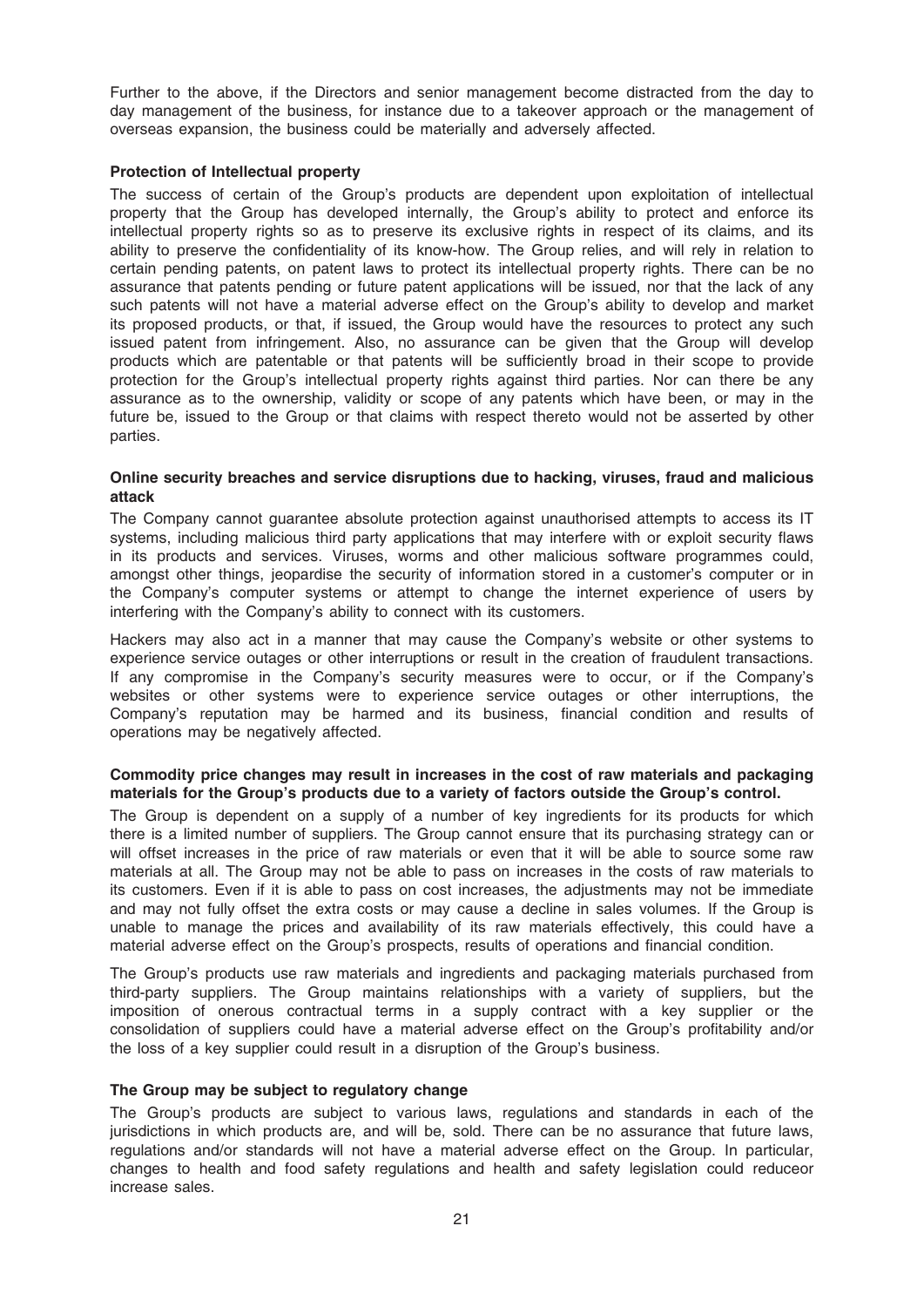## Overseas expansion

The Directors believe there are a number of growth opportunities for the Company overseas. While these opportunities could be significant, the Board recognises they present a number of financial and operational risks to the Company, including but not limited to distracting management focus on the UK operations of the business, stock control, working capital and the overall financial performance of the Group.

## Future acquisitions

The Board believes that there may be attractive acquisition opportunities for the Group. There can be no assurance that the Group will be able to conclude successfully agreements with any of the target businesses which may be identified. Further, there is no certainty that any completed acquisitions will prove successful.

## **Competition**

SiS's competitors and potential competitors include companies which may have substantially greater resources than those of the Group. These competitors include multinational companies with product promotional and advertising budgets that are multiples of that spent by SiS. Competitors and potential competitors may also develop new products that are less costly and/or more effective than the SiS product range which may make those of SiS obsolete or uncompetitive. SiS's products may face competition from companies that have greater research, development, marketing, financial and personnel resources than SiS. In the event that a competitor brand to SiS decides to dedicate significant resources to promote a brand in the endurance sports market or, more generally, the sports nutrition market it could materially affect the financial performance of the Group.

Further to the above, the business model of SiS is based upon winning additional market share from competitors or maintaining an existing market share in a growing sports nutrition market. Competitors to SiS may be able to respond more quickly to opportunities within the sports nutrition sector or the general consumer environment; this could lead to SiS losing key customers or reducing the price of its products which could adversely affect SiS's business, financial condition and operating results. Promotional and marketing expenditure required to promote SiS may be more than currently anticipated.

There is a risk that the advertising and promotional investment that the Group anticipates will be needed to fund its growth will be insufficient or that the anticipated timing of such investment may prove incorrect. If the Group is unable to fund its growth then the Group may not be able to generate revenues at the times targeted or at levels in line with the Board's forecasts. Costs may be greater than planned, or timings may vary from those targeted.

#### Commodity pricing risk

The SiS products are derived from various food and drink ingredients. All of these ingredients are subject to fluctuations in price due to uncontrollable factors. In some cases, due to the basis for pricing in sales contracts, or due to competitive markets, SiS may not be able to pass on to its customers the full amount of ingredient price increases or higher energy, freight or other operating costs and this could negatively impact profitability.

## Management of the Group's growth strategy

There can be no certainty that the Group will be able to implement successfully the strategy set out in this document. The ability of the Group to implement its strategy in rapidly evolving and competitive markets will require effective management planning and operational controls. The Directors anticipate that significant expansion will be required to respond to market opportunities. The Group's growth plans may place a significant strain on the Group's management, operational, financial and personnel resources. The Group's future growth and prospects will depend on its ability to manage this growth and to continue to expand and improve operational and financial performance, whilst at the same time maintaining effective cost controls. The Group's future growth may depend, in part, on its ability to identify suitable acquisition targets. There can be no assurance that any targets identified will be available at a value which makes them suitable for acquisition at the relevant time, or that third party finance required to fund the acquisition will be available on acceptable terms. Any failure to expand and improve operational, financial and quality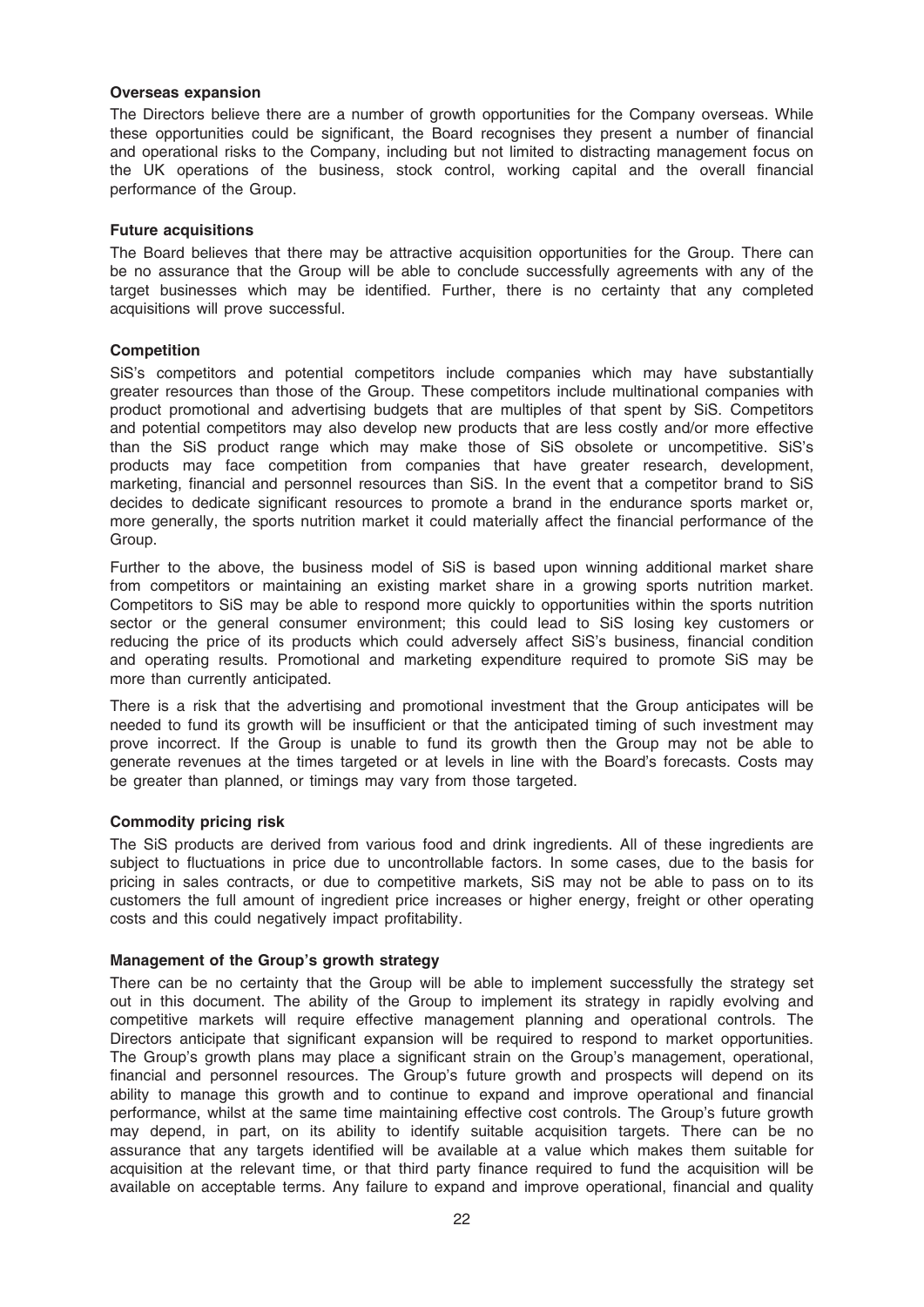control systems in line with the Group's growth could have a material adverse effect on the Group's business, financial condition and results of operation.

## Exchange rate fluctuations

As a consequence of the international nature of its business, the Group is exposed to risks associated with changes in foreign currency exchange rates on both sales and operations. The Group is based in the United Kingdom and presents its financial statements in Pounds Sterling. However, its subsidiaries, eV and Nova R&D, Inc., are incorporated and operate in the United States and earn revenues and incur costs in United States Dollars and a large proportion of the Group's future revenues are expected to be denominated in currencies other than Pounds Sterling. Therefore, fluctuations in exchange rates between currencies in which the Group operates and Pounds Sterling may have a significant impact on the Group's reported financial results, financial condition and cash-flows.

## RISKS RELATING TO THE ORDINARY SHARES

#### **Suitability**

An investment in the Ordinary Shares may not be suitable for all recipients of this document, and is only appropriate for investors capable of evaluating the risks (including the risk of capital loss) and merits of such investment and who have sufficient resources to sustain a total loss of their investment. An investment in the Ordinary Shares should be seen as long-term in nature and complementary to investments in a range of other financial assets and should only constitute part of a diversified investment portfolio. Potential investors should consider carefully whether investment in the Ordinary Shares is suitable for them in the light of the information in this document and their personal circumstances. Before making any final decision, potential investors in any doubt should consult with an investment adviser authorised under the FSMA who specialises in advising on investments of this nature.

## Trading market for the Ordinary Shares

The Offer Price may not be indicative of the market price for the New Ordinary Shares following Admission. The share price of publicly traded companies, including those listed on AIM, can be highly volatile and shareholdings illiquid. The market price of the Ordinary Shares will be influenced by a large number of factors, which could include, but not be limited to, the performance of both the Group's and its competitors' businesses, variations in the operating results of the Group, divergence in financial results from analysts' expectations, changes in earnings estimates by stock market analysts, large purchases or sales of Ordinary Shares, legislative changes and general economic, political and regulatory conditions. Prospective investors should be aware that the value of an investment in the Company may go down as well as up. Investors may therefore realise less than, or lose all of, their investment. The volume of shares traded on AIM can be limited and this may restrict the ability of Shareholders to dispose of Ordinary Shares at any particular time. It may be more difficult for an investor to realise his investment in the Group than in a company whose shares are quoted on the Official List. The AIM Rules for Companies are less demanding than those of the Official List. It is emphasised that no application is being made for the admission of the Company's securities to the Official List.

#### Additional working capital and dilution

The Directors do not currently anticipate that the Group will require additional working capital to further its strategy as outlined in this document. Nevertheless, it is possible that the Group will need or choose to raise extra working capital in the future to finance the development of new products or enhancements, to develop fully the Group's business, to take advantage of acquisition opportunities or respond to new competitive pressures. If the Group is unable to obtain this financing on terms acceptable to it then it may be forced to curtail its development. If additional funds are raised through the issue of new equity or equity-linked securities of the Company other than on a *pro rata* basis to existing Shareholders, the percentage ownership of such Shareholders may be substantially diluted. There is no guarantee that the then prevailing market conditions will allow for such a fundraising or that new investors will be prepared to subscribe for Ordinary Shares at the same price as the Placing Price or higher.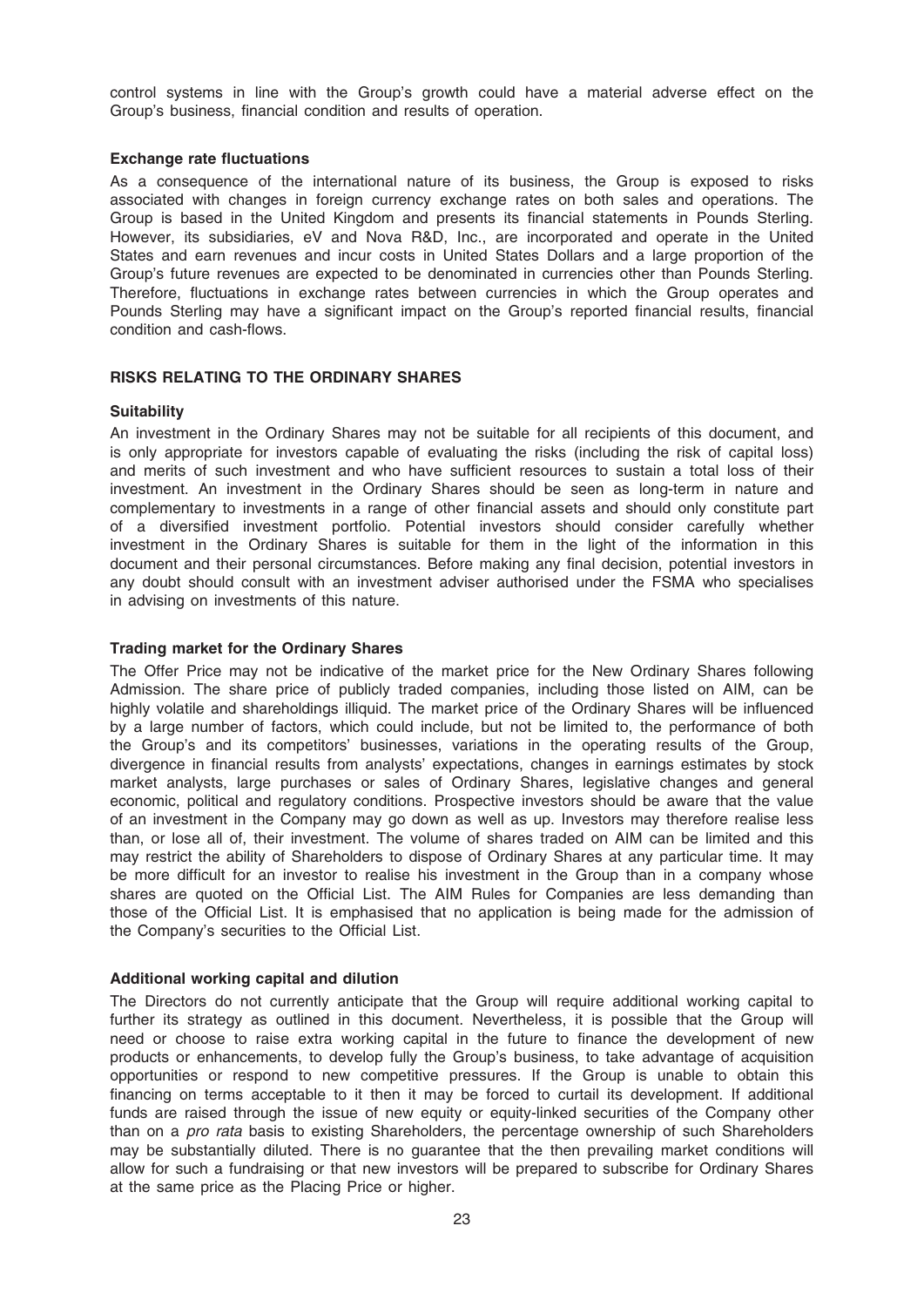## **Dividends**

The Board's intention is for the Company to reinvest any net cash generated from operations to finance the growth and expansion of its business, and accordingly does not intend for the Company to pay any dividends in the foreseeable future. Any declaration and payment of dividends in the future by the Company will be dependent upon the Company's results, financial position, cash requirements, future prospects, profits available for distribution and other factors regarded by the Company as relevant at the time. Consequently, the Company may never pay dividends.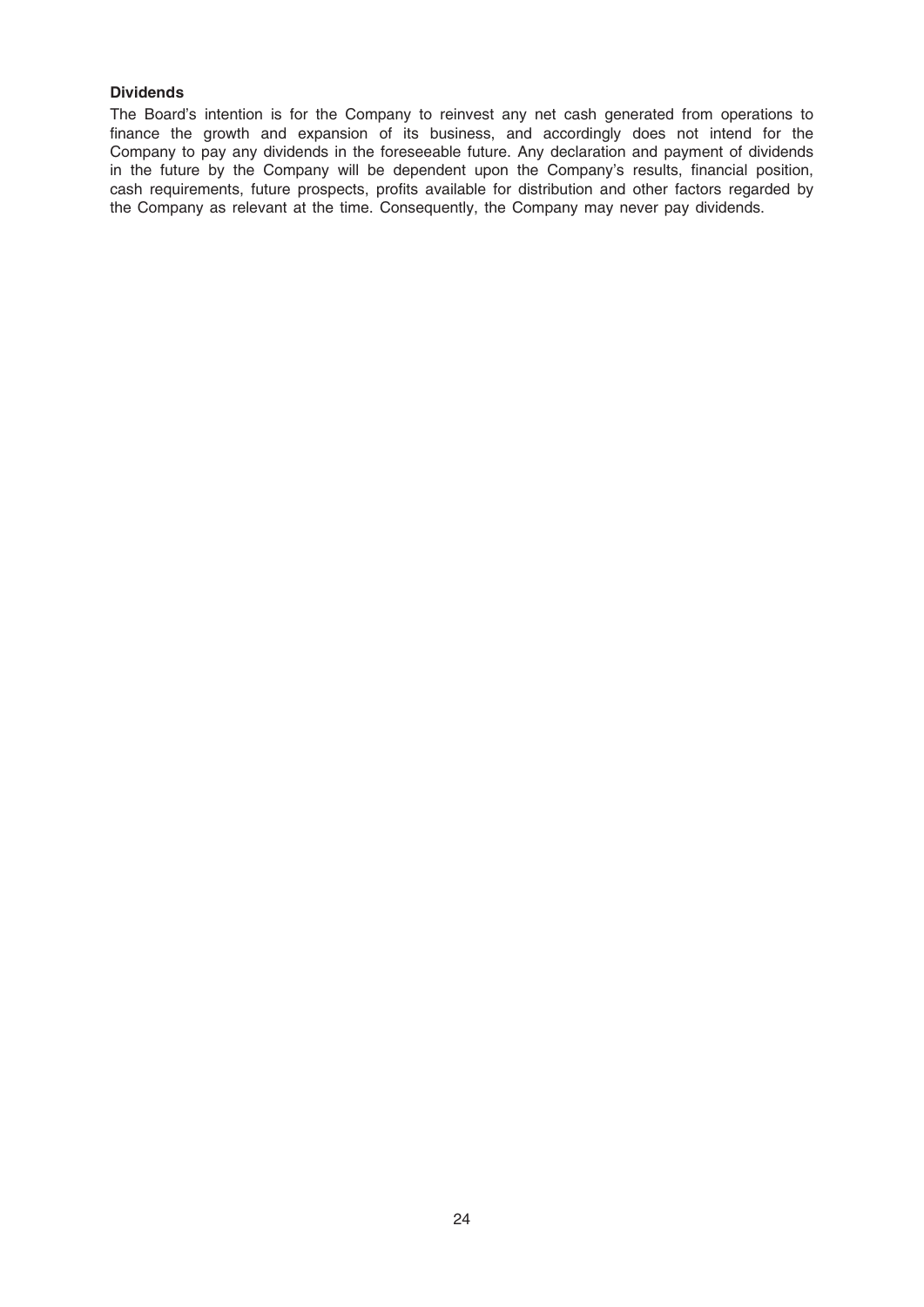#### PART 3

## TERMS AND CONDITIONS OF THE OPEN OFFER

#### Introduction

As explained in the letter from the Chairman set out in Part 1 of this document, the Company is proposing to raise up to £8.9 million (approximately £8.4 million net of expenses) by way of the Firm Placing and Open Offer, of which up to approximately £1.0 million will be raised from the offer of the Offer Shares at the Offer Price to Qualifying Shareholders under the Open Offer.

The purpose of this Part 3 is to set out the terms and conditions of the Open Offer. Up to 1,704,570 new Ordinary Shares will be issued through the Open Offer. Qualifying Shareholders are being offered the right to subscribe for Offer Shares in accordance with the terms of the Open Offer. The Open Offer has not been underwritten.

The Record Date for entitlements under the Open Offer for Qualifying CREST Shareholders and Qualifying non-CREST Shareholders is expected to be 6.00 p.m. on 21 October 2015. Application Forms are expected to be posted to Qualifying Non-CREST Shareholders on or around 23 October 2015 and Open Offer Entitlements are expected to be credited to stock accounts of Qualifying CREST Shareholders in CREST by 26 October 2015.

Subject to availability, the Excess Application Facility will enable Qualifying Shareholders to apply for Excess Shares. Further details in relation to the Excess Application Facility are set out in Part 4 ''Questions and Answers about the Open Offer'' in this document and, for Qualifying Non-CREST Shareholders, the Application Form.

The latest time and date for receipt of a completed Application Form and payment in full under the Open Offer and settlement of relevant CREST instructions (as appropriate) is expected to be 11.00 a.m. on 10 November 2015 with Admission and commencement of dealings in Offer Shares expected to take place at 8.00 a.m. on 12 November 2015.

This document and, for Qualifying Non-CREST Shareholders only, the Application Form contains the formal terms and conditions of the Open Offer. Your attention is drawn to paragraph 3 of this Part 3 ''Terms and Conditions of the Open Offer'' which gives details of the procedure for application and payment for the Offer Shares and any Excess Shares applied for pursuant to the Excess Application Facility.

The Offer Shares will, when issued and fully paid, rank equally in all respects with New Ordinary Shares, including the right to receive all dividends or other distributions made, paid or declared, if any, by reference to a record date after the date of their issue.

The Open Offer is an opportunity for Qualifying Shareholders to apply for up to 1,704,570 Offer Shares pro rata (excepting fractional entitlements) to their current holdings at the Offer Price in accordance with the terms of the Open Offer.

Qualifying Shareholders are also being offered the opportunity to apply for additional Offer Shares in excess of their Open Offer Entitlement to the extent that other Qualifying Shareholders do not take up their Open Offer Entitlements in full. The Excess Application Facility enables Qualifying Shareholders to apply for Excess Shares in excess of their Open Offer Entitlements as at the Record Date.

Any Qualifying Shareholder who has sold or transferred all or part of his/her registered holding(s) of Ordinary Shares prior to the Ex-entitlement Date is advised to consult his or her stockbroker, bank or other agent through or to whom the sale or transfer was effected as soon as possible since the invitation to apply for Offer Shares under the Open Offer may be a benefit which may be claimed from him/her by the purchasers under the rules of the London Stock Exchange.

#### 1. The Open Offer

Subject to the terms and conditions set out below (and, in the case of Qualifying Non-CREST Shareholders, in the Application Form), Qualifying Shareholders are being given the opportunity under the Open Offer to subscribe for Offer Shares at the Offer Price pro rata to their holdings as at the Record Date, payable in full on application. The Offer Price represents the closing middle market price of 59 pence per Existing Ordinary Share on 22 October 2015 (being the last practicable date before publication of this document).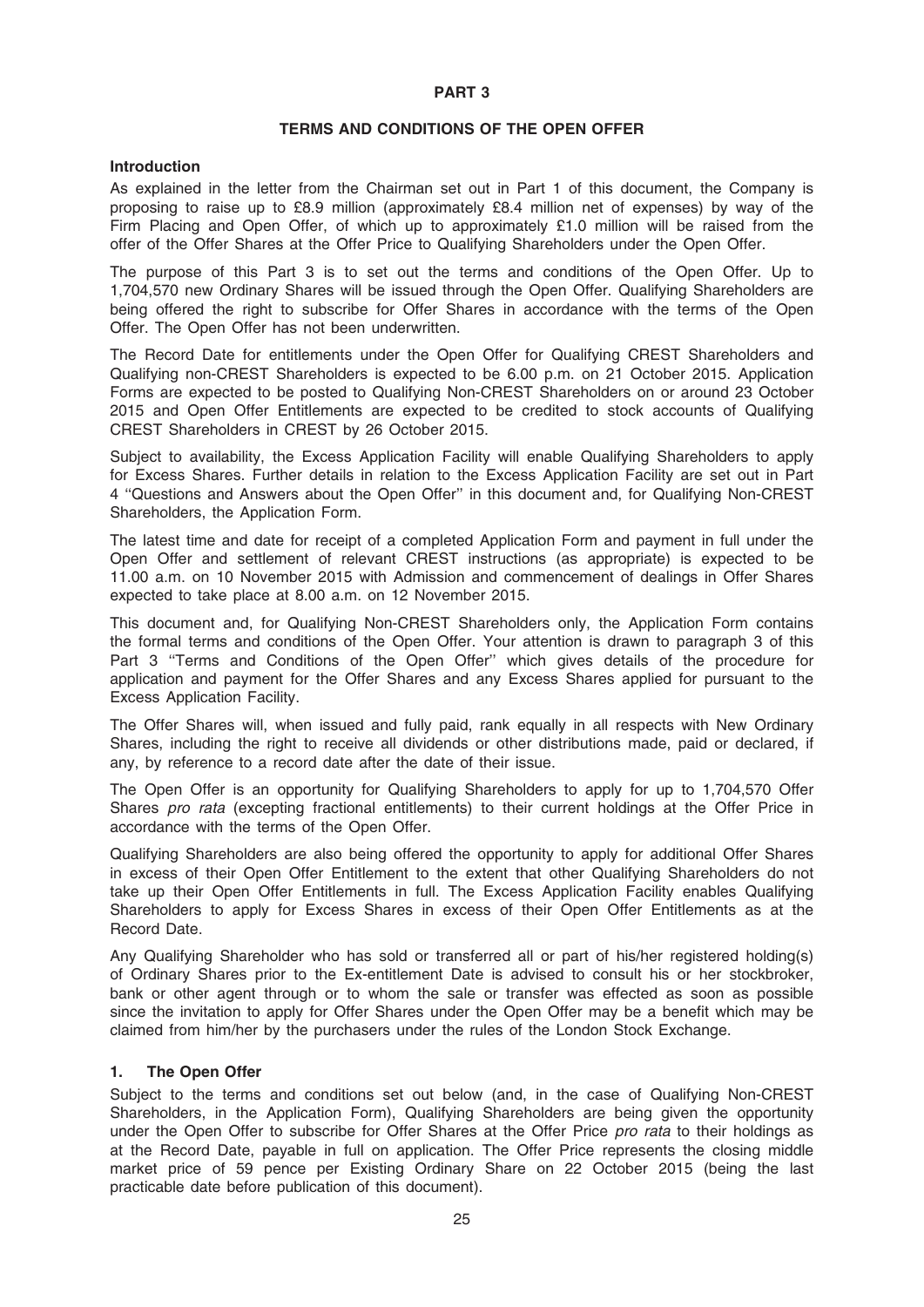Qualifying Shareholders have basic entitlements of:

## 1 Offer Share for every 15 Existing Ordinary Shares

registered in their name on the Record Date. Entitlements under the Open Offer will be rounded down to the nearest whole number of Offer Shares, with fractional entitlements being aggregated and made available under the Excess Application Facility.

Holdings of Existing Ordinary Shares in certificated and uncertificated form will be treated as separate holdings for the purpose of calculating entitlements under the Open Offer, as will holdings under different designations and in different accounts.

If you are a Qualifying Non-CREST Shareholder, the Application Form shows the number of Existing Ordinary Shares registered in your name on the Record Date (in Box 1) and your Open Offer Entitlement (in Box 2).

If you are a Qualifying CREST Shareholder, application will be made for your Open Offer Entitlement and Excess CREST Open Offer Entitlement to be credited to your CREST account. Open Offer Entitlements and Excess CREST Open Offer Entitlements are expected to be credited to CREST accounts on 26 October 2015. The Existing Ordinary Shares are already admitted to CREST. Accordingly, no further application for admission to CREST is required for the New Ordinary Shares. All such shares, when issued and fully paid, may be held and transferred by means of CREST.

Subject to availability, the Excess Application Facility will enable Qualifying Shareholders, provided they have taken up their Open Offer Entitlement in full, to apply for further Offer Shares in excess of their Open Offer Entitlement. Further details in relation to the Excess Application Facility are set out in Part 4 ''Questions and Answers about the Open Offer'' and, for Qualifying Non-CREST Shareholders, the Application Form. Qualifying CREST Shareholders will have their Open Offer Entitlements and Excess CREST Open Offer Entitlements credited to their stock accounts in CREST and should refer to paragraph 3.2 of this Part 3 ''Terms and Conditions of the Open Offer'' for information on the relevant CREST procedures and further details on the Excess Application Facility. Qualifying CREST Shareholders can also refer to the CREST Manual for further information on the relevant CREST procedures.

If applications under the Excess Application Facility are received for more than the total number of Offer Shares available following take up of Open Offer Entitlements, such applications may be allocated in such manner as the Directors may determine in their absolute discretion and no assurance can be given that excess applications by Qualifying Shareholders will be met in full or in part or at all.

Please refer to paragraphs 3.1(f) and 3.2(k) of this Part 3 "Terms and Conditions of the Open Offer'' for further details of the Excess Application Facility.

Qualifying Shareholders should be aware that the Open Offer is not a rights issue. Qualifying Non-CREST Shareholders should also note that their respective Application Forms are not negotiable documents and cannot be traded. Qualifying CREST Shareholders should note that, although the Open Offer Entitlements and Excess CREST Open Offer Entitlements will be credited through CREST and be enabled for settlement, applications in respect of entitlements under the Open Offer may only be made by the Qualifying Shareholder originally entitled or by a person entitled by virtue of a *bona fide* market claim raised by Euroclear's Claims Processing Unit. Offer Shares not applied for under the Open Offer will not be sold in the market for the benefit of those who do not apply under the Open Offer. Any Offer Shares which are not applied for by Qualifying Shareholders under the Open Offer will not be issued by the Company as the Open Offer is not underwritten.

The attention of Overseas Shareholders is drawn to paragraph 6 of this Part 3.

The Offer Shares will when issued and fully paid, rank in full for all dividends and other distributions declared, made or paid after the date of this document and otherwise pari passu in all respects with the Existing Ordinary Shares. The Offer Shares are not being made available in whole or in part to the public except under the terms of the Open Offer.

## 2. Conditions and further terms of the Open Offer

The Open Offer is conditional on the Firm Placing becoming or being declared unconditional in all respects and not being terminated before Admission. The principal conditions to the Firm Placing are: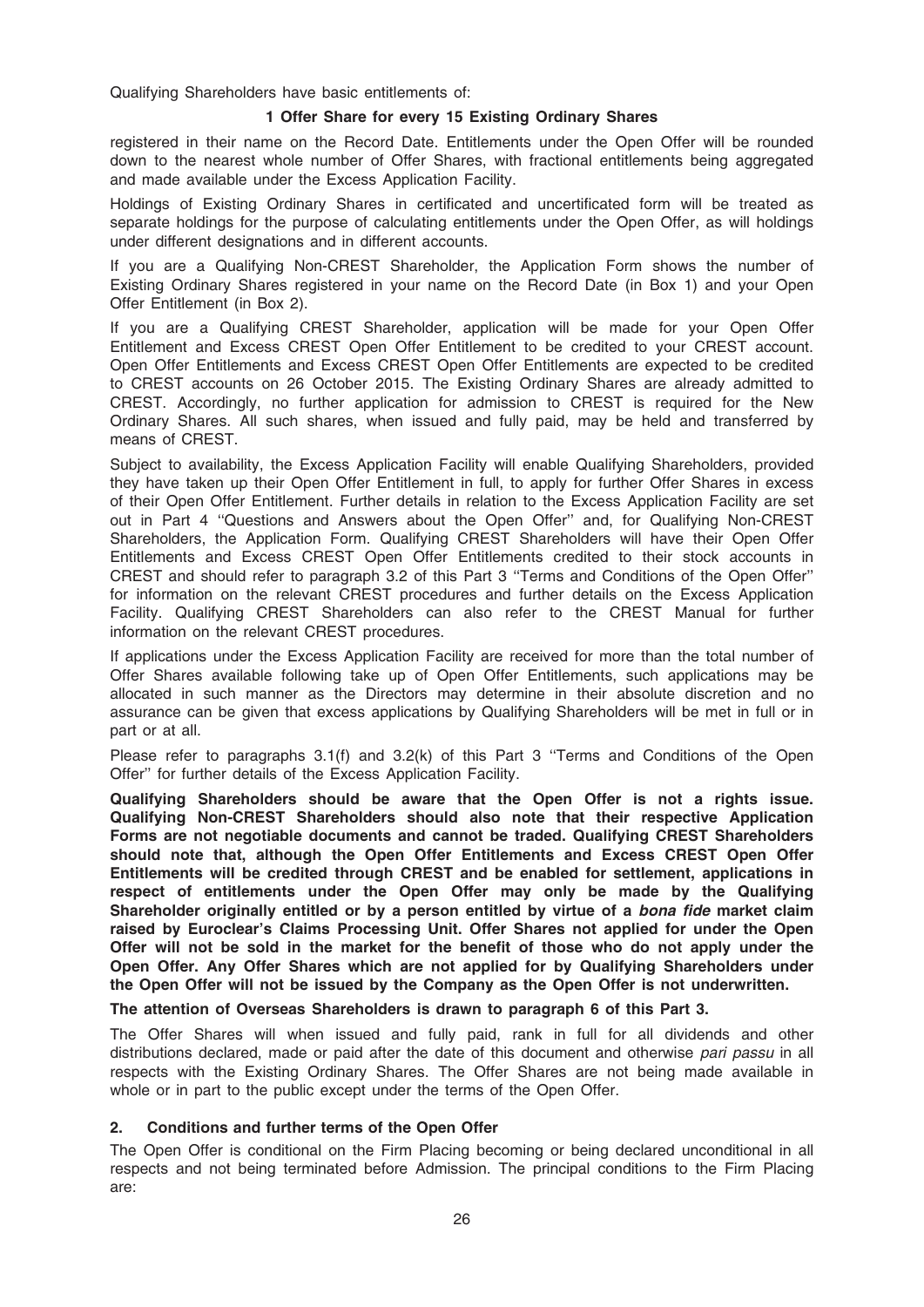- (a) the passing of all of the Resolutions at the General Meeting;
- (b) the Firm Placing and Open Offer Agreement having become or being declared unconditional in all respects and not having been terminated in accordance with its terms prior to Admission; and
- (c) admission of the Firm Placing Shares occurring not later than 8.00 a.m. on 12 November 2015 (or such later time and/or date as the Company and Cenkos Securities may agree being no later than 8.00 a.m. on 31 December 2015).

Accordingly, if these conditions are not satisfied or waived (where capable of waiver), the Open Offer will not proceed and any applications made by Qualifying Shareholders will be rejected. In such circumstances, application monies will be returned (in each case at the applicant's sole risk), without payment of interest, as soon as practicable thereafter. Any Open Offer Entitlements admitted to CREST will thereafter be disabled.

No temporary documents of title will be issued in respect of Offer Shares held in uncertificated form. Definitive certificates in respect of Offer Shares taken up are expected to be posted to those Qualifying Shareholders who have validly elected to hold their Offer Shares in certificated form by 17 November 2015.

In respect of those Qualifying Shareholders who have validly elected to hold their Offer Shares in uncertificated form, the Offer Shares are expected to be credited to their stock accounts maintained in CREST by 26 October 2015.

Applications will be made for the Offer Shares to be admitted to trading on AIM. Admission is expected to occur on 12 November 2015, when dealings in the Offer Shares are expected to begin.

If for any reason it becomes necessary to adjust the expected timetable as set out in this document, the Company will notify the London Stock Exchange and make an appropriate announcement to a Regulatory Information Service giving details of the revised dates.

## 3. Procedure for application and payment

The action to be taken by you in respect of the Open Offer depends on whether, at the relevant time, you are sent an Application Form in respect of your Open Offer Entitlement under the Open Offer or your Open Offer Entitlement and Excess CREST Open Offer Entitlement is credited to your CREST stock account.

Qualifying Shareholders who hold all or part of their Existing Ordinary Shares in certificated form will receive the Application Form, enclosed with this document. The Application Form shows the number of Existing Ordinary Shares held at the Record Date. It will also show Qualifying Shareholders their Open Offer Entitlement that can be allotted in certificated form. Qualifying Shareholders who hold all their Existing Ordinary Shares in CREST will be allotted Offer Shares in CREST.

Qualifying Shareholders who hold part of their Existing Ordinary Shares in uncertificated form will be allotted Offer Shares in uncertificated form to the extent that their entitlement to Offer Shares arises as a result of holding Existing Ordinary Shares in uncertificated form. However, it will be possible for Qualifying Shareholders to deposit Open Offer Entitlements into, and withdraw them from, CREST. Further information on deposit and withdrawal from CREST is set out in paragraph 3.2(f) of this Part 3 ''Terms and Conditions of the Open Offer''.

CREST sponsored members should refer to their CREST sponsor, as only their CREST sponsor will be able to take the necessary action specified below to apply under the Open Offer in respect of the Open Offer Entitlements and Excess CREST Open Offer Entitlements of such members held in CREST. CREST members who wish to apply under the Open Offer in respect of their Open Offer Entitlements and Excess CREST Open Offer Entitlements in CREST should refer to the CREST Manual for further information on the CREST procedures referred to below.

Qualifying Shareholders who do not want to apply for the Offer Shares under the Open Offer should take no action and should not complete or return the Application Form, or send a USE message through CREST.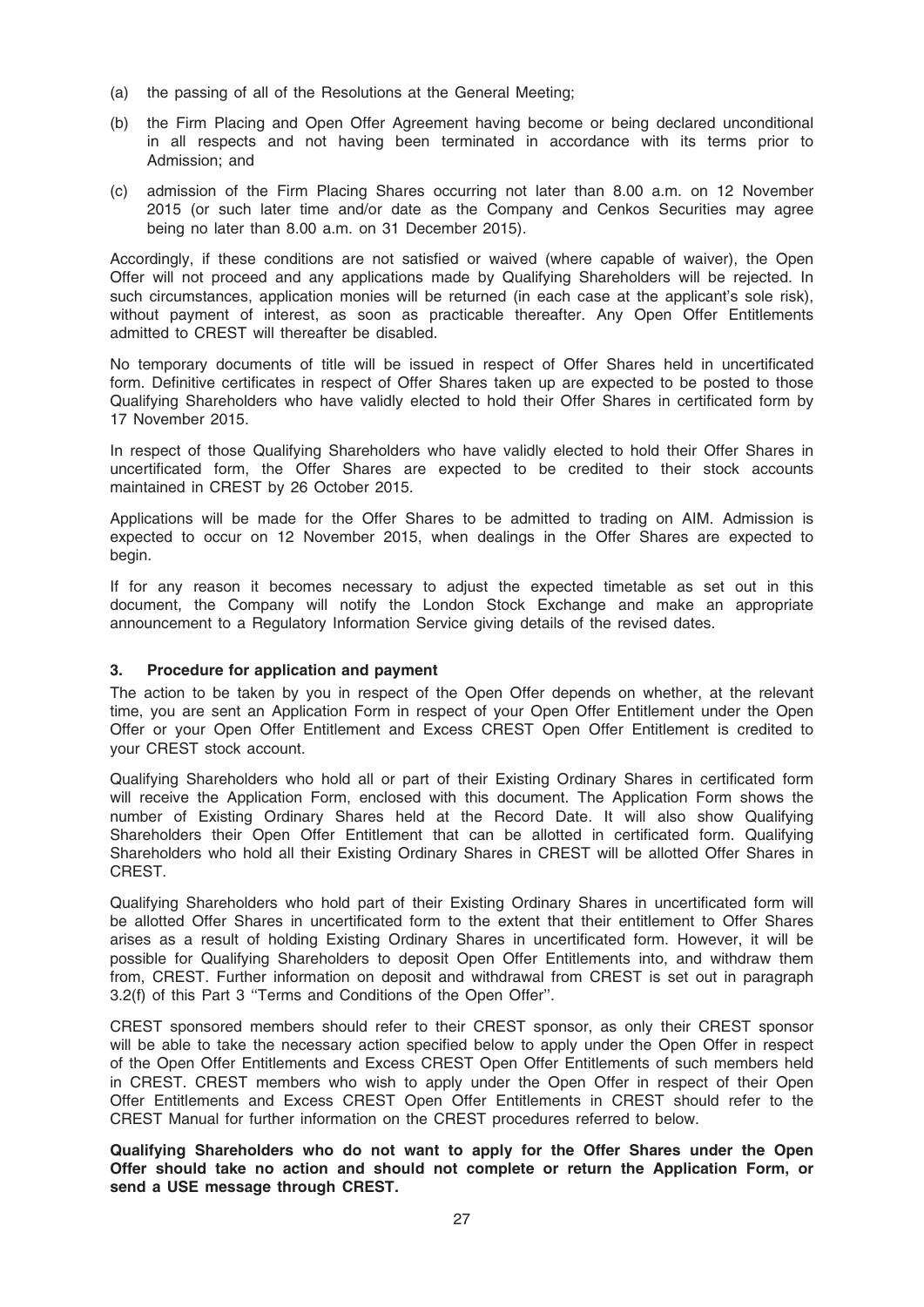## 3.1 If you have an Application Form in respect of your Open Offer Entitlement under the Open **Offer**

## (a) General

Subject to paragraph 6 of Part 3 ''Terms and Conditions of the Open Offer'' in relation to Overseas Shareholders, Qualifying Non-CREST Shareholders will receive an Application Form. The Application Form shows the number of Existing Ordinary Shares registered in their name on the Record Date in Box 1. It also shows the Open Offer Entitlement allocated to them set out in Box 2. Entitlements to Offer Shares are rounded down to the nearest whole number and any fractional entitlements to Offer Shares will be aggregated and made available under the Excess Application Facility. Box 3 shows how much they would need to pay if they wish to take up their Open Offer Entitlement in full. Qualifying Non-CREST Shareholders may apply for less than their entitlement should they wish to do so. Qualifying Non-CREST Shareholders may also hold such an Application Form by virtue of a bona fide market claim.

Under the Excess Application Facility, provided they have agreed to take up their Open Offer Entitlement in full, Qualifying Non-CREST Shareholders may apply for more than the amount of their Open Offer Entitlement should they wish to do so. The Excess Application Facility enables Qualifying Shareholders to apply for Excess Shares in excess of their Open Offer Entitlement as at the Record Date. The Excess Shares may be allocated in such manner as the Directors may determine in their absolute discretion and no assurance can be given that excess applications by Qualifying Shareholders will be met in full or in part or at all.

The instructions and other terms set out in the Application Form form part of the terms of the Open Offer in relation to Qualifying Non-CREST Shareholders.

#### (b) bona fide market claims

Applications to acquire Offer Shares may only be made on the Application Form and may only be made by the Qualifying Non-CREST Shareholder named in it or by a person entitled by virtue of a bona fide market claim in relation to a purchase of Existing Ordinary Shares through the market prior to the date upon which the Existing Ordinary Shares were marked "ex" the entitlement to participate in the Open Offer. Application Forms may not be sold, assigned, transferred or split, except to satisfy bona fide market claims up to 3.00 p.m. on 6 November 2015. The Application Form is not a negotiable document and cannot be separately traded. A Qualifying Non-CREST Shareholder who has sold or otherwise transferred all or part of his holding of Existing Ordinary Shares prior to the date upon which the Existing Ordinary Shares were marked ''ex'' the entitlement to participate in the Open Offer, should contact his broker or other professional adviser authorised under FSMA through whom the sale or purchase was effected as soon as possible, as the invitation to acquire Offer Shares under the Open Offer may be a benefit which may be claimed by the purchaser(s) or transferee(s).

Qualifying Non-CREST Shareholders who have sold all or part of their registered holding should, if the market claim is to be settled outside CREST, complete Box 8 on the Application Form and immediately send it to the stockbroker, bank or other agent through whom the sale or transfer was effected for transmission to the purchaser or transferee. The Application Form should not, however be forwarded to or transmitted in or into any Restricted Jurisdiction. If the market claim is to be settled outside CREST, the beneficiary of the claim should follow the procedures set out in the accompanying Application Form. If the market claim is to be settled in CREST, the beneficiary of the claim should follow the procedure set out in paragraph 3.2 below.

## (c) Application procedures

Qualifying Non-CREST Shareholders wishing to apply to acquire Offer Shares (whether in respect of all or part of their Open Offer Entitlement or in addition to their Open Offer Entitlement under the Excess Application Facility) should complete the Application Form in accordance with the instructions printed on it. Qualifying Non-CREST Shareholders may only apply for Excess Shares if they have agreed to take up their Open Offer Entitlements in full. The Excess Shares may be allocated in such manner as the Directors may determine in their absolute discretion and no assurance can be given that excess applications by Qualifying Shareholders will be met in full or in part or at all.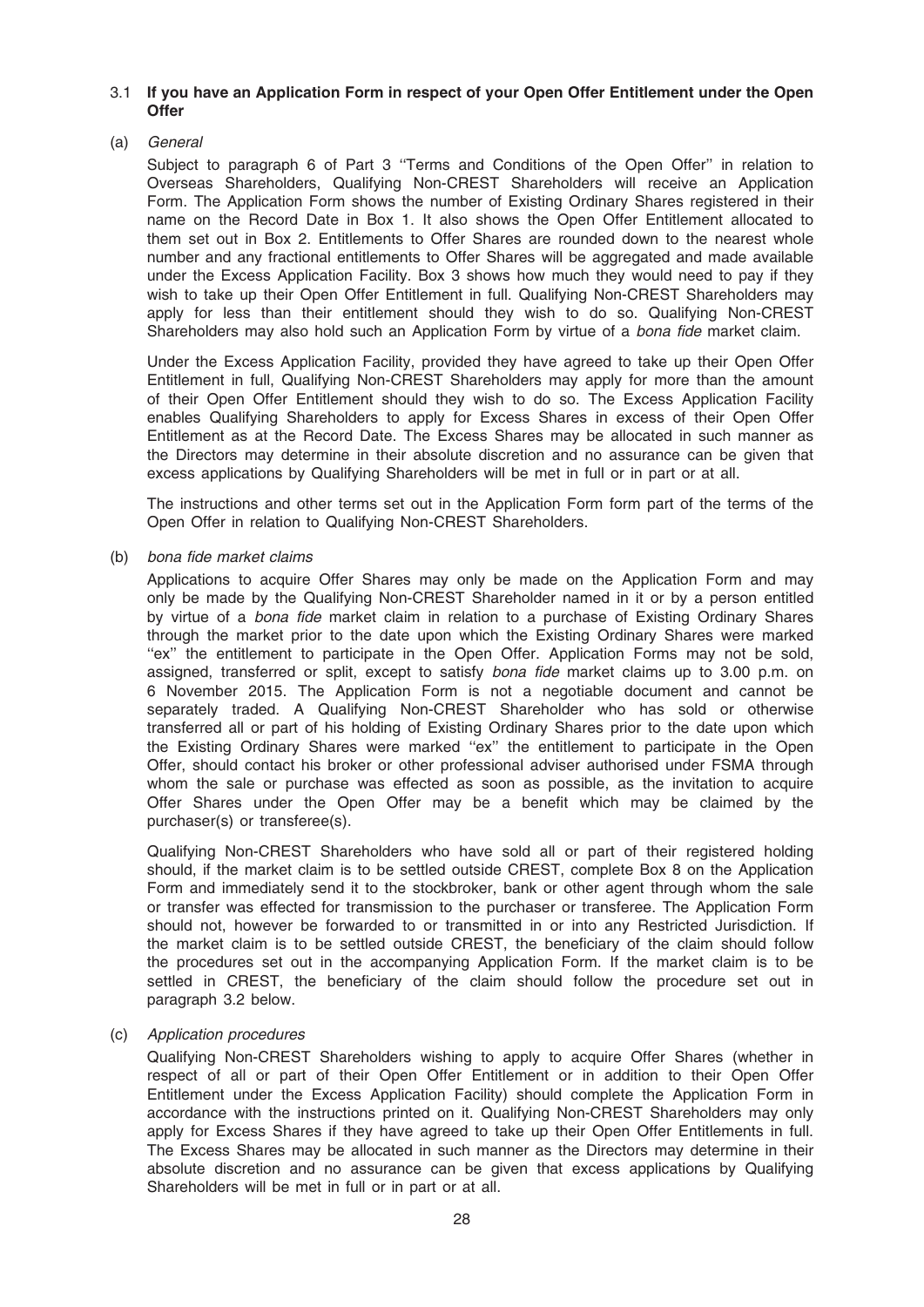Completed Application Forms should be posted to Equiniti Limited, Aspect House, Spencer Road, Lancing, West Sussex BN99 6DA, or returned by hand (during normal business hours only) so as to be received by Equiniti by no later than 11.00 a.m. on 10 November 2015. The Company reserves the right to treat any application not strictly complying with the terms and conditions of application as nevertheless valid. The Company further reserves the right (but shall not be obliged) to accept either Application Forms or remittances received after 11.00 a.m. on 10 November 2015. Qualifying Non-CREST Shareholders should note that applications, once made, will be irrevocable and receipt thereof will not be acknowledged. Multiple applications will not be accepted. If an Application Form is being sent by first-class post in the UK, Qualifying Non-CREST Shareholders are recommended to allow at least four Business Days for delivery.

The Company may in its sole discretion, but shall not be obliged to, treat an Application Form as valid and binding on the person by whom or on whose behalf it is lodged, even if not completed in accordance with the relevant instructions or not accompanied by a valid power of attorney where required, or if it otherwise does not strictly comply with the terms and conditions of the Open Offer. The Company further reserves the right (but shall not be obliged) to accept either:

- (i) Application Forms received after 11.00 a.m. on 10 November 2015; or
- (ii) applications in respect of which remittances are received before 11 a.m. on 10 November 2015 from authorised persons (as defined in FSMA) specifying the Offer Shares applied for and undertaking to lodge the Application Form in due course but, in any event, within two Business Days.

All documents and remittances sent by post by, to, from or on behalf of an applicant (or as the applicant may direct) will be sent entirely at the applicant's own risk.

(d) Payments

All payments must be in pounds sterling and made by cheque made payable to Equiniti Ltd Re: Science in Sport – Open Offer A/C and crossed ''A/C Payee Only''. Cheques or banker's drafts must be drawn on a bank or building society or branch of a bank or building society in the United Kingdom or Channel Islands which is either a settlement member of the Cheque and Credit Clearing Company Limited or the CHAPS Clearing Company Limited or which has arranged for its cheques and banker's drafts to be cleared through the facilities provided by any of those companies or committees and must bear the appropriate sort code in the top right-hand corner and must be for the full amount payable on application. Third-party cheques may not be accepted with the exception of building society cheques or banker's drafts where the building society or bank has inserted details of the full name of the building society or bank account holder and has added the building society or bank branch stamp. The account name should be the same as that shown on the Application Form. Post-dated cheques will not be accepted.

Cheques will be presented for payment upon receipt. The Company reserves the right to instruct Equiniti to seek special clearance of cheques to allow the Company to obtain value for remittances at the earliest opportunity (and withhold definitive share certificates (or crediting to the relevant member account, as applicable) pending clearance thereof). No interest will be paid on payments made before they are due. It is a term of the Open Offer that cheques shall be honoured on first presentation and the Company may elect to treat as invalid acceptances in respect of which cheques are not so honoured. All documents and cheques sent through the post will be sent at the risk of the sender. Payments via CHAPS, BACS or electronic transfer will not be accepted. If the Open Offer does not become unconditional, no Offer Shares will be issued and all monies will be returned (at the applicant's sole risk), without payment of interest, to applicants as soon as practicable following the lapse of the Open Offer.

If Offer Shares have already been allotted to a Qualifying Non-CREST Shareholder and such Qualifying Non-CREST Shareholder's cheque is not honoured upon first presentation or such Qualifying Non-CREST Shareholder's application is subsequently otherwise deemed to be invalid, Equiniti shall be authorised (in its absolute discretion as to manner, timing and terms) to make arrangements, on behalf of the Company, for the sale of such Qualifying Non-CREST Shareholder's Offer Shares and for the proceeds of sale (which for these purposes shall be deemed to be payments in respect of successful applications) to be paid to and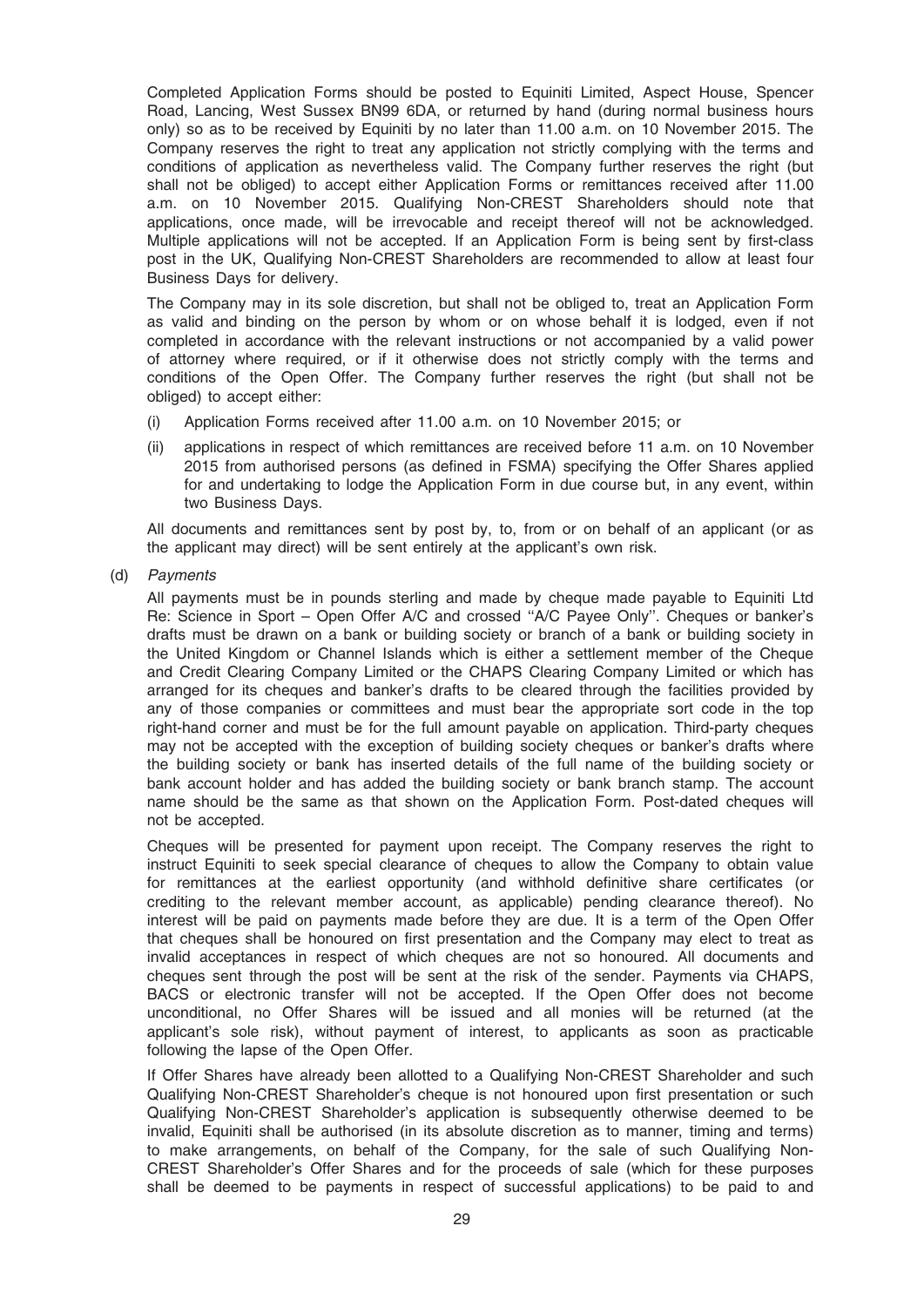retained by the Company. None of Equiniti, Cenkos Securities or the Company nor any other person shall be responsible for, or have any liability for, any loss, expense or damage suffered by such Qualifying Non-CREST Shareholders.

(e) Incorrect Sums

If an Application Form encloses a payment for an incorrect sum, the Company through Equiniti Limited reserves the right:

- (i) to reject the application in full and return the cheque or refund the payment to the Qualifying non-CREST Shareholder in question; or
- (ii) in the case that an insufficient sum is paid, to treat the application as a valid application for such lesser whole number of Offer Shares as would be able to be applied for with that payment at the Offer Price, refunding any unutilised sum to the Qualifying non-CREST Shareholder in question, save that any sums of less than £1 will be retained for the benefit of the Company; or
- (iii) in the case that an excess sum is paid, to treat the application as a valid application for all of the Offer Shares referred to in the Application Form, refunding any unutilised sums to the Qualifying non-CREST Shareholder in question, save that any sums of less than £1 will be retained for the benefit of the Company.

All monies received by Equiniti in respect of Offer Shares will be held in a separate clients account.

(f) The Excess Application Facility

Provided they choose to take up their Open Offer Entitlement in full, the Excess Application Facility enables a Qualifying Non-CREST Shareholder to apply for Excess Shares. Qualifying Non-CREST Shareholders wishing to apply for Excess Shares may do so by completing Box 5 of the Application Form.

If applications under the Excess Application Facility are received for more than the total number of Offer Shares available following take up of Open Offer Entitlements, the Excess Shares may be allocated in such manner as the Directors may determine in their absolute discretion and no assurance can be given that excess applications by Qualifying Shareholders will be met in full or in part or at all. Qualifying Non-CREST Shareholders who wish to apply for Excess Shares must complete the Application Form in accordance with the instructions set out on the Application Form.

Should the Open Offer become unconditional and applications for Offer Shares exceed 1,704,570 Offer Shares, resulting in a scale back of applications, each Qualifying Non-CREST Shareholder who has made a valid application for Excess Shares and from whom payment in full for the Excess Shares has been received will receive a pounds sterling amount equal to the number of Excess Shares applied and paid for but not allocated to the relevant Qualifying Non-CREST Shareholder multiplied by the Offer Price. Monies will be returned as soon as reasonably practicable thereafter, without payment of interest and at the applicant's sole risk.

#### (g) Effect of application

All documents and remittances sent by post by, to, from, or on behalf of or to an applicant (or as the applicant may direct) will be sent entirely at the applicant's own risk. By completing and delivering an Application Form the applicant:

- (i) represents and warrants to the Company and Cenkos Securities that he has the right, power and authority, and has taken all action necessary, to make the application under the Open Offer and to execute, deliver and exercise his rights, and perform his obligations under any contracts resulting therefrom and that he is not a person otherwise prevented by legal or regulatory restrictions from applying for Offer Shares or acting on behalf of any such person on a non-discretionary basis;
- (ii) agrees with the Company and Cenkos Securities that all applications under the Open Offer and contracts resulting therefrom, and any non-contractual obligations related thereto, shall be governed by and construed in accordance with the laws of England;
- (iii) confirms to the Company and Cenkos Securities that in making the application he is not relying on any information or representation in relation to the Company other than that contained in this document, and the applicant accordingly agrees that no person responsible solely or jointly for this document or any part thereof, or involved in the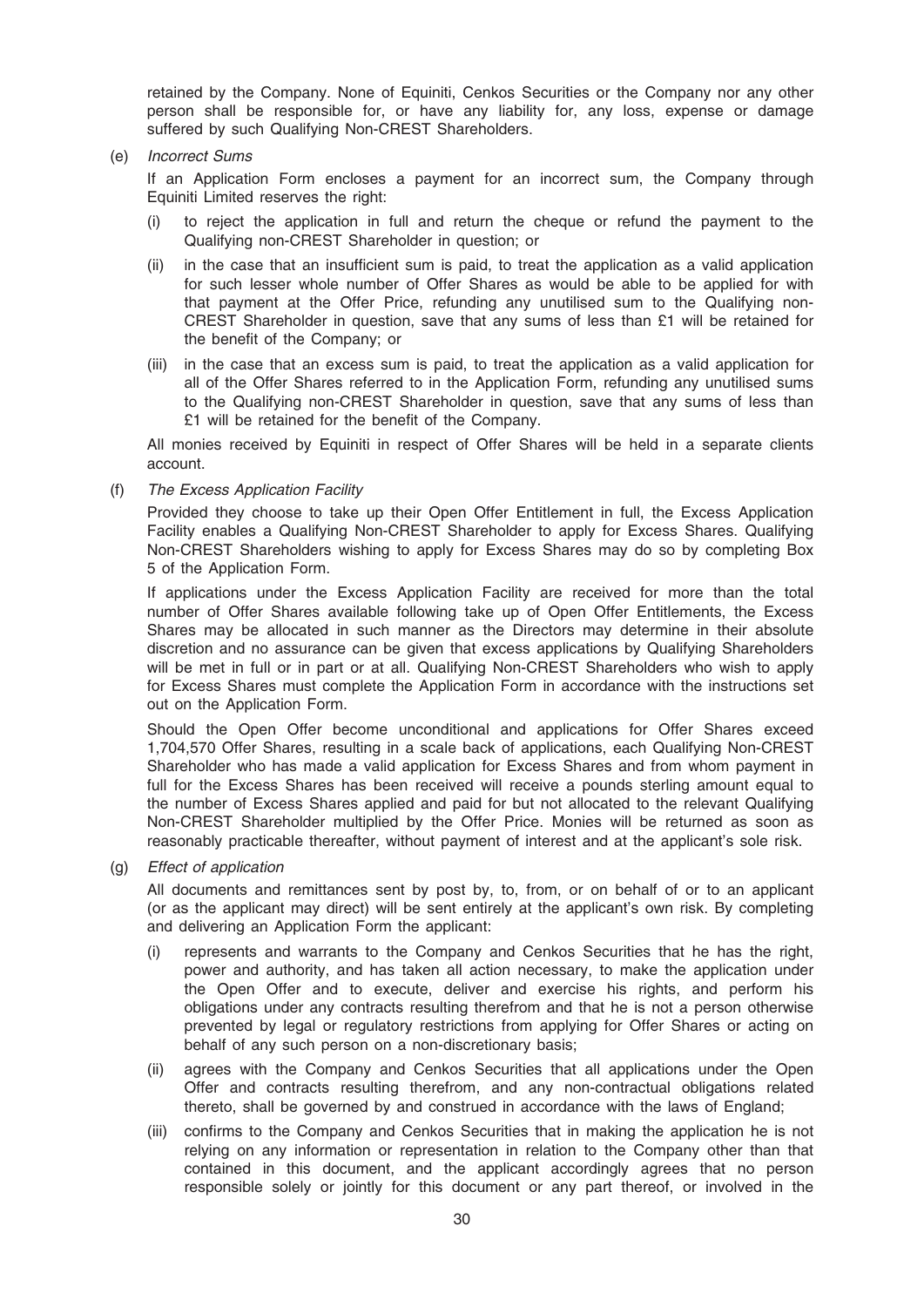preparation thereof, shall have any liability for any such information or representation not so contained and further agrees that, having had the opportunity to read this document, he will be deemed to have had notice of all information in relation to the Company contained in this document (including information incorporated by reference);

- (iv) represents and warrants to the Company and Cenkos Securities that he is the Qualifying Shareholder originally entitled to the Open Offer Entitlement;
- (v) represents and warrants to the Company and Cenkos Securities that if he has received some or all of his Open Offer Entitlement from a person other than the Company he is entitled to apply under the Open Offer in relation to such Open Offer Entitlements by virtue of a bona fide market claim;
- (vi) requests that the Offer Shares to which he will become entitled shall be issued to him on the terms set out in this document and the Application Form;
- (vii) represents and warrants to the Company and Cenkos Securities that he is not, nor is he applying on behalf of any person who is, in the United States or is a citizen or resident, or which is a corporation, partnership or other entity created or organised in or under any laws, of the United States of America or any other Restricted Jurisdiction and he is not applying with a view to re-offering, re-selling, transferring or delivering any of the Offer Shares which are the subject of his application a person who is in the limited States or is a citizen or resident or which is a corporation, partnership or other entity created or organised in or under any laws of the United States of America or any other Restricted Jurisdiction, nor acting on behalf of any such person on a non-discretionary basis nor any person otherwise prevented by legal or regulatory restrictions from applying for Offer Shares under the Open Offer;
- (viii) represents and warrants to the Company and Cenkos Securities that he is not, and nor is he applying as nominee or agent for, a person who is or may be liable to notify and account for tax under the Stamp Duty Reserve Tax Regulations 1986 at any of the increased rates referred to in sections 67, 70, 93 or 96 (depositary receipts and clearance services) of the Finance Act 1986; and
- (ix) confirms that in making the application he is not relying and has not relied on the Company or Cenkos Securities or any person affiliated with the Company or Cenkos Securities in connection with any investigation of the accuracy of any information contained in this document or his investment decision.

All enquiries in connection with the procedure for application and completion of the Application Form should be addressed to Equiniti Limited on 0371 384 2858 or +44 121 415 0918 (if calling from outside the UK). Lines are open from between 8.30 a.m. to 5.30 p.m. (UK time) Monday to Friday (excluding English and Welsh public holidays). Calls to the helpline from outside the UK will be charged at the applicable international rate. Please note that calls may be recorded and randomly monitored for security and training purposes. Please note that Equiniti Limited cannot provide advice on the merits of the Proposals nor give financial, tax, investment or legal advice.

(h) Proxy

Qualifying Non-CREST Shareholders who do not want to take up or apply for the Open Offer Shares under the Open Offer should take no action and should not complete or return the Application Form. However, you are encouraged to vote at the General Meeting by completing and returning the enclosed Form of Proxy.

A Qualifying Non-CREST Shareholder who is also a CREST member may elect to receive the Offer Shares to which he is entitled in uncertificated form in CREST. Please see paragraph 3.2(f) below for more information.

## 3.2 If you have an Open Offer Entitlement and an Excess CREST Open Offer Entitlement credited to your stock account in CREST in respect of your entitlement under the Open **Offer**

(a) General

Subject to paragraph 6 of Part 3 ''Terms and Conditions of the Open Offer'' in relation to certain Overseas Shareholders, each Qualifying CREST Shareholder will receive a credit to his stock account in CREST of his Open Offer Entitlement equal to the maximum number of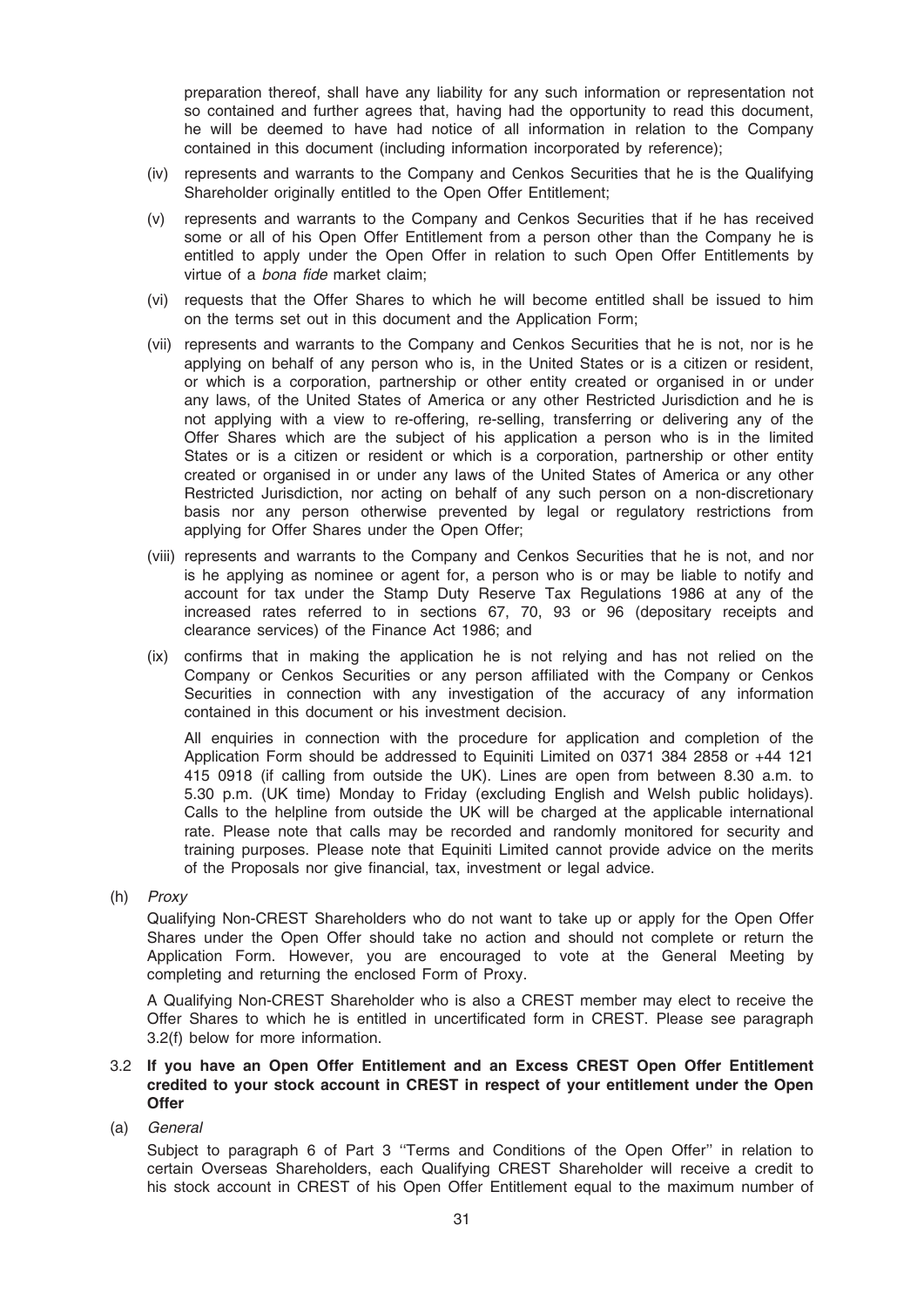Offer Shares for which he is entitled to apply under the Open Offer plus the number of Excess Shares for which he is entitled to apply under the Excess CREST Open Offer Entitlement. Entitlements to Offer Shares will be rounded down to the nearest whole number and any Open Offer Entitlements have therefore also been rounded down. Any fractional entitlements to Open Offer Shares arising will be aggregated and made available under the Excess Application Facility.

The CREST stock account to be credited will be an account under the participant ID and member account ID that apply to the Existing Ordinary Shares held on the Record Date by the Qualifying CREST Shareholder in respect of which the relevant Offer Entitlement and Excess CREST Open Offer Entitlement have been allocated.

If for any reason Open Offer Entitlements and/or the Excess CREST Open Offer Entitlements cannot be admitted to CREST by, or the stock accounts of Qualifying CREST Shareholders cannot be credited by, 5.00 p.m. on 26 October 2015, or such later time and/or date as the Company may decide, an Application Form will be sent to each Qualifying CREST Shareholder in substitution for the Open Offer Entitlement and Excess CREST Open Offer Entitlement which should have been credited to his stock account in CREST. In these circumstances the expected timetable as set out in this document will be adjusted as appropriate and the provisions of this document applicable to Qualifying Non-CREST Shareholders with Application Forms will apply to Qualifying CREST Shareholders who receive an Application Form.

CREST members who wish to apply to acquire some or all of their entitlements to Open Offer Shares and their Excess CREST Open Offer Entitlements should refer to the CREST Manual for further information on the CREST procedures referred to below. If you have any questions relating to the completion and return of your Application Form, please contact Equiniti Limited on 0371 384 2858 or +44 121 415 0918 (if calling from outside the UK). Lines are open from between 8.30 a.m. to 5.30 p.m. (UK time) Monday to Friday (excluding English and Welsh public holidays). Calls to the helpline from outside the UK will be charged at the applicable international rate. Please note that calls may be recorded and randomly monitored for security and training purposes. Please note that Equiniti Limited cannot provide advice on the merits of the Proposals nor give financial, tax, investment or legal advice. If you are a CREST sponsored member you should consult your CREST sponsor if you wish to apply for Offer Shares as only your CREST sponsor will be able to take the necessary action to make this application in CREST.

(b) Market claims

Each of the Open Offer Entitlements and Excess CREST Open Offer Entitlements will constitute a separate security for the purposes of CREST. Although Open Offer Entitlements and Excess CREST Open Offer Entitlements will be admitted to CREST and be enabled for settlement, applications in respect of Open Offer Entitlements and Excess CREST Open Offer Entitlements may only be made by the Qualifying Shareholder originally entitled or by a person entitled by virtue of a *bona fide* market claim transaction. Transactions identified by the CREST Claims Processing Unit as ''cum'' the Open Offer Entitlements and Excess CREST Open Offer Entitlements will generate appropriate market claim transactions and the relevant Open Offer Entitlements and Excess CREST Open Offer Entitlements will thereafter be transferred accordingly.

#### (c) Unmatched Stock Event (''USE'') instructions

Qualifying CREST Shareholders who are CREST members and who want to apply for Open Offer Shares in respect of all or some of their Open Offer Entitlements and their Excess CREST Open Offer Entitlements in CREST must send (or, if they are CREST sponsored members, procure that their CREST sponsor sends) an USE instruction to Euroclear which, on its settlement, will have the following effect:

- (i) the crediting of a stock account of Equiniti under the participant ID and member account ID specified below, with a number of Open Offer Entitlements or Excess CREST Open Offer Entitlements corresponding to the number of Open Offer Shares applied for; and
- (ii) the creation of a CREST payment, in accordance with the CREST payment arrangements in favour of the payment bank of Equiniti in respect of the amount specified in the USE instruction which must be the full amount payable on application for the number of Offer Shares referred to in paragraph 3.2(c)(i) above.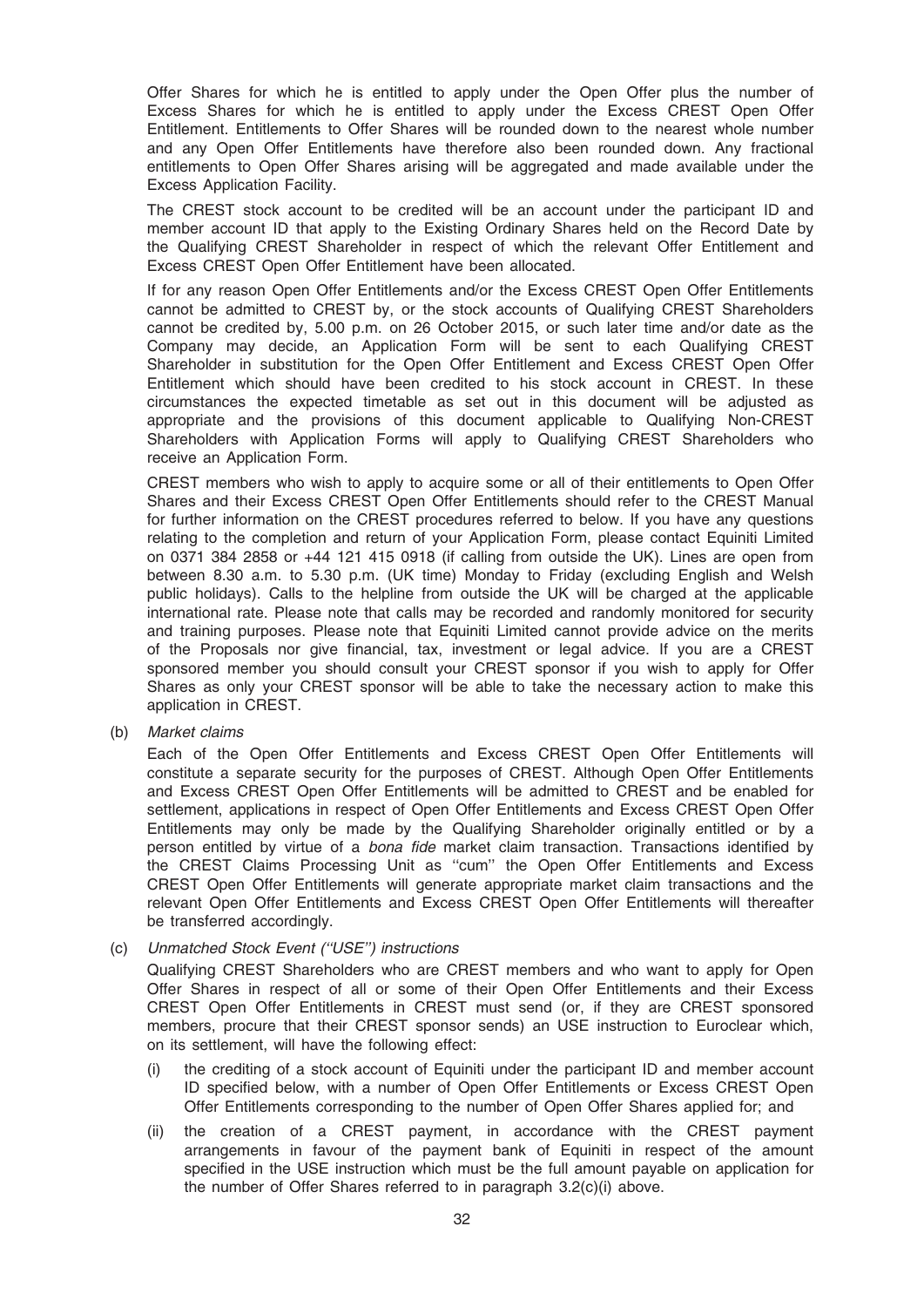(d) Content of USE instruction in respect of Open Offer Entitlements

The USE instruction must be properly authenticated in accordance with Euroclear's specifications and must contain, in addition to the other information that is required for settlement in CREST, the following details:

- (i) the number of Offer Shares for which application is being made (and hence the number of the Open Offer Entitlements being delivered to Equiniti);
- (ii) the ISIN of the Open Offer Entitlements. This is GB00BYZB8H88;
- (iii) the CREST participant ID of the accepting CREST member;
- (iv) the CREST member account ID of the accepting CREST member from which the Open Offer Entitlements are to be debited;
- (v) the participant ID of Equiniti in its capacity as a CREST receiving agent. This is 2RA07;
- (vi) the member account ID of Equiniti in its capacity as a CREST receiving agent. This is RA215801;
- (vii) the amount payable by means of a CREST payment on settlement of the USE instruction. This must be the full amount payable on application for the number of New Ordinary Shares referred to in (i) above;
- (viii) the intended settlement date. This must be on or before 11.00 a.m. on 10 November 2015; and
- (ix) the Corporate Action Number for the Open Offer. This will be available by viewing the relevant corporate action details in CREST.

In order for an application under the Open Offer to be valid, the USE instruction must comply with the requirements as to authentication and contents set out above and must settle on or before 11.00 a.m. on 10 November 2015. In order to assist prompt settlement of the USE instruction, CREST members (or their sponsors, where applicable) may consider adding the following non-mandatory fields to the USE instruction:

- (i) a contact name and telephone number (in the free format shared note field); and
- (ii) a priority of at least 80.

CREST members and, in the case of CREST sponsored members, their CREST sponsors, should note that the last time at which a USE instruction may settle on 10 November 2015 in order to be valid is 11.00 a.m. on that day. In the event that the Firm Placing and Open Offer do not become unconditional by 8.00 a.m. on 12 November 2015 (or such later time and date as the Company and Cenkos Securities determine being no later than 8.00 a.m. on 31 December 2015), the Open Offer will lapse, the Open Offer Entitlements admitted to CREST will be disabled and Equiniti will refund the amounts paid by Qualifying CREST Shareholders by way of a CREST payment, without interest, as soon as practicable thereafter.

(e) Content of USE instruction in respect of Excess CREST Open Offer Entitlements

The USE instruction must be properly authenticated in accordance with Euroclear's specifications and must contain, in addition to the other information that is required for settlement in CREST, the following details:

- (i) the number of Excess Shares for which application is being made (and hence being delivered to Equiniti);
- (ii) the ISIN of the Excess CREST Open Offer Entitlement. This is GB00BYZB8J03;
- (iii) the CREST participant ID of the accepting CREST member;
- (iv) the CREST member account ID of the accepting CREST member from which the Excess CREST Open Offer Entitlements are to be debited;
- (v) the participant ID of Equiniti its capacity as a CREST receiving agent. This is 2RA16;
- (vi) the member account ID of Equiniti in its capacity as a CREST receiving agent. This is RA215802;
- (vii) the amount payable by means of a CREST payment on settlement of the USE instruction. This must be the full amount payable on application for the number of Open Offer Shares referred to in (i) above;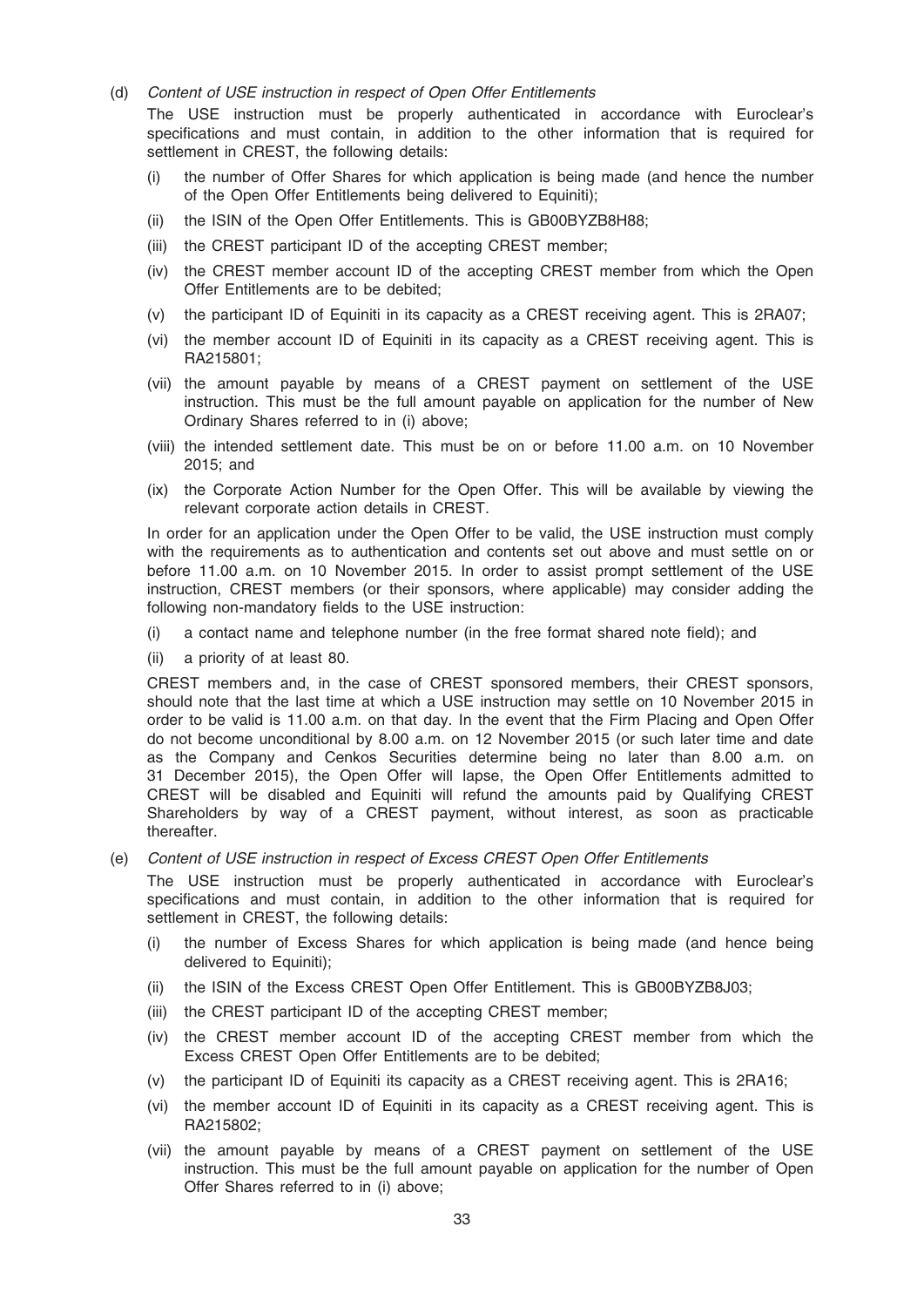- (viii) the intended settlement date. This must be on or before 11.00 a.m. on 10 November 2015; and
- (ix) the Corporate Action Number for the Open Offer. This will be available by viewing the relevant corporate action details in CREST.

In order for an application in respect of an Excess CREST Open Offer Entitlement under the Open Offer to be valid, the USE instruction must comply with the requirements as to authentication and contents set out above and must settle on or before 11.00 a.m. on 10 November 2015.

In order to assist prompt settlement of the USE instruction, CREST members (or their sponsors, where applicable) may consider adding the following non-mandatory fields to the USE instruction:

- (i) a contract name and telephone number (in the free format shared note field); and
- (ii) a priority of at least 80.

CREST members and, in the case of CREST sponsored members, their CREST sponsors, should note that the last time at which a USE instruction may settle on 10 November 2015 in order to be valid is 11.00 a.m. on that day.

In the event that the Firm Placing and Open Offer do not become unconditional by 8.00 a.m. on 12 November 2015 (or such later time and date as the Company and Cenkos Securities determine being no later than 8.00 a.m. on 31 December 2015), the Open Offer will lapse, the Open Offer Entitlements admitted to CREST will be disabled and Equiniti will refund the amount paid by a Qualifying CREST Shareholder by way of a CREST payment, without interest, as soon as practicable thereafter.

(f) Deposit of Open Offer Entitlements into, and withdrawal from, CREST

A Qualifying Non-CREST Shareholder's entitlement under the Open Offer as shown by the number of Open Offer Entitlements set out in his Application Form may be deposited into CREST (either into the account of the Qualifying Shareholder named in the Application Form or into the name of a person entitled by virtue of a bona fide market claim), provided that such Qualifying Non-CREST Shareholder is also a CREST member. Similarly, Open Offer Entitlements and Excess CREST Open Offer Entitlements held in CREST may be withdrawn from CREST so that the entitlement under the Open Offer and entitlement to apply under the Excess Application Facility is reflected in an Application Form. Normal CREST procedures (including timings) apply in relation to any such deposit or withdrawal, subject (in the case of a deposit into CREST) as set out in the Application Form.

A holder of an Application Form who is proposing to deposit the entitlement set out in such form into CREST is recommended to ensure that the deposit procedures are implemented in sufficient time to enable the person holding or acquiring the Open Offer Entitlements and the entitlement to apply under the Excess Application Facility following their deposit into CREST to take all necessary steps in connection with taking up the entitlement prior to 11.00 a.m. on 10 November 2015. After depositing their Open Offer Entitlement into their CREST account, CREST holders will shortly thereafter receive a credit for their Excess CREST Open Offer Entitlement, which will be managed by Equiniti.

In particular, having regard to normal processing times in CREST and on the part of Equiniti, the recommended latest time for depositing an Application Form with the CREST Courier and Sorting Service, where the person entitled wishes to hold the entitlement under the Open Offer set out in such Application Form as Open Offer Entitlements and Excess CREST Open Offer Entitlements in CREST, is 3.00 p.m. on 5 November 2015 and the recommended latest time for receipt by Euroclear of a dematerialised instruction requesting withdrawal of Open Offer Entitlements and Excess CREST Open Offer Entitlements from CREST is 4.30 p.m. on 4 November 2015 in either case so as to enable the person acquiring or (as appropriate) holding the Open Offer Entitlements and the entitlement to apply under the Excess Application Facility following the deposit or withdrawal (whether as shown in an Application Form or held in CREST) to take all necessary steps in connection with applying in respect of the Open Offer Entitlements and the entitlement to apply under the Excess Application Facility, as the case may be, prior to 11.00 a.m. on 10 November 2015.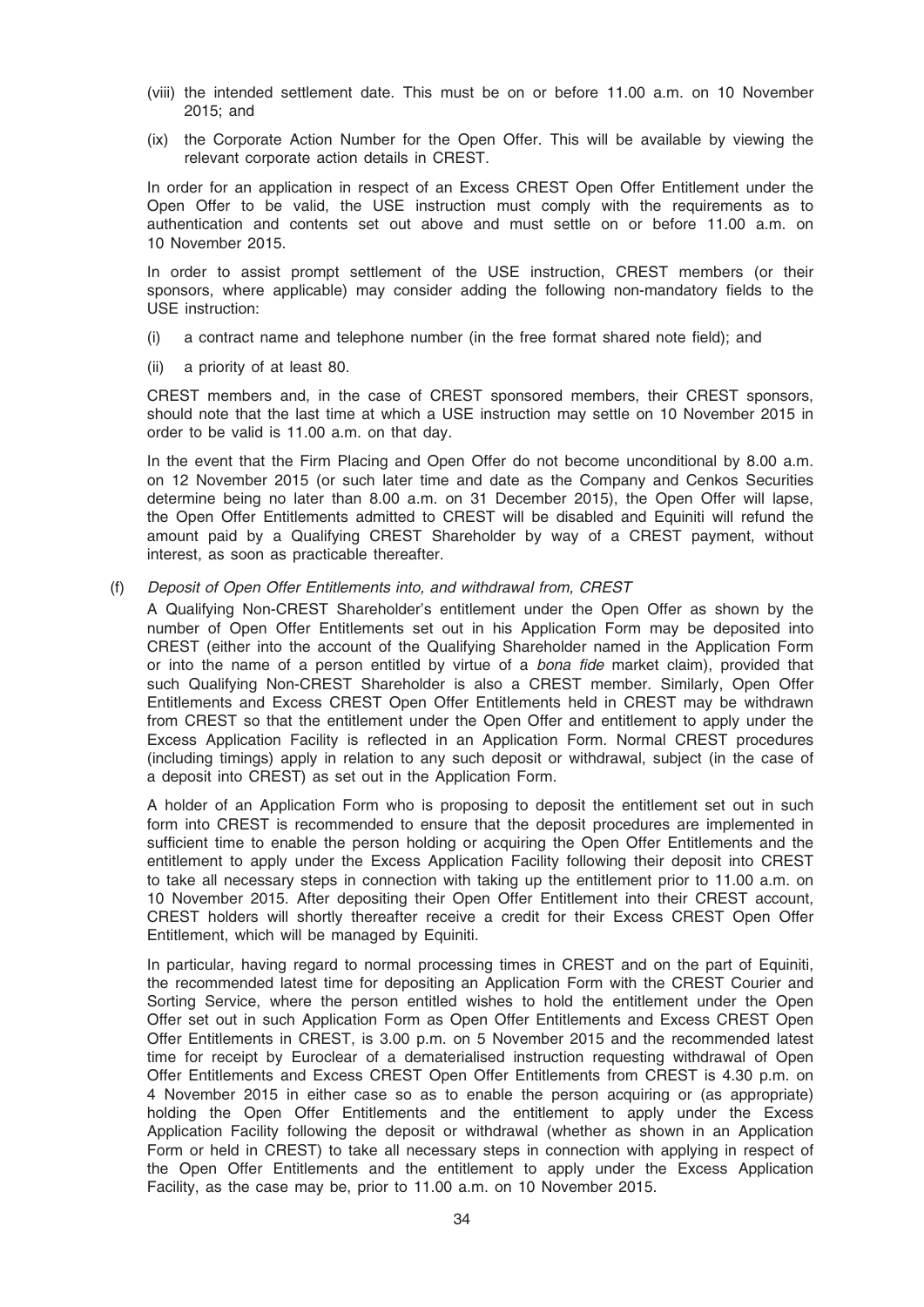Delivery of an Application Form with the CREST deposit form duly completed whether in respect of a deposit into the account of the Qualifying Shareholder named in the Application Form or into the name of another person, shall constitute a representation and warranty to the Company and Equiniti by the relevant CREST member(s) that it/they is/are not in breach of the provisions of the notes under the paragraph headed ''Instructions for depositing entitlements under the Open Offer into CREST'' on page 2 of the Application Form, and a declaration to the Company and Equiniti from the relevant CREST member(s) that it/they is/ are not in the United States or citizen(s) or resident(s) of any Restricted Jurisdiction and, where such deposit is made by a beneficiary of a market claim, a representation and warranty that the relevant CREST member(s) is/are entitled to apply under the Open Offer by virtue of a bona fide market claim.

#### (g) Validity of application

A USE instruction complying with the requirements as to authentication and contents set out above which settles by no later than 11.00 a.m. on 10 November 2015 will constitute a valid application under the Open Offer.

#### (h) CREST procedures and timings

CREST members and (where applicable) their CREST sponsors should note that Euroclear does not make available special procedures in CREST for any particular corporate action. Normal system timings and limitations will therefore apply in relation to the input of a USE instruction and its settlement in connection with the Open Offer. It is the responsibility of the CREST member concerned to take (or, if the CREST member is a CREST sponsored member, to procure that his CREST sponsor takes) such action as shall be necessary to ensure that a valid application is made as stated above by 11.00 a.m. on 10 November 2015. In this connection CREST members and (where applicable) their CREST sponsors are referred in particular to those sections of the CREST Manual concerning practical limitations of the CREST system and timings.

#### (i) Proxy

If a Qualifying CREST Shareholder does not wish to apply for the Open Offer Shares under the Open Offer, they should take no action. They are however, encouraged to vote at the General Meeting.

#### (j) Incorrect or incomplete applications

If a USE instruction includes a CREST payment for an incorrect sum, the Company, through Equiniti, reserves the right: (i) to reject the application in full and refund the payment to the CREST member in question (without interest); (ii) in the case that an insufficient sum is paid, to treat the application as a valid application for such lesser whole number of Offer Shares as would be able to be applied for with that payment at the Offer Price, refunding any unutilised sum to the CREST member in question (without interest); and (iii) in the case that an excess sum is paid, to treat the application as a valid application for all the Offer Shares referred to in the USE instruction, refunding any unutilised sum to the CREST member in question (without interest).

(k) The Excess Application Facility

The Excess Application Facility enables Qualifying CREST Shareholders, who have taken up their Open Offer Entitlement in full, to apply for Excess Shares in excess of their Open Offer Entitlement as at the Record Date. If applications under the Excess Application Facility are received for more than the total number of Offer Shares available following take up of Open Offer Entitlements, the Excess Shares may be allocated in such manner as the Directors may determine in their absolute discretion and no assurance can be given that excess applications by Qualifying Shareholders will be met in full or in part or at all. Excess CREST Open Offer Entitlements may not be sold or otherwise transferred. Subject as provided in paragraph 6 of this Part 3 in relation to Overseas Shareholders, the CREST accounts of Qualifying CREST Shareholders will be credited with Excess CREST Open Offer. Entitlements to enable applications for Excess Shares to be settled through CREST. Qualifying CREST Shareholders should note that, although the Open Offer Entitlement and the Excess CREST Open Offer Entitlements will be admitted to CREST, they will have limited settlement capabilities. Neither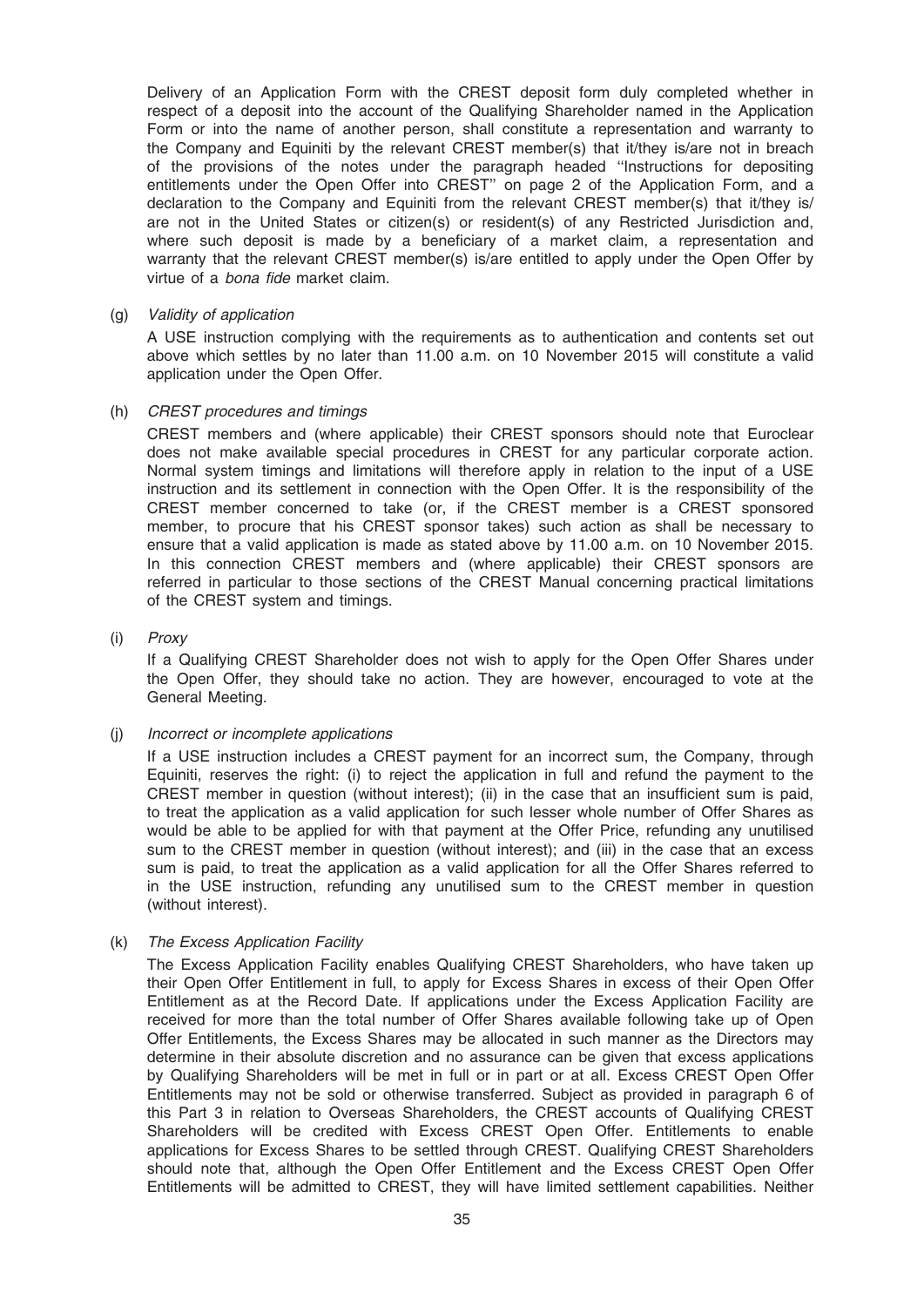the Open Offer Entitlement nor the Excess CREST Open Offer Entitlements will be tradable or listed and applications in respect of the Open Offer may only be made by the Qualifying Shareholders originally entitled or by a person entitled by virtue of a bona fide market claim.

To apply for Excess Shares pursuant to the Open Offer, Qualifying CREST Shareholders should follow the instructions above and must not return a paper form and cheque.

Should a transaction be identified by the CREST Claims Processing Unit as ''cum'' the Open Offer Entitlements and the relevant Open Offer Entitlements be transferred, the Excess CREST Open Offer Entitlements will not transfer with the Open Offer Entitlements claim, but will be transferred as a separate claim. Should a Qualifying CREST Shareholder cease to hold all of his Existing Ordinary Shares as a result of one or more bona fide market claims, the Excess CREST Open Offer Entitlements credited to CREST and allocated to the relevant Qualifying Shareholder will be transferred to the purchaser. Please note that an additional USE instruction must be sent in respect of any application under the Excess CREST Open Offer Entitlement.

Should the Open Offer become unconditional and applications for Open Offer Shares by Qualifying Shareholders under the Open Offer exceed 1,704,570 Offer Shares, resulting in a scale back of applications under the Excess Application Facility, each Qualifying CREST Shareholder who has made a valid application pursuant to his Excess CREST Open Offer Entitlement and from whom payment in full for the excess Offer Shares has been received, will receive a pounds sterling amount equal to the number of Offer Shares validly applied and paid for but which are not allocated to the relevant Qualifying CREST Shareholder multiplied by the Offer Price. Monies will be returned as soon as reasonably practicable following the completion of the scale back, without payment of interest and at the applicant's sole risk by way of cheque or CREST payment, as appropriate. Fractions of Offer Shares will be aggregated and made available under the Excess Application Facility.

All enquiries in connection with the procedure for applications under the Excess Application Facility and your Excess CREST Open Offer Entitlement should be addressed to Equiniti Limited, Aspect House, Spencer Road, Lancing, West Sussex BN99 6DA or on 0371 384 2858 or +44 121 415 0918 (if calling from outside the UK). Lines are open from between 8.30 a.m. to 5.30 p.m. (UK time) Monday to Friday (excluding English and Welsh public holidays). Calls to the helpline from outside the UK will be charged at the applicable international rate. Please note that calls may be recorded and randomly monitored for security and training purposes. Please note that Equiniti Limited cannot provide advice on the merits of the Proposals nor give financial, tax, investment or legal advice.

(l) Effect of valid application

A CREST member who makes or is treated as making a valid application for some or all of his pro rata entitlement to the Open Offer Shares in accordance with the above procedures thereby:

- (i) represents and warrants to the Company and Cenkos Securities that he has the right, power and authority, and has taken all action necessary, to make the application under the Open Offer and to execute, deliver and exercise his rights, and perform his obligations, under any contracts resulting therefrom and that he is not a person otherwise prevented by legal or regulatory restrictions from applying for Offer Shares or acting on behalf of any such person on a non-discretionary basis;
- (ii) agrees to pay the amount payable on application in accordance with the above procedures by means of a CREST payment in accordance with the CREST payment arrangements (it being acknowledged that the payment to Equiniti's payment bank in accordance with the CREST payment arrangements shall, to the extent of the payment, discharge in full the obligation of the CREST member to pay to the Company the amount payable on application);
- (iii) agrees with the Company and Cenkos Securities that all applications under the Open Offer and contracts resulting therefrom, and non-contractual obligations related thereto, under the Open Offer shall be governed by, and construed in accordance with, the laws of England;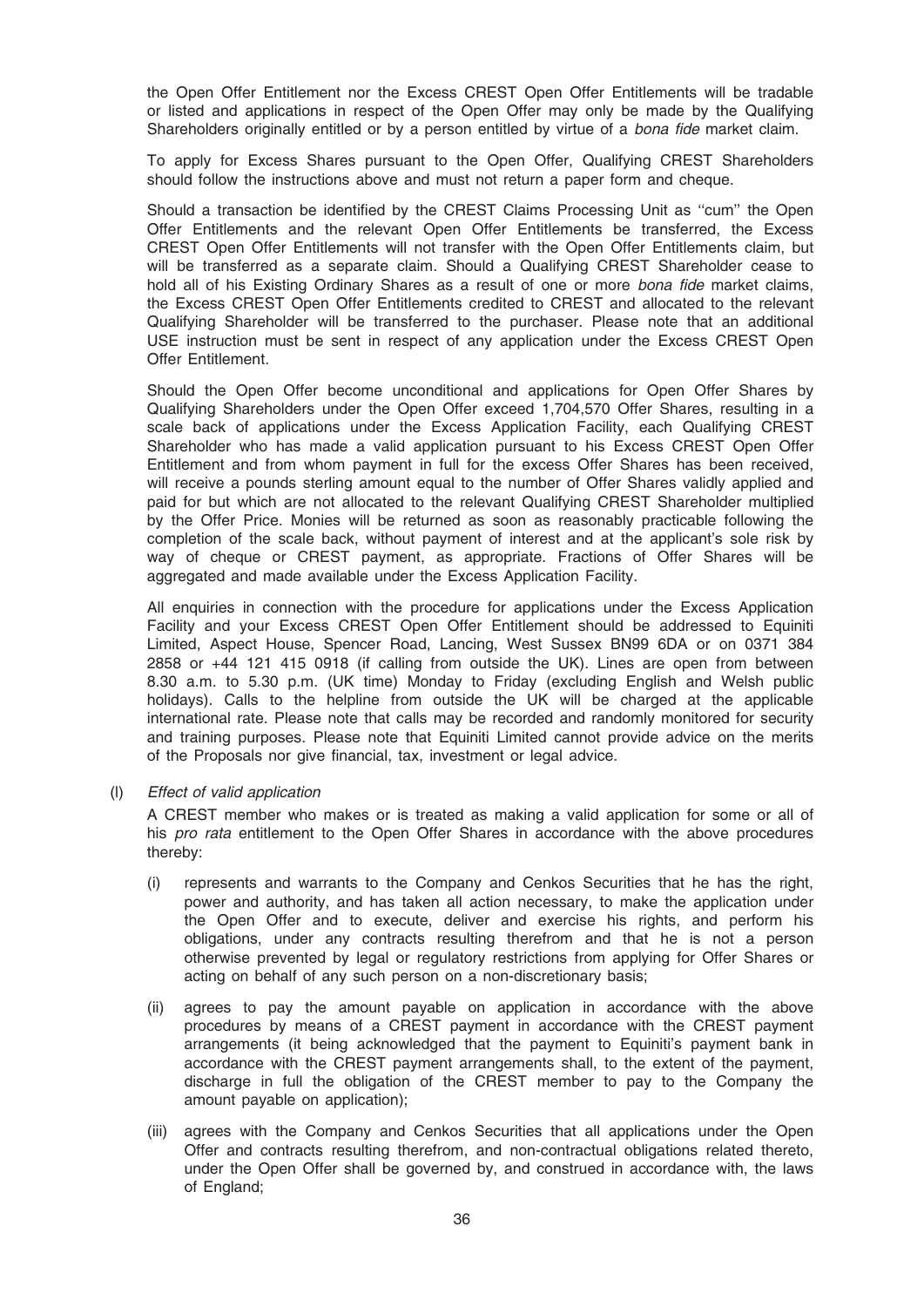- (iv) confirms to the Company and Cenkos Securities that in making the application he is not relying on any information or representation in relation to the Company other than that contained in this document, and the applicant accordingly agrees that no person responsible solely or jointly for this document or any part thereof, or involved in the preparation thereof, shall have any liability for any such information or representation not so contained and further agrees that, having had the opportunity to read this document, he will be deemed to have had notice of all the information in relation to the Company contained in this document (including information incorporated by reference);
- (v) represents and warrants that he is the Qualifying Shareholder originally entitled to the Open Offer Entitlements;
- (vi) represents and warrants to the Company and Cenkos Securities that if he has received some or all of his Open Offer Entitlements from a person other than the Company, he is entitled to apply under the Open Offer in relation to such Open Offer Entitlements by virtue of a bona fide market claim;
- (vii) requests that the New Ordinary Shares to which he will become entitled be issued to him on the terms set out in this document, subject to the memorandum of association and articles of association of the Company from time to time;
- (viii) represents and warrants to the Company and Cenkos Securities that he is not, nor is he applying on behalf of any Shareholder who is, in the United States or is a citizen or resident, or which is a corporation, partnership or other entity created or organised in or under any laws, of any other Restricted Jurisdiction and he is not applying with a view to re-offering, re-selling, transferring or delivering any of the Offer Shares which are the subject of his application in the United States or to, or for the benefit of, a person who is a citizen or resident or which is a corporation, partnership or other entity created or organised in or under any laws of any Restricted Jurisdiction (except where proof satisfactory to the Company has been provided to the Company that he is able to accept the invitation by the Company free of any requirement which it (in its absolute discretion) regards as unduly burdensome), nor acting on behalf of any such person on a non-discretionary basis nor any person otherwise prevented by legal or regulatory restrictions from applying for Offer Shares under the Open Offer;
- (ix) represents and warrants that he is not, and nor is he applying as nominee or agent for, a person who is or may be liable to notify and account for tax under the Stamp Duty Reserve Tax Regulations 1986 at any of the increased rates referred to in sections 67, 70, 93 or 96 (depositary receipts and clearance services) of the Finance Act 1986; and
- (x) confirms that in making the application he is not relying and has not relied on Cenkos Securities or any person affiliated with the Company or Cenkos Securities in connection with any investigation of the accuracy of any information contained in this document or his investment decision.

# (m) Company's discretion as to the rejection and validity of applications The Company may in its sole discretion:

- (i) treat as valid (and binding on the CREST member concerned) an application which does not comply in all respects with the requirements as to validity set out or referred to in this Part 3 ''Terms and Conditions of the Open Offer'';
- (ii) accept an alternative properly authenticated dematerialised instruction from a CREST member or (where applicable) a CREST sponsor as constituting a valid application in substitution for or in addition to a USE instruction and subject to such further terms and conditions as the Company may determine;
- (iii) treat a properly authenticated dematerialised instruction (in this sub-paragraph the ''first instruction'') as not constituting a valid application if, at the time at which Equiniti receives a properly authenticated dematerialised instruction giving details of the first instruction or thereafter, either the Company or Equiniti has received actual notice from Euroclear of any of the matters specified in Regulation 35(5)(a) of the CREST Regulations in relation to the first instruction. These matters include notice that any information contained in the first instruction was incorrect or notice of lack of authority to send the first instruction; and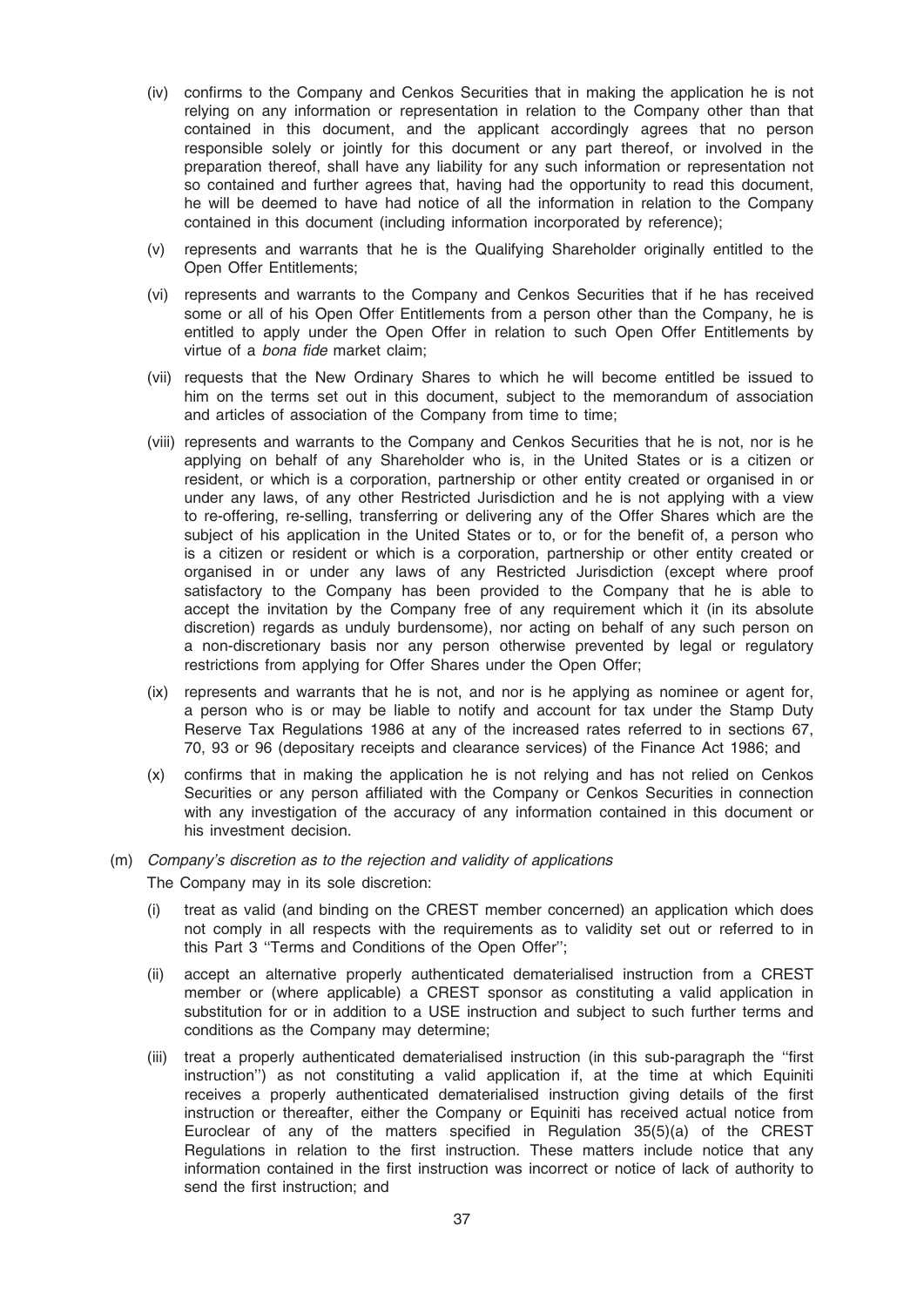(iv) accept an alternative instruction or notification from a CREST member or CREST sponsored member or (where applicable) a CREST sponsor, or extend the time for settlement of a USE instruction or any alternative instruction or notification, in the event that, for reasons or due to circumstances outside the control of any CREST member or CREST sponsored member or (where applicable) CREST sponsor, the CREST member or CREST sponsored member is unable validly to apply for Offer Shares by means of the above procedures. In normal circumstances, this discretion is only likely to be exercised in the event of any interruption, failure or breakdown of CREST (or any part of CREST) or on the part of the facilities and/or systems operated by Equiniti in connection with CREST.

#### (n) Lapse of the Open Offer

In the event that the Open Offer does not become unconditional by 8.00 a.m. on 12 November 2015 or such later time and date as the Company and Cenkos Securities may agree (being no later than 8.00 a.m. on 31 December 2015), the Open Offer will lapse, the Open Offer Entitlements admitted to CREST will be disabled and Equiniti will refund the amount paid by Qualifying CREST Shareholders by way of a CREST payments, without interest, as soon as practicable thereafter.

#### 4. Money Laundering Regulations

#### 4.1 Holders of Application Forms

To ensure compliance with the Money Laundering Regulations, Equiniti may require, at its absolute discretion, verification of the identity of the person by whom or on whose behalf the Application Form is lodged with payment (which requirements are referred to below as the ''verification of identity requirements''). If the Application Form is submitted by a UK regulated broker or intermediary acting as agent and which is itself subject to the Money Laundering Regulations, any verification of identity requirements are the responsibility of such broker or intermediary and not of Equiniti. In such case, the lodging agent's stamp should be inserted on the Application Form.

The person lodging the Application Form with payment and in accordance with the other terms as described above (the ''acceptor''), including any person who appears to Equiniti to be acting on behalf of some other person, accepts the Open Offer in respect of such number of Offer Shares as is referred to therein (for the purposes of this paragraph 4 the ''relevant Offer Shares'') and shall thereby be deemed to agree to provide Equiniti with such information and other evidence as they may require to satisfy the verification of identity requirements.

If Equiniti determines that the verification of identity requirements apply to any acceptor or application, the relevant Offer Shares (notwithstanding any other term of the Open Offer) will not be issued to the relevant acceptor unless and until the verification of identity requirements have been satisfied in respect of that acceptor or application. Equiniti is entitled, in its absolute discretion, to determine whether the verification of identity requirements apply to any acceptor or application and whether such requirements have been satisfied, and neither Equiniti nor the Company will be liable to any person for any loss or damage suffered or incurred (or alleged), directly or indirectly, as a result of the exercise of such discretion.

If the verification of identity requirements apply, failure to provide the necessary evidence of identity within a reasonable time may result in delays in the despatch of share certificates or in crediting CREST accounts. If, within a reasonable time following a request for verification of identity, Equiniti has not received evidence satisfactory to it as aforesaid, the Company may, in its absolute discretion, treat the relevant application as invalid, in which event the monies payable on acceptance of the Open Offer will be returned (at the acceptor's risk) without interest to the account of the bank or building society on which the relevant cheque was drawn.

Submission of an Application Form with the appropriate remittance will constitute a warranty to each of the Company, Equiniti and Cenkos Securities from the applicant that the Money Laundering Regulations will not be breached by application of such remittance.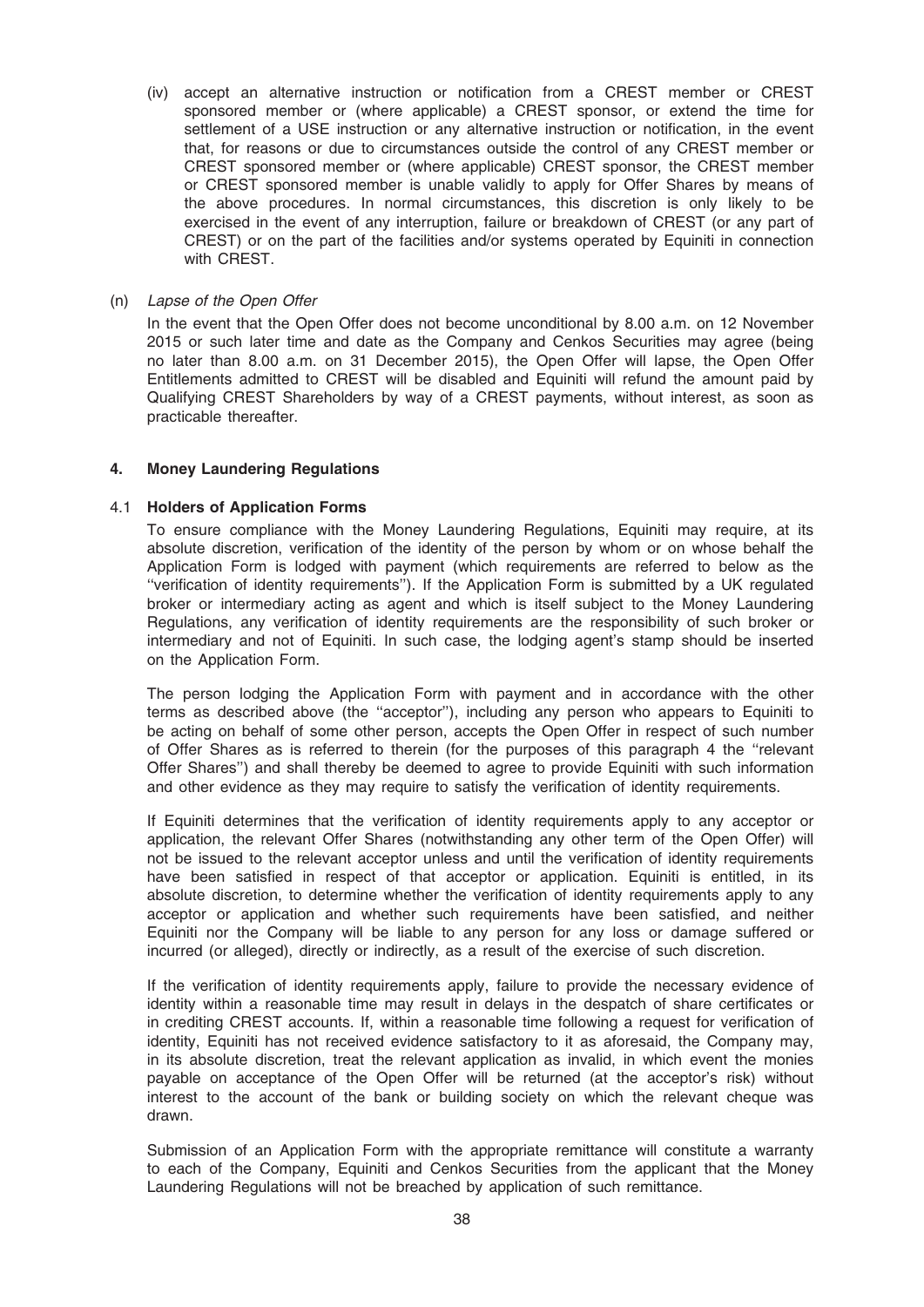The verification of identity requirements will not usually apply:

- (i) if the applicant is an organisation required to comply with the Money Laundering Directive (the Council Directive on prevention of the use of the financial system for the purpose of money laundering (no.91/308/EEC));
- (ii) if the acceptor is a regulated United Kingdom broker or intermediary acting as agent and is itself subject to the Money Laundering Regulations;
- (iii) if the applicant (not being an applicant who delivers his application in person) makes payment by way of a cheque drawn on an account in the applicant's name; or
- (iv) if the aggregate subscription price for the Offer Shares is less than  $\epsilon$ 15,000 (approximately £11,000).

In other cases the verification of identity requirements may apply. Satisfaction of these requirements may be facilitated in the following ways:

- (a) if payment is made by cheque in sterling drawn on a branch in the United Kingdom of a bank or building society which bears a UK bank sort code number in the top right hand corner the following applies. Cheques, should be made payable to Equiniti Ltd Re: Science in Sport – Open Offer A/C in respect of an application by a Qualifying Shareholder and crossed ''A/C Payee Only''. Third-party cheques may not be accepted with the exception of building society cheques or banker's drafts where the building society or bank has inserted details of the full name of the building society or bank account holder and has added the building society or bank branch stamp. The account name should be the same as that shown on the Application Form; or
- (b) if the Application Form is lodged with payment by an agent which is an organisation of the kind referred to in (i) above or which is subject to anti-money laundering regulation in a country which is a member of the Financial Action Task Force, the agent should provide with the Application Form written confirmation that it has that status and a written assurance that it has obtained and recorded evidence of the identity of the person for whom it acts and that it will on demand make such evidence available to Equiniti. If the agent is not such an organisation, it should contact Equiniti Limited, Aspect House, Spencer Road, Lancing, West Sussex BN99 6DA.

To confirm the acceptability of any written assurance referred to in (b) above, or in any other case, the acceptor should contact Equiniti Limited on 0371 384 2858 or +44 121 415 0918 (if calling from outside the UK). Lines are open from between 8.30 a.m. to 5.30 p.m. (UK time) Monday to Friday (excluding English and Welsh public holidays). Calls to the helpline from outside the UK will be charged at the applicable international rate. Please note that calls may be recorded and randomly monitored for security and training purposes. Please note that Equiniti Limited cannot provide advice on the merits of the Proposals nor give financial, tax, investment or legal advice.

If an Application Form is in respect of Offer Shares with an aggregate subscription price of £11,000 or more and is lodged by hand by the acceptor in person, or if the Application Forms in respect of Offer Shares is lodged by hand by the acceptor and the accompanying payment is not the acceptor's own cheque, he or she should ensure that he or she has with him or her evidence of identity bearing his or her photograph (for example, his or her passport) and separate evidence of his or her address.

If, within a reasonable period of time following a request for verification of identity, and in any case by no later than 11.00 a.m. on 10 November 2015, Equiniti has not received evidence satisfactory to it as aforesaid, Equiniti may, at its discretion, as agent of the Company, reject the relevant application, in which event the monies submitted in respect of that application will be returned without interest to the account at the payee bank from which such monies were originally debited (without prejudice to the rights of the Company to undertake proceedings to recover monies in respect of the loss suffered by it as a result of the failure to produce satisfactory evidence as aforesaid).

#### 4.2 Open Offer Entitlements in CREST

If you hold your Open Offer Entitlement and Excess CREST Open Offer Entitlement in CREST and apply for Offer Shares in respect of some or all of your Open Offer Entitlement Excess CREST Open Offer Entitlement as agent for one or more persons and you are not a UK or EU regulated person or institution (e.g. a UK financial institution), then, irrespective of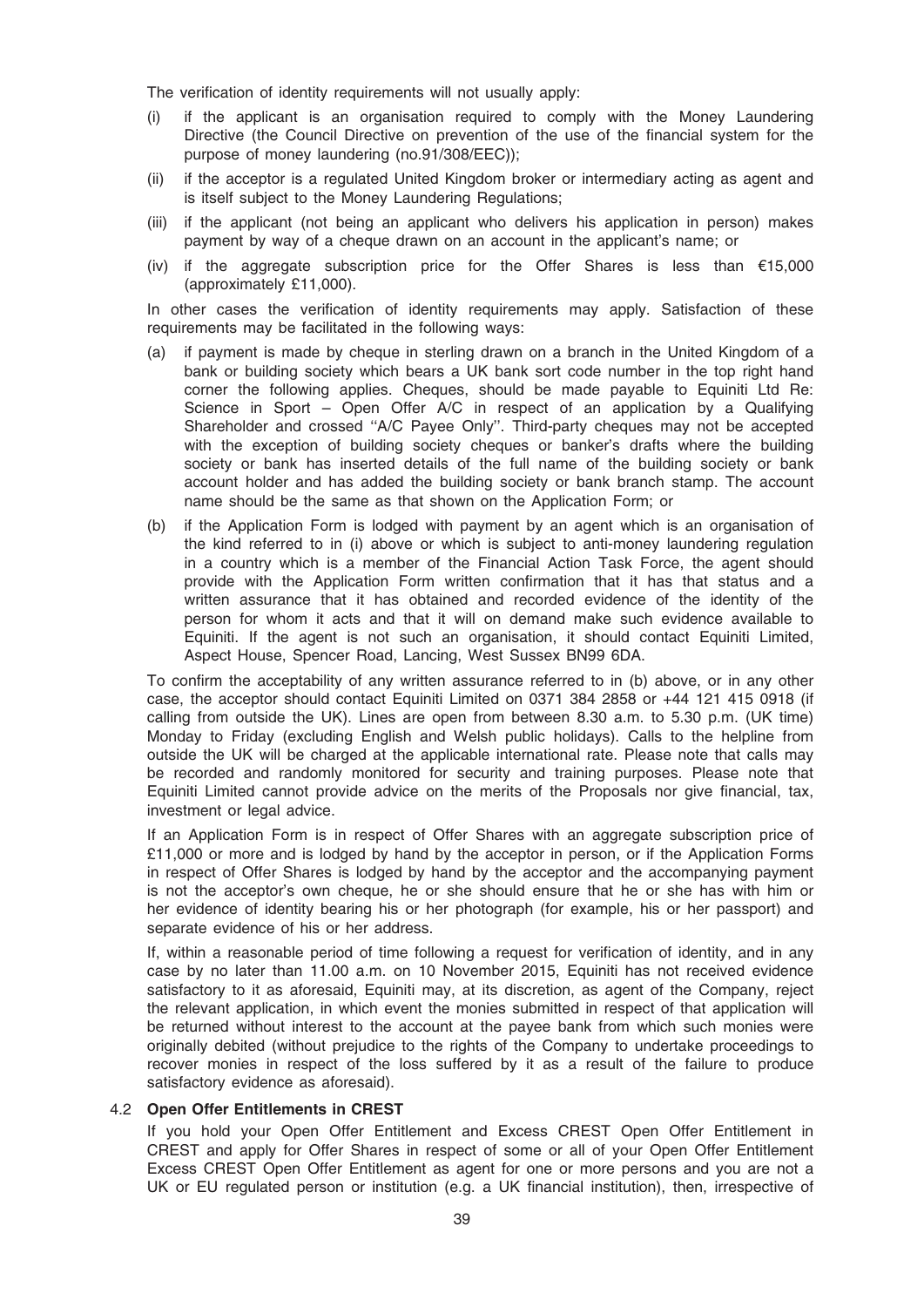the value of the application, Equiniti is obliged to take reasonable measures to establish the identity of the person or persons on whose behalf you are making the application. You must therefore contact Equiniti before sending any USE instruction or other instruction so that appropriate measures may be taken.

Submission of a USE instruction which on its settlement constitutes a valid application as described above constitutes a warranty and undertaking by the applicant to provide promptly to Equiniti such information as may be specified by Equiniti as being required for the purposes of the Money Laundering Regulations. Pending the provision of evidence satisfactory to Equiniti as to identity, who may in its absolute discretion take, or omit to take, such action as it may determine to prevent or delay issue of the Offer Shares concerned. If satisfactory evidence of identity has not been provided within a reasonable time, then the application for the Offer Shares represented by the USE instruction will not be valid. This is without prejudice to the right of the Company to take proceedings to recover any loss suffered by it as a result of failure to provide satisfactory evidence.

## 5. Admission, settlement and dealings

The result of the Open Offer is expected to be announced on 11 November 2015. Applications will be made to the London Stock Exchange for the Offer Shares to be admitted to trading on AIM. Subject to the Firm Placing and Open Offer becoming unconditional in all respects (save only as to admission), it is expected that Admission will become effective and that dealings in the Offer Shares, fully paid, will commence at 8.00 a.m. on 12 November 2015.

The Existing Ordinary Shares are already admitted to CREST. No further application for admission to CREST is accordingly required for the New Ordinary Shares. All such shares, when issued and fully paid, may be held and transferred by means of CREST.

Open Offer Entitlements and Excess CREST Open Offer Entitlements held in CREST are expected to be disabled in all respects after 11.00 a.m. on 10 November 2015 (the latest date for applications under the Open Offer). If the condition(s) to the Open Offer described above are satisfied, New Ordinary Shares will be issued in uncertificated form to those persons who submitted a valid application for New Ordinary Shares by utilising the CREST application procedures and whose applications have been accepted by the Company.

On 12 November 2015, Equiniti will instruct Euroclear to credit the appropriate stock accounts of such persons with such persons' entitlements to Offer Shares with effect from Admission. The stock accounts to be credited will be accounts under the same CREST participant IDs and CREST member account IDs in respect of which the USE instruction was given. Notwithstanding any other provision of this document, the Company reserves the right to send Qualifying CREST Shareholders an Application Form instead of crediting the relevant stock account with Open Offer Entitlements and Excess CREST Open Offer Entitlements, and to allot and/or issue any Offer Shares in certificated form. In normal circumstances, this right is only likely to be exercised in the event of any interruption, failure or breakdown of CREST (or of any part of CREST) or on the part of the facilities and/or systems operated by Equiniti in connection with CREST.

No temporary documents of title will be issued and, transfers will be certified against the UK share register of the Company. All documents or remittances sent by, to, from or on behalf of applicants, or as they may direct, will (in the latter case) be sent through the post and will (in both cases) be at the risk of the applicant. For more information as to the procedure for application, Qualifying Non-CREST Shareholders are referred to paragraph 3.1 above and their respective Application Form.

#### 6. Overseas Shareholders

The comments set out in this paragraph 6 are intended as a general guide only and any Overseas Shareholders who are in any doubt as to their position should consult their professional advisers without delay.

#### 6.1 General

The distribution of this document and the making or acceptance of the Open Offer to or by persons who have registered addresses in, or who are resident or ordinarily resident in, or citizens of, or which are corporations, partnerships or other entities created or organised under the laws of countries other than the United Kingdom or to persons who are nominees of or custodians, trustees or guardians for citizens,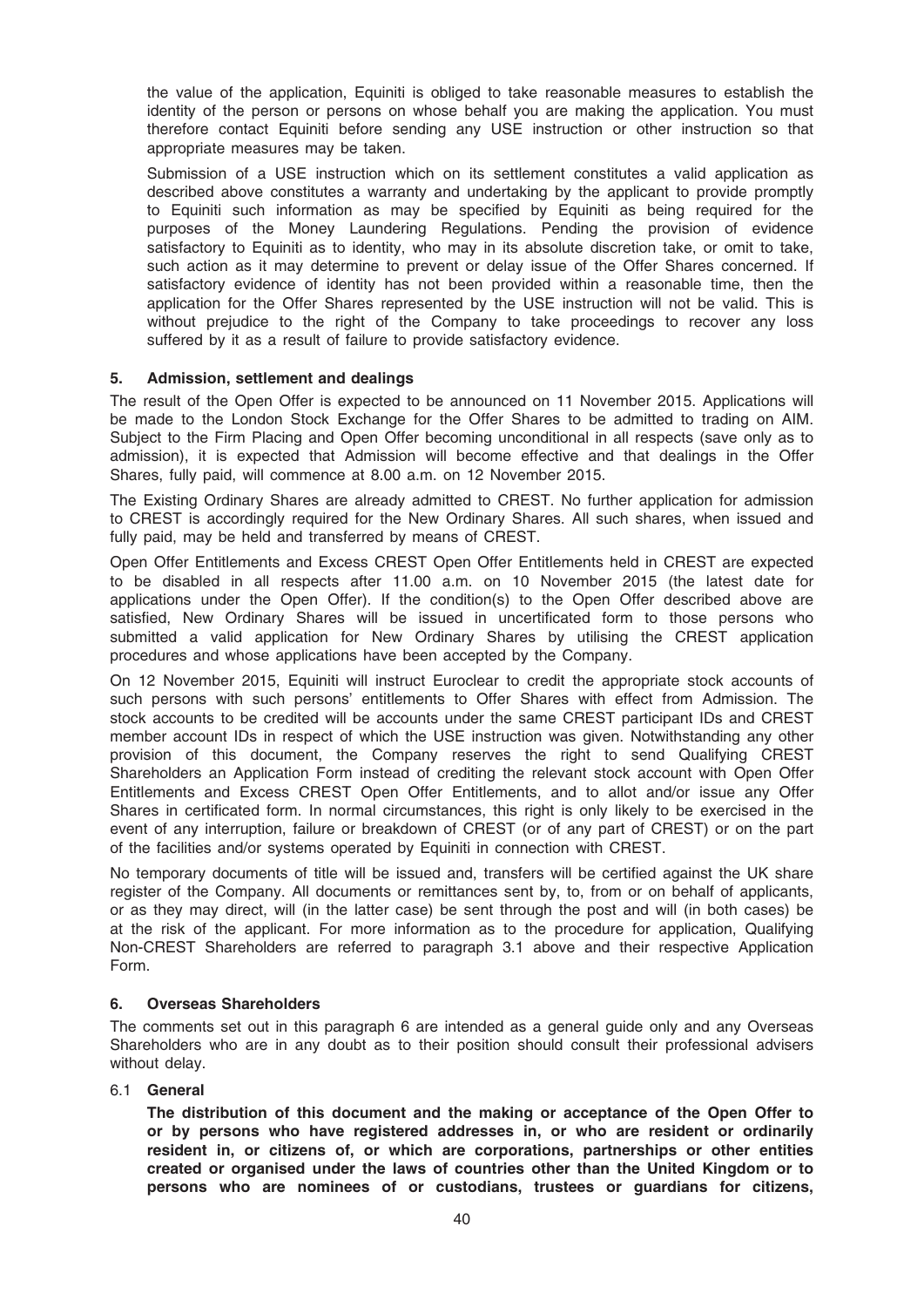residents in or nationals of, countries other than the United Kingdom, may be affected by the laws or regulatory requirements of the relevant jurisdictions. It is the responsibility of those persons to consult their professional advisers as to whether they require any governmental or other consents or need to observe any applicable legal requirements or other formalities to enable them to apply for Offer Shares under the Open Offer.

No action has been or will be taken by the Company, Cenkos Securities, or any other person, to permit a public offering or distribution of this document (or any other offering or publicity materials or application forms relating to the Offer Shares) in any jurisdiction where action for that purpose may be required, other than in the United Kingdom. Receipt of this document and/or an Application Form and/or a credit of an Open Offer Entitlement or an Excess CREST Open Offer Entitlement to a stock account in CREST will not constitute an invitation or offer of securities for subscription, sale or purchase in any jurisdictions in which it would be illegal to make such an invitation or offer and, in those circumstances, this document and/or the Application Form must be treated as sent for information only and should not be copied or redistributed.

Application Forms will not be sent to, and Open Offer Entitlements and Excess CREST Open Offer Entitlements will not be credited to stock accounts in CREST of, persons with registered addresses in the United States or any other Restricted Jurisdiction or their agent or intermediary, except where the Company is satisfied that such action would not result in the contravention of any registration or other legal requirement in any jurisdiction.

No person receiving a copy of this document and/or an Application Form and/or a credit of Open Offer Entitlements or Excess CREST Open Offer Entitlements to a stock account in CREST in any territory other than the United Kingdom may treat the same as constituting an invitation or offer to him or her, nor should he or she in any event use any such Application Form and/or credit of Open Offer Entitlements or Excess CREST Open Offer Entitlements to a stock account in CREST unless, in the relevant territory, such an invitation or offer could lawfully be made to him or her and such Application Form and/or credit of Open Offer Entitlements and/or Excess CREST Open Offer Entitlements to a stock account in CREST could lawfully be used, and any transaction resulting from such use could be effected, without contravention of any applicable registration or other legal or regulatory requirements. In circumstances where an invitation or offer would contravene any registration or other legal or regulatory requirements, this document and/or the Application Form must be treated as sent for information only and should not be copied or redistributed.

It is the responsibility of any person (including, without limitation, custodians, agents, nominees and trustees) outside the United Kingdom wishing to apply for Offer Shares under the Open Offer to satisfy themselves as to the full observance of the laws of any relevant territory in connection therewith, including obtaining any governmental or other consents that may be required, observing any other formalities required to be observed in such territory and paying any issue, transfer or other taxes due in such territory.

None of the Company, Cenkos Securities, nor any of their respective representatives, is making any representation to any offeree or purchaser of the Offer Shares regarding the legality of an investment in the Offer Shares by such offeree or purchaser under the laws applicable to such offeree or purchaser.

Persons (including, without limitation, custodians, agents, nominees and trustees) receiving a copy of this document and/or an Application Form and/or a credit of Open Offer Entitlements and/or Excess CREST Open Offer Entitlements to a stock account in CREST, in connection with the Open Offer or otherwise, should not distribute or send either of those documents nor transfer any Open Offer Entitlements or any Excess CREST Open Offer Entitlements in or into any jurisdiction where to do so would or might contravene local securities laws or regulations. If a copy of this document and/or an Application Form and/or a credit of Open Offer Entitlements and/or Excess CREST Open Offer Entitlements to a stock account in CREST is received by any person in any such territory, or by his or her custodian, agent, nominee or trustee, he or she must not seek to apply for Offer Shares in respect of the Open Offer unless the Company and Cenkos Securities determine that such action would not violate applicable legal or regulatory requirements. Any person (including, without limitation, custodians, agents, nominees and trustees) who does forward a copy of this document and/or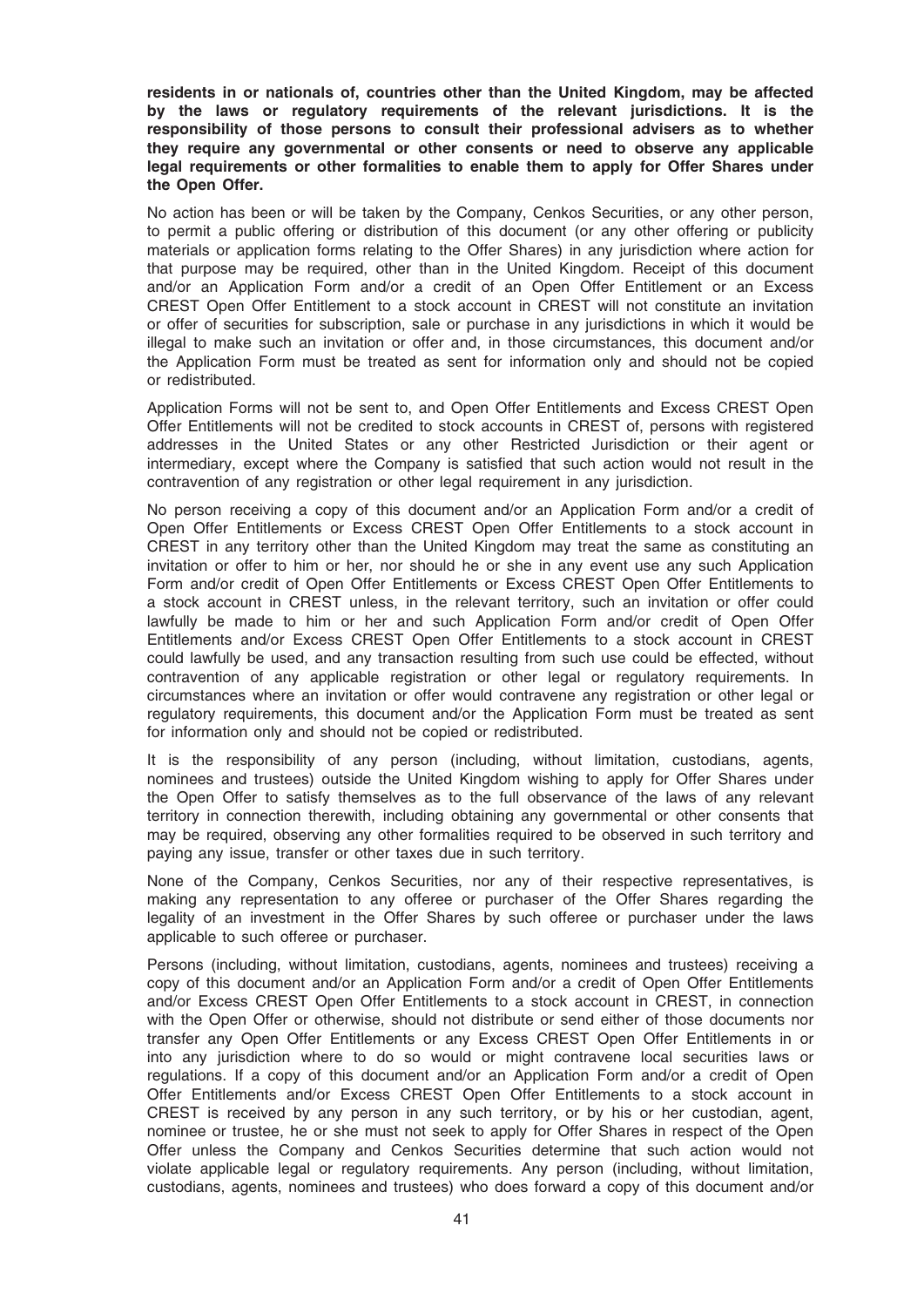an Application Form and/or transfers Open Offer Entitlements and/or Excess CREST Open Offer Entitlements into any such territory, whether pursuant to a contractual or legal obligation or otherwise, should draw the attention of the recipient to the contents of this Part 3 ''Terms and Conditions of the Open Offer'' and specifically the contents of this paragraph 6.

The Company reserves the right to treat as invalid any application or purported application for Open Offer Shares that appears to the Company or its agents to have been executed, effected or dispatched from the United States or any other Restricted Jurisdiction or in a manner that may involve a breach of the laws or regulations of any other jurisdiction or if the Company or its agents believe that the same may violate applicable legal or regulatory requirements or if it provides an address for delivery of the share certificates of Offer Shares or in the case of a credit of Open Offer Entitlements or Excess CREST. Open Offer Entitlements to a stock account in CREST, to a CREST member whose registered address would be, in the United States or Restricted Jurisdiction or any other jurisdiction outside the United Kingdom in which it would be unlawful to deliver such share certificates or make such a credit.

Notwithstanding any other provision of this document or the relevant Application Form, the Company and Cenkos Securities reserve the right to permit any person to apply for Offer Shares in respect of the Open Offer if the Company, in its sole and absolute discretion, is satisfied that the transaction in question is exempt from, or not subject to, the legislation or regulations giving rise to the restrictions in question.

Overseas Shareholders who wish, and are permitted, to apply for Offer Shares should note that payment must be made in sterling denominated cheques or where such Overseas Shareholder is a Qualifying CREST Shareholder, through CREST. Due to restrictions under the securities laws of the United States and the other Restricted Jurisdictions, and subject to certain exceptions, Qualifying Shareholders in the United States or who have registered addresses in, or who are resident or ordinarily resident in, or citizens of, any other Restricted Jurisdiction will not qualify to participate in the Open Offer and will not be sent an Application Form nor will their stock accounts in CREST be credited with Open Offer Entitlements. No public offer of Offer Shares is being made by virtue of this document or the Application Forms into the United States or any other Restricted Jurisdiction. Receipt of this document and/or an Application Form and/or a credit of an Open Offer Entitlement to a stock account in CREST will not constitute an invitation or offer of securities for subscription, sale or purchase in those jurisdictions in which it would be illegal to make such an invitation or offer and, in those circumstances, this document and/or the Application Form must be treated as sent for information only and should not be copied or redistributed.

## 6.2 United States

The New Ordinary Shares have not been and will not be registered under the Securities Act or with any securities regulatory authority of any state or other jurisdiction of the United States and, accordingly, may not be offered or sold, re-sold, taken up, transferred, delivered or distributed, directly or indirectly, within the United States except in reliance on an exemption from the registration requirements of the Securities Act and in compliance with any applicable securities laws of any state or other jurisdiction of the United States.

Accordingly, the Company is not extending the Open Offer into the United States unless an exemption from the registration requirements of the Securities Act is available and, subject to certain exceptions, neither this document nor the Application Form constitutes or will constitute an offer or an invitation to apply for or an offer or an invitation to acquire any New Ordinary Shares in the United States. Subject to certain exceptions, neither this document nor an Application Form will be sent to, and no New Ordinary Shares will be credited to a stock account in CREST of, any Qualifying Shareholder with a registered address in the United States. Subject to certain exceptions, Application Forms sent from or postmarked in the United States will be deemed to be invalid and all persons acquiring New Ordinary Shares and wishing to hold such New Ordinary Shares in registered form must provide an address for registration of the New Ordinary Shares issued upon exercise thereof outside the United States.

Subject to certain exceptions, any person who acquires New Ordinary Shares will be deemed to have declared, warranted and agreed, by accepting delivery of this document or the Application Form and delivery of the New Ordinary Shares, that they are not, and that at the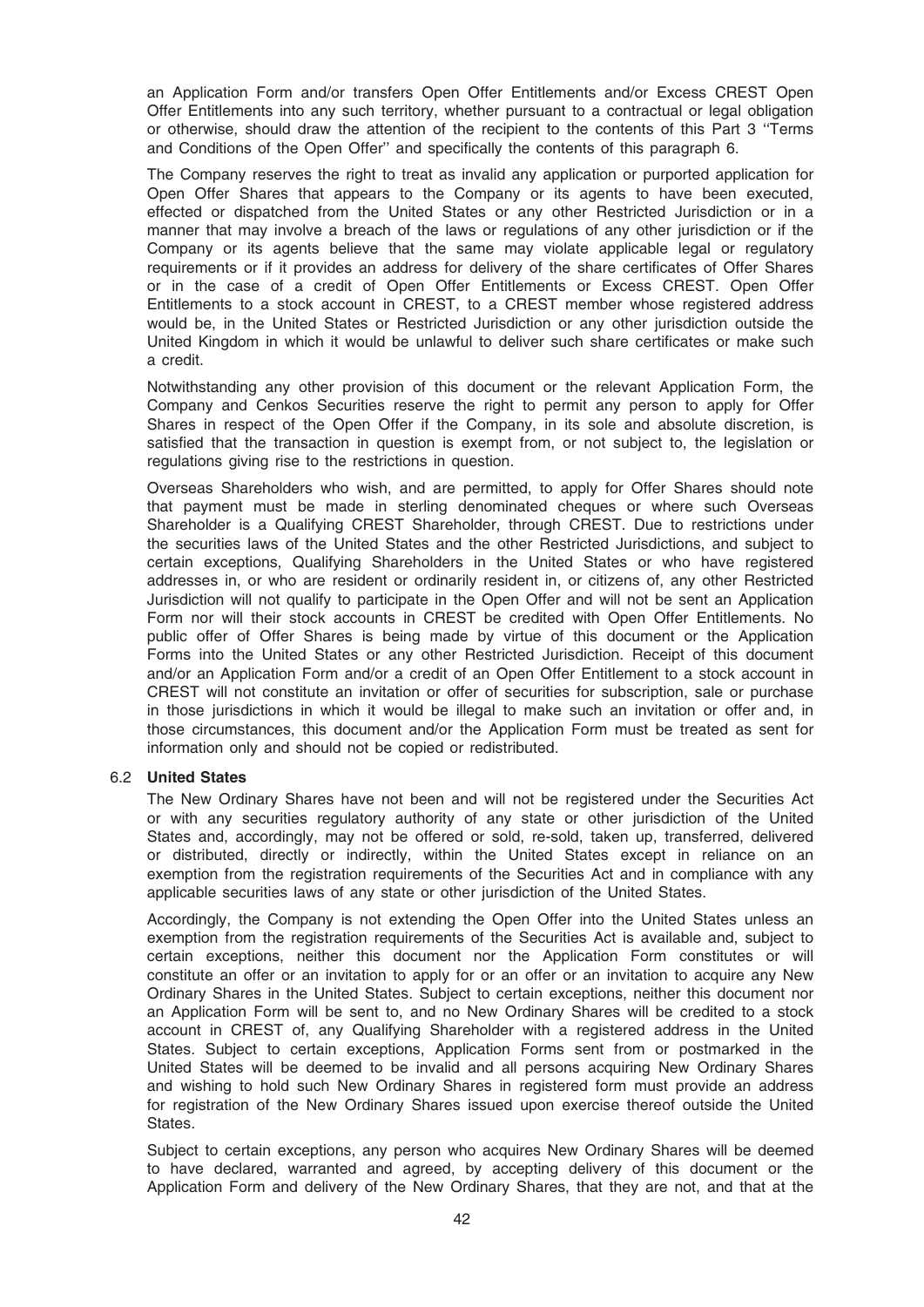time of acquiring the New Ordinary Shares they will not be, in the United States or acting on behalf of, or for the account or benefit of a person on a non-discretionary basis in the United States or any state of the United States.

The Company reserves the right to treat as invalid any Application Form that appears to the Company or its agents to have been executed in, or despatched from, the United States, or that provides an address in the United States for the receipt of New Ordinary Shares, or which does not make the warranty set out in the Application Form to the effect that the person completing the Application Form does not have a registered address and is not otherwise located in the United States and is not acquiring the New Ordinary Shares with a view to the offer, sale, resale, transfer, delivery or distribution, directly or indirectly, of any such New Ordinary Shares in the United States or where the Company believes acceptance of such Application Form may infringe applicable legal or regulatory requirements.

The Company will not be bound to allot or issue any New Ordinary Shares to any person with an address in, or who is otherwise located in, the United States in whose favour an Application Form or any New Ordinary Shares may be transferred. In addition, the Company and Cenkos Securities reserve the right to reject any USE instruction sent by or on behalf of any CREST member with a registered address in the United States in respect of the New Ordinary Shares. In addition, until 45 days after the commencement of the Open Offer, an offer, sale or transfer of the New Ordinary Shares within the United States by a dealer (whether or not participating in the and Open Offer) may violate the registration requirements of the Securities Act.

#### 6.3 Restricted Jurisdictions

Due to restrictions under the securities laws of the Restricted Jurisdictions and subject to certain exemptions, Shareholders who have registered addresses in, or who are resident or ordinarily resident in, or citizens of, any Restricted Jurisdiction will not qualify to participate in the Open Offer and will not be sent an Application Form nor will their stock accounts in CREST be credited with Open Offer Entitlements or Excess CREST Open Offer Entitlements. The Offer Shares have not been and will not be registered under the relevant laws of any Restricted Jurisdiction or any state, province or territory thereof and may not be offered, sold, resold, delivered or distributed, directly or indirectly, in or into any Restricted Jurisdiction or to, or for the account or benefit of, any person with a registered address in, or who is resident or ordinarily resident in, or a citizen of, any Restricted Jurisdiction except pursuant to an applicable exemption.

No offer or invitation to apply for Offer Shares is being made by virtue of this document or the Application Form into any Restricted Jurisdiction.

#### 6.4 Other overseas territories

Application Forms will be sent to Qualifying Non-CREST Shareholders and Open Offer Entitlements and Excess CREST Open Offer Entitlements will be credited to the stock account in CREST of Qualifying CREST Shareholders. Qualifying Shareholders in jurisdictions other than the United States or other Restricted Jurisdictions may, subject to the laws of their relevant jurisdiction, take up Offer Shares under the Open Offer in accordance with the instructions set out in this document and the Application Form. Qualifying Shareholders who have registered addresses in, or who are resident or ordinarily resident in, or citizens of, countries other than the United Kingdom should, however, consult appropriate professional advisers as to whether they require any governmental or other consents or need to observe any further formalities to enable them to apply for any Open Offer Shares in respect of the Open Offer.

#### 6.5 Representations and warranties relating to Overseas Shareholders

#### (a) Qualifying Non-CREST Shareholders

Any person completing and returning an Application Form or requesting registration of the Offer Shares comprised therein represents and warrants to the Company, Cenkos Securities and Equiniti that, except where proof has been provided to the Company's satisfaction that such person's use of the Application Form will not result in the contravention of any applicable legal requirements in any jurisdiction: (i) such person is not requesting registration of the relevant Offer Shares from within the United States or any other Restricted Jurisdiction; (ii) such person is not in any territory in which it is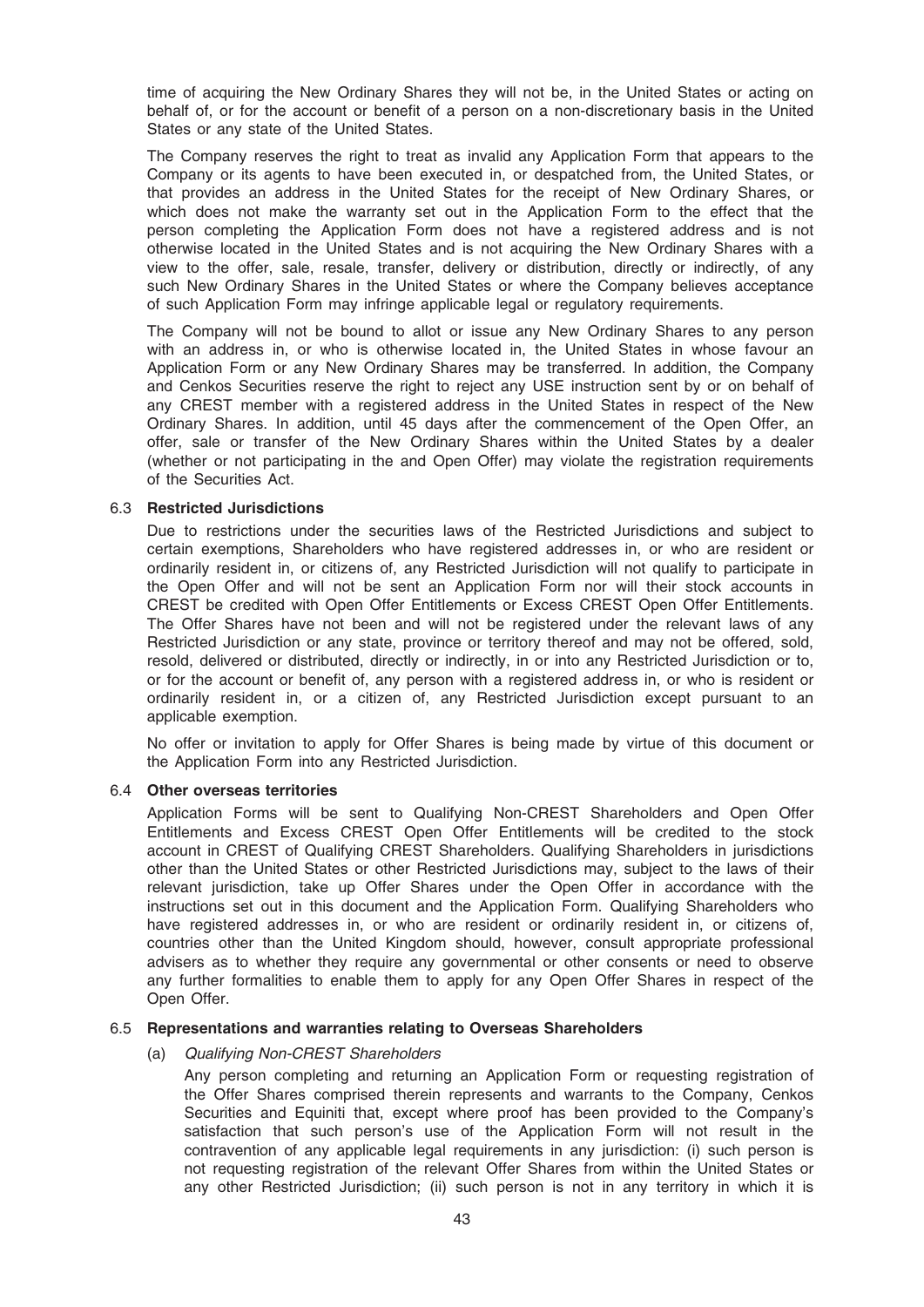unlawful to make or accept an offer to acquire Offer Shares in respect of the Open Offer or to use the Application Form in any manner in which such person has used or will use it; (iii) such person is not acting on a non-discretionary basis for a person located within any Restricted Jurisdiction (except as agreed with the Company) or any territory referred to in (ii) above at the time the instruction to accept was given; and (iv) such person is not acquiring Offer Shares with a view to offer, sale, resale, transfer, deliver or distribute, directly or indirectly, any such Open Offer Shares into any of the above territories. The Company and/or Equiniti may treat as invalid any acceptance or purported acceptance of the allotment of Offer Shares comprised in an Application Form if it: (i) appears to the Company or its agents to have been executed, effected or dispatched from the United States or another Restricted Jurisdiction or in a manner that may involve a breach of the laws or regulations of any jurisdiction or if the Company or its agents believe that the same may violate applicable legal or regulatory requirements; or (ii) provides an address in the United States or another Restricted Jurisdiction for delivery of the share certificates of Offer Shares (or any other jurisdiction outside the United Kingdom in which it would be unlawful to deliver such share certificates); or (iii) purports to exclude the warranty required by this sub-paragraph (a).

## (b) Qualifying CREST Shareholders

A CREST member or CREST sponsored member who makes a valid acceptance in accordance with the procedures set out in this Part 3 ''Terms and Conditions of the Open Offer'' represents and warrants to the Company and Cenkos Securities that, except where proof has been provided to the Company's satisfaction that such person's acceptance will not result in the contravention of any applicable legal requirement in any jurisdiction: (i) he or she is not within the United States or any other Restricted Jurisdiction; (ii) he or she is not in any territory in which it is unlawful to make or accept an offer to acquire Offer Shares; (iii) he or she is not accepting on a non-discretionary basis for a person located within any Restricted Jurisdiction (except as otherwise agreed with the Company) or any territory referred to in (ii) above at the time the instruction to accept was given; and (iv) he or she is not acquiring any Open Offer Shares with a view the offer, sale, resale, transfer, delivery or distribute, directly or indirectly, any such Offer Shares into any of the above territories.

#### 6.6 Waiver

The provisions of this paragraph 6 and of any other terms of the Open Offer relating to Overseas Shareholders may be waived, varied or modified as regards specific Shareholders or on a general basis by the Company and Cenkos Securities in their absolute discretion. Subject to this, the provisions of this paragraph 6 supersede any terms of the Open Offer inconsistent herewith. References in this paragraph 6 to Shareholders shall include references to the person or persons executing an Application Form and, in the event of more than one person executing an Application Form, the provisions of this paragraph 6 shall apply to them jointly and to each of them.

## 7. Times and Dates

The Company shall, in agreement with Cenkos Securities and after consultation with its financial and legal advisers, be entitled to amend the dates that Application Forms are despatched or amend or extend the latest date for acceptance under the Open Offer and all related dates set out in this document and in such circumstances shall notify the London Stock Exchange, and make an announcement on a Regulatory Information Service but Qualifying Shareholders may not receive any further written communication.

If a supplementary circular is issued by the Company two or fewer Business Days prior to the latest time and date for acceptance and payment in full under the Open Offer specified in this document, the latest date for acceptance under the Open Offer shall be extended to the date that is three Business Days after the date of issue of the supplementary circular (and the dates and times of principal events due to take place following such date shall be extended accordingly).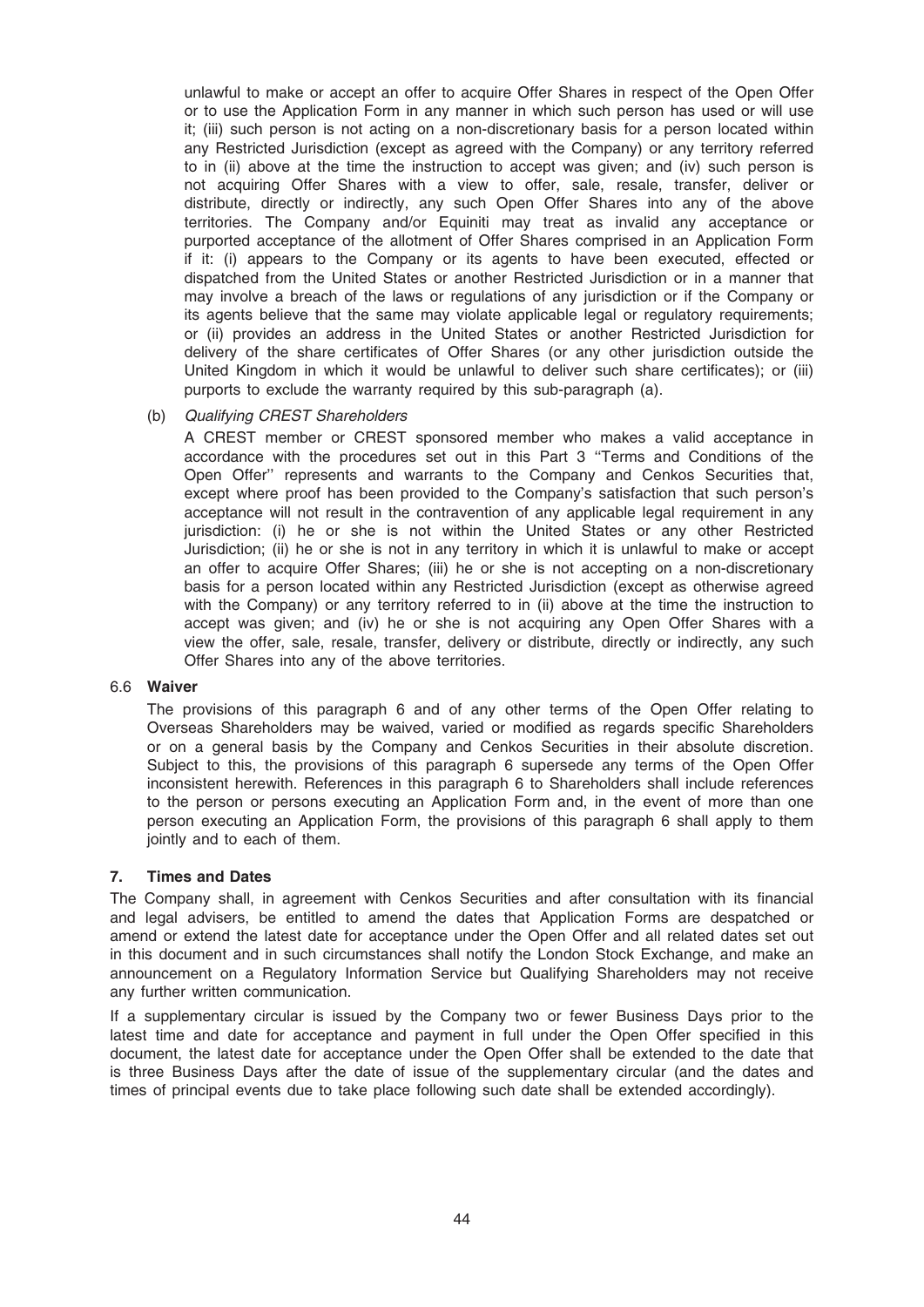# 8. Taxation

Shareholders who are in any doubt as to their tax position in relation to taking up their entitlements under the Open Offer, or who are subject to tax in any jurisdiction other than the United Kingdom, should immediately consult a suitable professional adviser.

# 9. Further information

Your attention is drawn to the further information set out in this document and also, in the case of Qualifying Non-CREST Shareholders and other Qualifying Shareholders to whom the Company has sent Application Forms, to the terms, conditions and other information printed on the accompanying Application Form.

# 10. Governing law and jurisdiction

The terms and conditions of the Open Offer as set out in this document, the Application Form and any non-contractual obligation related thereto shall be governed by, and construed in accordance with, English law.

The courts of England and Wales are to have exclusive jurisdiction to settle any dispute which may arise out of or in connection with the Open Offer, this document or the Application Form. By taking up Offer Shares, by way of their Open Offer Entitlements and the Excess Application Facility (as applicable), in accordance with the instructions set out in this document and, where applicable, the Application Form, Qualifying Shareholders irrevocably submit to the jurisdiction of the courts of England and Wales and waive any objection to proceedings in any such court on the ground of venue or on the ground that proceedings have been brought in an inconvenient forum.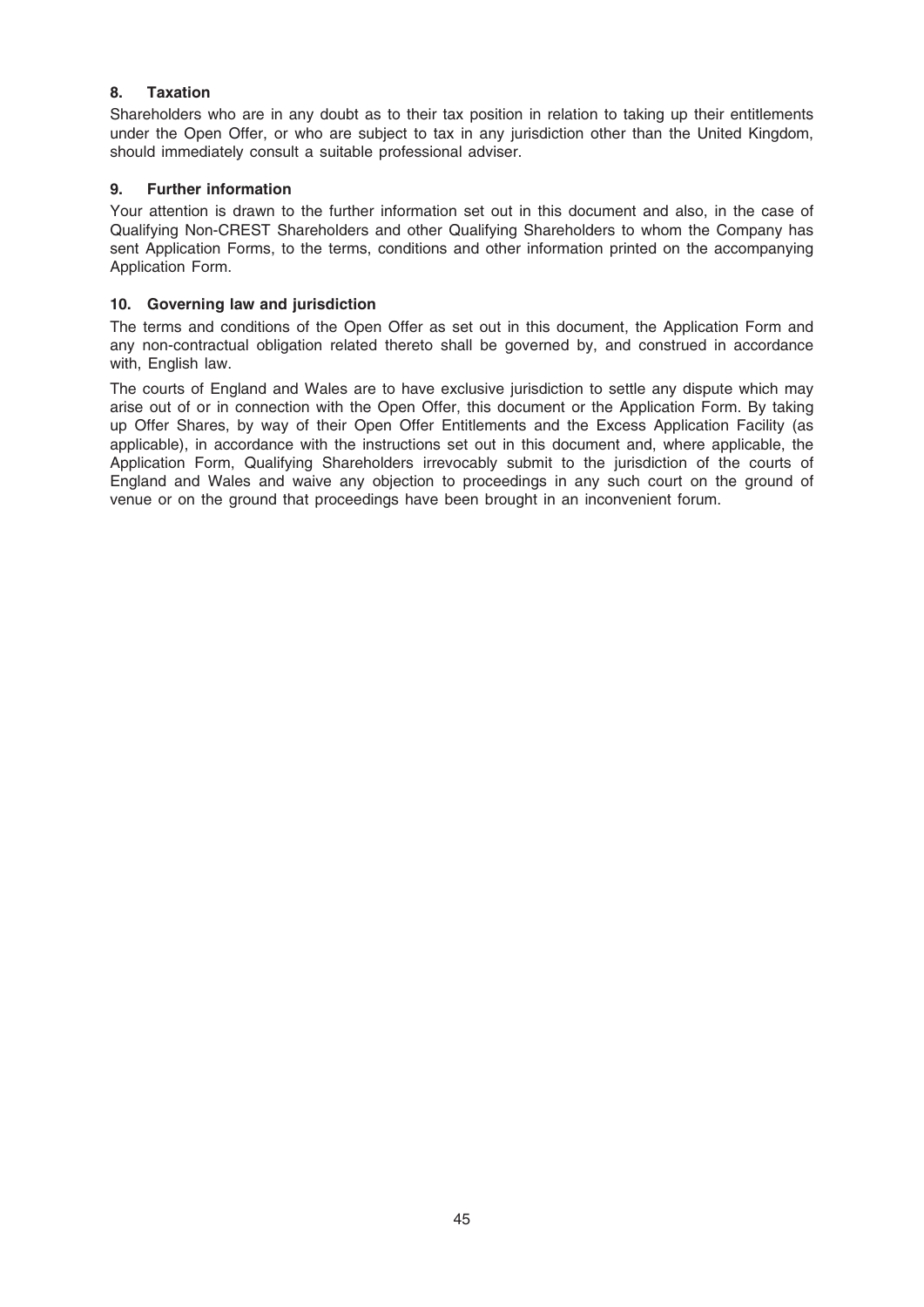#### PART 4

## QUESTIONS AND ANSWERS ABOUT THE OPEN OFFER

The questions and answers set out in this Part 4 ''Questions and Answers about the Open Offer'' are intended to be in general terms only and, as such, you should read Part 3 ''Terms and Conditions of the Open Offer'' of this document for full details of what action to take. If you are in any doubt as to the action you should take, you are recommended to seek your own personal financial advice immediately from your stockbroker, bank, fund manager, solicitor, accountant or other appropriate independent financial adviser, who is authorised under the FSMA if you are in the United Kingdom, or, if not, from another appropriately authorised independent financial adviser.

This Part 4 deals with general questions relating to the Open Offer and more specific questions relating principally to persons resident in the United Kingdom who hold their Existing Ordinary Shares in certificated form only. If you are an Overseas Shareholder, you should read paragraph 6 of Part 3 ''Terms and Conditions of the Open Offer'' of this document and you should take professional advice as to whether you are eligible for and/or whether you need to observe any formalities to enable you to take up your Open Offer Entitlement. If you hold your Existing Ordinary Shares in uncertificated form (that is, through CREST) you should read Part 3 ''Terms and Conditions of the Open Offer'' of this document for full details of what action you should take.

If you are a CREST sponsored member, you should also consult your CREST sponsor. If you do not know whether your Existing Ordinary Shares are in certificated or uncertificated form, please call Equiniti Limited on 0371 384 2858 or +44 121 415 0918 (if calling from outside the UK). Lines are open from between 8.30 a.m. to 5.30 p.m. (UK time) Monday to Friday (excluding English and Welsh public holidays). Calls to the helpline from outside the UK will be charged at the applicable international rate. Please note that calls may be recorded and randomly monitored for security and training purposes. Please note that Equiniti Limited cannot provide advice on the merits of the Proposals nor give financial, tax, investment or legal advice.

The contents of this document should not be construed as legal, business, accounting, tax, investment or other professional advice. Each prospective investor should consult his, her or its own appropriate professional advisers for advice. This document is for your information only and nothing in this document is intended to endorse or recommend a particular course of action.

#### 1. What is an open offer?

An open offer is a way for companies to raise money. Companies usually do this by giving their existing Shareholders a right to acquire further shares at a fixed price in proportion to their existing shareholdings. In this instance Shareholders will also be offered the opportunity to apply for additional shares in excess of their entitlement to the extent that other Qualifying Shareholders do not take up their entitlement in full. The fixed price is normally at a discount to the market price of the existing ordinary shares prior to the announcement of the open offer.

This Open Offer is an invitation by the Company to Qualifying Shareholders to apply to acquire up to an aggregate of 1,704,570 new Ordinary Shares at a price of 59 pence per share. If you hold Existing Ordinary Shares on the Record Date or have a bona fide market claim, other than, subject to certain exceptions, where you are a Shareholder with a registered address or located in the United States, or another Restricted Jurisdiction, you will be entitled to buy Offer Shares under the Open Offer.

The Open Offer is being made on the basis of 1 Offer Share for every 15 Existing Ordinary Shares held by Qualifying Shareholders on the Record Date. If your entitlement to Offer Shares is not a whole number, you will not be entitled to buy a fraction of an Offer Share and your entitlement will be rounded down to the nearest whole number. The Offer Price of 59 pence per Offer Share represents the closing middle-market price quotation as derived from the Daily Official List of the London Stock Exchange of 59 pence per Ordinary Share on 22 October 2015 (being the latest practicable date prior to the date of this document).

The Excess Application Facility allows Qualifying Shareholders to apply for Excess Shares in excess of their Open Offer Entitlements. Applications made under the Excess Application Facility may be allocated in such manner as the Directors may determine in their absolute discretion and no assurance can be given that excess applications by Qualifying Shareholders will be met in full or in part or at all.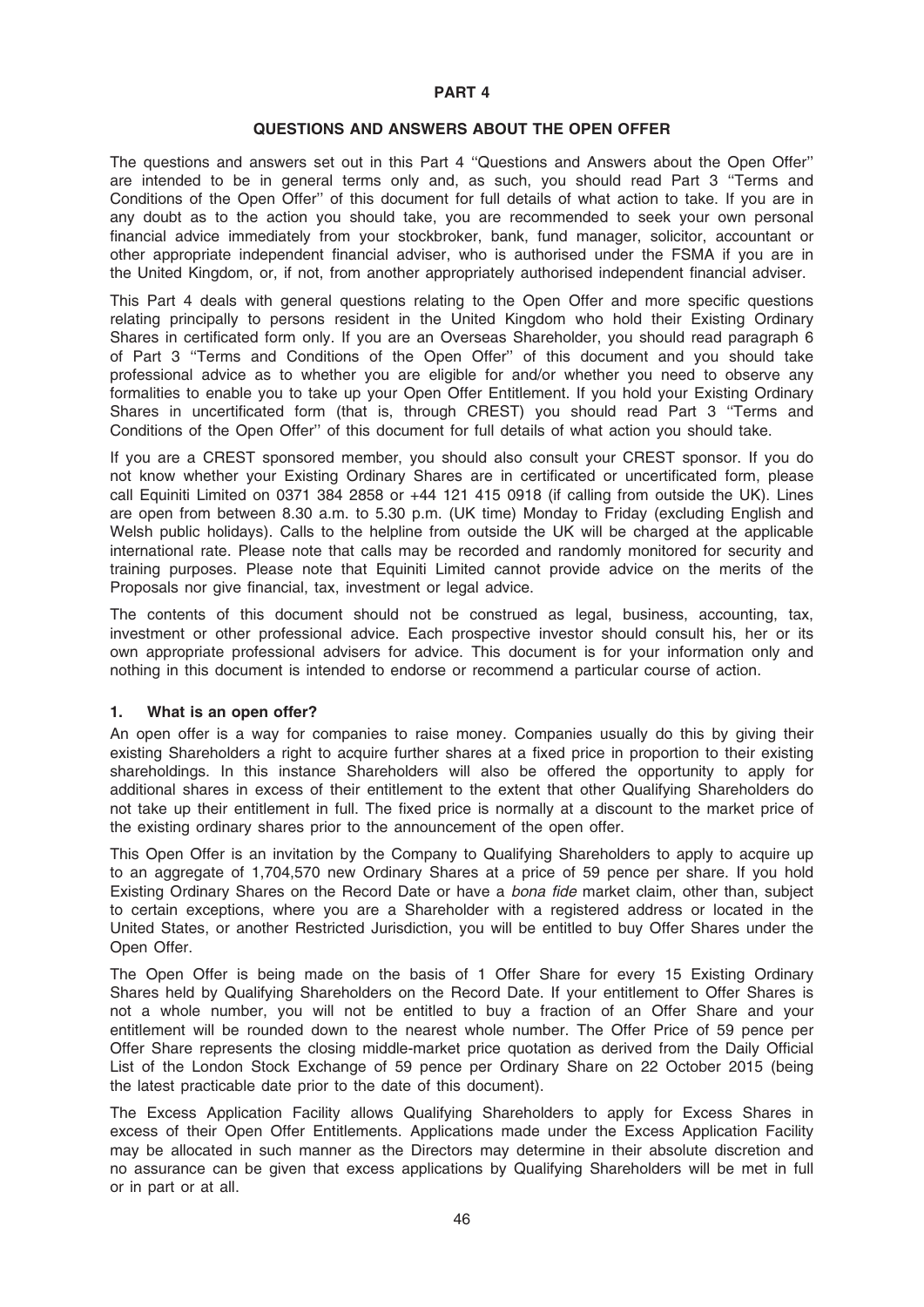Unlike in a rights issue, Application Forms are not negotiable documents and neither they nor Open Offer Entitlements can themselves be traded. Shareholders will not be able to apply for any New Ordinary Shares which are the subject of the Firm Placing.

## 2. I hold my Existing Ordinary Shares in certificated form. How do I know I am eligible to participate in the Open Offer?

If you receive an Application Form and, subject to certain exceptions, are not a holder with a registered address or located in the United States or any other Restricted Jurisdiction, then you should be eligible to participate in the Open Offer as long as you have not sold all of your Existing Ordinary Shares before 23 October 2015 (the time when the Existing Ordinary Shares are expected to be marked ''ex-entitlement'' by the London Stock Exchange).

## 3. I hold my Existing Ordinary Shares in certificated form. How do I know how many Offer Shares I am entitled to take up?

If you hold your Existing Ordinary Shares in certificated form and, subject to certain exceptions, do not have a registered address and are not located in the United States or any other Restricted Jurisdiction, you will be sent an Application Form that shows:

- how many Existing Ordinary Shares you held at the close of business on the Record Date;
- how many Offer Shares are comprised in your Open Offer Entitlement; and
- how much you need to pay if you want to take up your right to buy all your entitlement to the Offer Shares.

Subject to certain exceptions, if you have a registered address in the United States or any other Restricted Jurisdiction, you will not receive an Application Form.

If you would like to apply for any of or all of the Offer Shares comprised in your Open Offer Entitlement you should complete the Application Form in accordance with the instructions printed on it and the information provided in this document. Completed Application Forms should be returned, along with a cheque drawn in the appropriate form, by post to Equiniti Limited, Aspect House, Spencer Road, Lancing, West Sussex BN99 6DA or by hand (during normal office hours only) so as to be received by them by no later than 11.00 a.m. on 10 November 2015, after which time Application Forms will not be valid.

## 4. I hold my Existing Ordinary Shares in certificated form and am eligible to receive an Application Form. What are my choices in relation to the Open Offer?

## (a) If you do not want to take up your Open Offer Entitlement

If you do not want to take up the Offer Shares to which you are entitled, you do not need to do anything. In these circumstances, you will not receive any Offer Shares. You will also not receive any money when the Offer Shares you could have taken up are sold, as would happen under a rights issue.

You cannot sell your Application Form or your Open Offer Entitlement to anyone else. If you do not return your Application Form subscribing for the Offer Shares to which you are entitled by 11.00 a.m. on 10 November 2015, the Company has made arrangements under which the Company has agreed to issue those Offer Shares to other Qualifying Shareholders under the Excess Application Facility.

If you do not take up your Open Offer Entitlement then following the issue of the Offer Shares pursuant to Open Offer, your interest in the Company will be significantly diluted. Even if a Qualifying Shareholder subscribes for the basic entitlement under the Open Offer, their proportionate economic interest will be diluted by the issue of New Ordinary Shares pursuant to the Excess Application Facility and the Firm Placing.

#### (b) If you want to take up some but not all of your Open Offer Entitlement

If you want to take up some but not all of the Offer Shares to which you are entitled, you should write the number of Offer Shares you want to take up in Boxes 4 and 6 of your Application Form; for example, if you are entitled to take up 50 shares but you only want to take up 25 shares, then you should write '25' in Boxes 4 and 6. To work out how much you need to pay for the Offer Shares, you need to multiply the number of Offer Shares you want (in this example, '25') by £0.59, which is the price in pounds of each Offer Share (giving you an amount of £14.75 in this example). You should write this amount in Box 7, rounding up to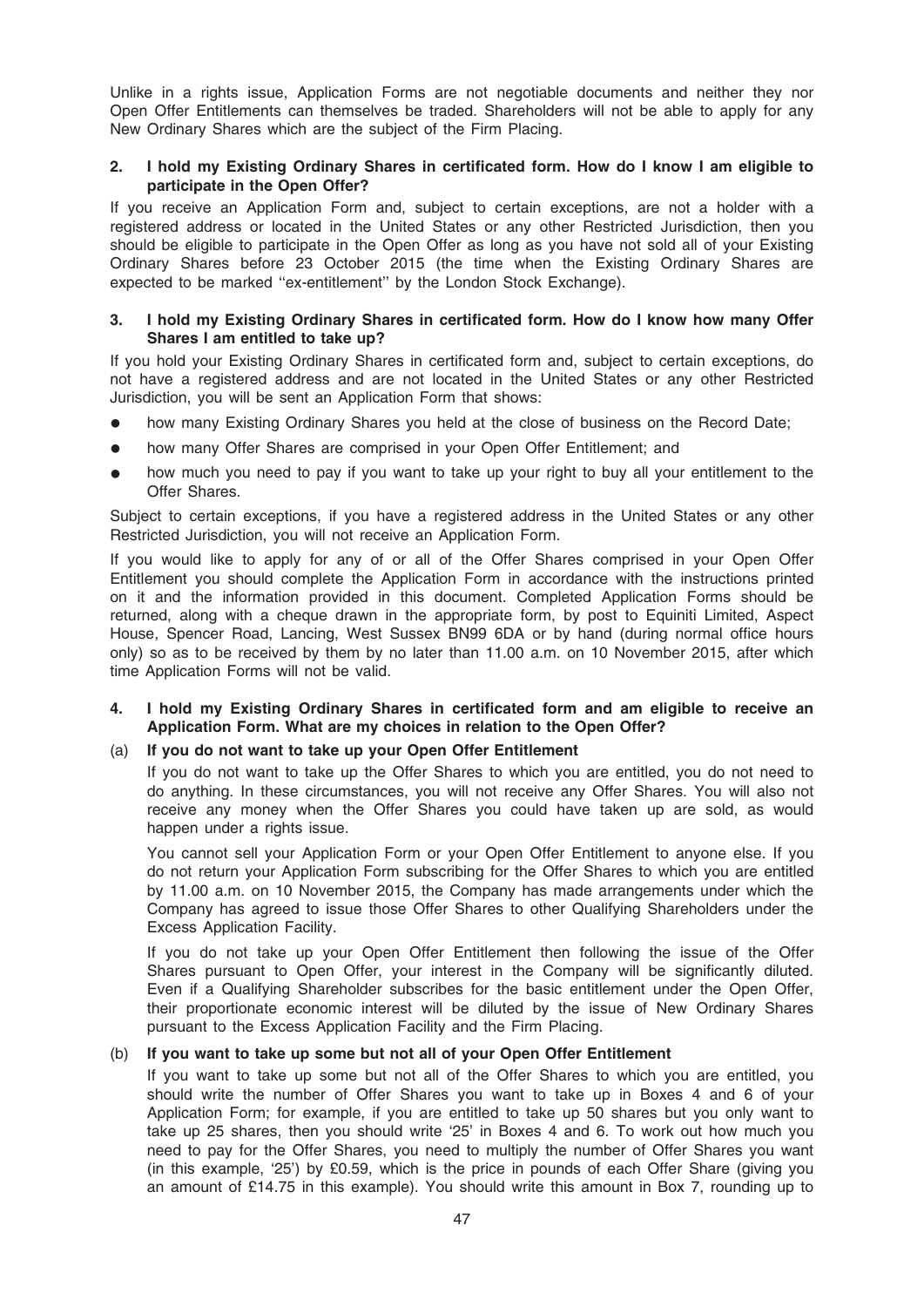the nearest whole pence and this should be the amount your cheque is made out for. You should then return the completed Application Form, together with a cheque for that amount, by post to Equiniti Limited, Aspect House, Spencer Road, Lancing, West Sussex BN99 6DA or by hand (during normal office hours only) so as to be received by them by no later than 11.00 a.m. on 10 November 2015, after which time Application Forms will not be valid. If you post your Application Form by first class post, you should allow at least four Business Days for delivery.

All payments must be in pounds sterling and made by cheque made payable to ''Equiniti Ltd Re: Science in Sport – Open Offer A/C'' and crossed ''A/C Payee Only''. Cheques or banker's drafts must be drawn on a bank or building society or branch of a bank or building society in the United Kingdom or Channel Islands which is either a settlement member of the Cheque and Credit Clearing Company Limited or the CHAPS Clearing Company Limited or which has arranged for its cheques and banker's drafts to be cleared through the facilities provided by any of those companies or committees and must bear the appropriate sort code in the top right-hand corner and must be for the full amount payable on application. Third-party cheques may not be accepted with the exception of building society cheques or banker's drafts where the building society or bank has inserted details of the full name of the building society or bank account holder and has added the building society or bank branch stamp. The account name should be the same as that shown on the Application Form. Post-dated cheques will not be accepted.

Cheques will be presented for payment upon receipt. The Company reserves the right to instruct Equiniti to seek special clearance of cheques to allow the Company to obtain value for remittances at the earliest opportunity. No interest will be paid on payments made before they are due. It is a term of the Open Offer that cheques shall be honoured on first presentation and the Company may elect to treat as invalid acceptances in respect of which cheques are not so honoured. All documents and cheques sent through the post will be sent at the risk of the sender. Payments via CHAPS, BACS or electronic transfer will not be accepted.

A definitive share certificate will then be sent to you for the Offer Shares that you take up. Your definitive share certificate for Offer Shares is expected to be despatched to you by no later than 17 November 2015.

#### (c) If you want to take up all of your Open Offer Entitlement

If you want to take up all of the Offer Shares to which you are entitled, all you need to do is send the Application Form (ensuring that all joint holders sign (if applicable)), together with your cheque for the amount (as indicated in Box 3 of your Application Form), by post to Equiniti Limited, Aspect House, Spencer Road, Lancing, West Sussex BN99 6DA or by hand (during normal office hours only) so as to be received by them by no later than 11.00 a.m. on 10 November 2015, after which time Application Forms will not be valid. If you post your Application Form by first-class post, you should allow at least four Business Days for delivery.

All payments must be in pounds sterling and made by cheque made payable to Equiniti Ltd Re: Science in Sport – Open Offer A/C and crossed ''A/C Payee Only''. Cheques or banker's drafts must be drawn on a bank or building society or branch of a bank or building society in the United Kingdom or Channel Islands which is either a settlement member of the Cheque and Credit Clearing Company Limited or the CHAPS Clearing Company Limited or which has arranged for its cheques and banker's drafts to be cleared through the facilities provided by any of those companies or committees and must bear the appropriate sort code in the top right-hand corner and must be for the full amount payable on application. Third-party cheques may not be accepted with the exception of building society cheques or banker's drafts where the building society or bank has inserted details of the full name of the building society or bank account holder and has added the building society or bank branch stamp. The account name should be the same as that shown on the Application Form. Post-dated cheques will not be accepted.

A definitive share certificate will then be sent to you for the Offer Shares that you take up. Your definitive share certificate for Offer Shares is expected to be despatched to you by no later than 17 November 2015.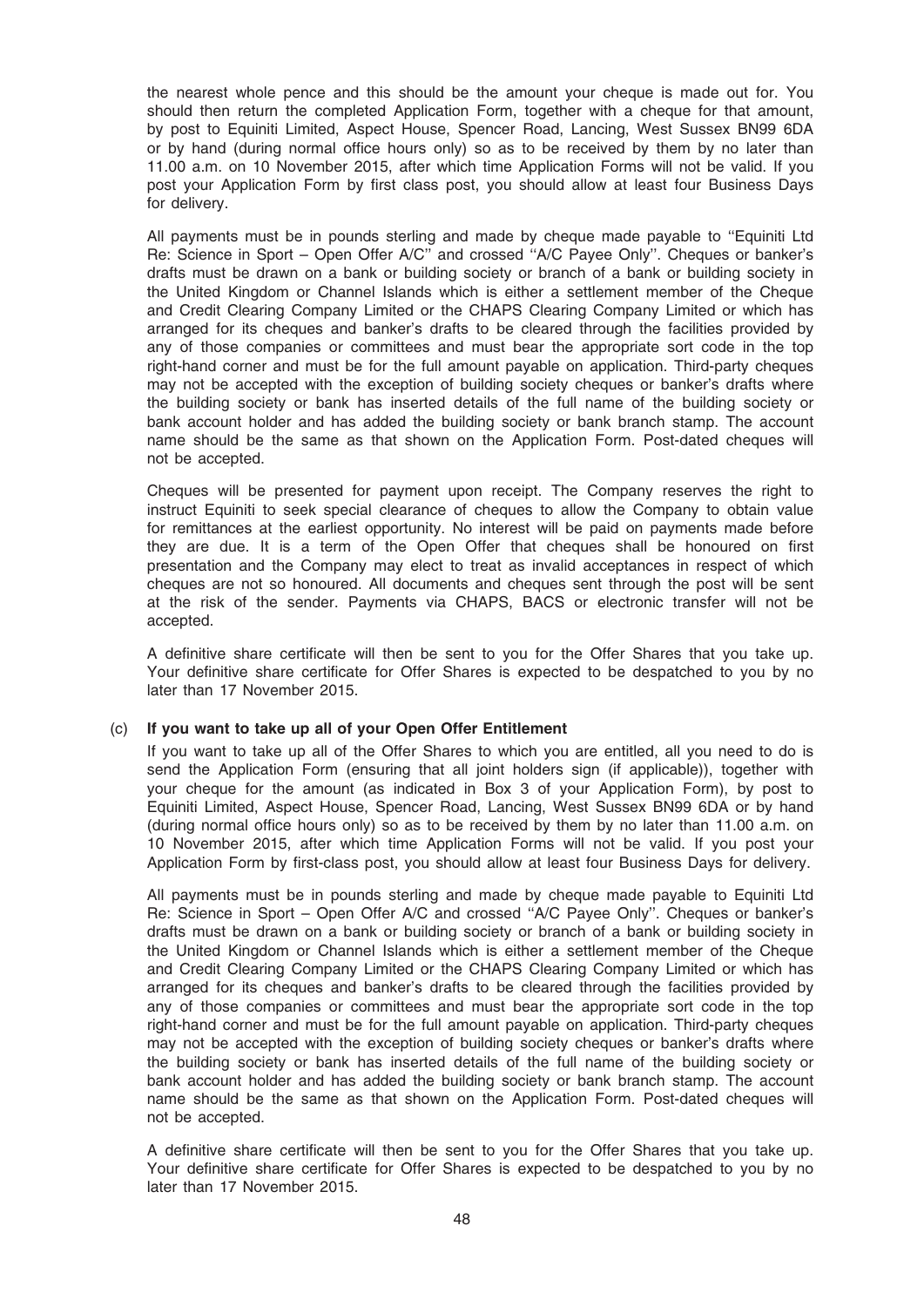## (d) If you want to apply for more than your Open Offer Entitlement

Provided you have agreed to take up your Open Offer Entitlement in full, you can apply for further Offer Shares under the Excess Application Facility. The Excess Application Facility enables Qualifying Shareholders to apply for Excess Shares in excess of their Open Offer Entitlement as at the Record Date. You should write the number of Offer Shares comprised in your Open Offer Entitlement (as indicated in Box 2 of the Application Form) in Box 4 and write the number of Excess Shares for which you would like to apply in Box 5. You should then add the totals in Boxes 4 and 5 and insert the total number of Offer Shares for which you would like to apply in Box 6. For example, if you have an Open Offer Entitlement for 50 Offer Shares but you want to apply for 75 Offer Shares in total, then you should write '50' in Box 4, '25' in Box 5 and '75' in Box 6. To work out how much you need to pay for the Offer Shares, you need to multiply the number of Offer Shares you want (in this example, '75') by £0.59, which is the price in pounds sterling of each Offer Share (giving you an amount of £44.25 in this example). You should write this amount in Box 7. You should then return your Application Form by post to Equiniti Limited, Aspect House, Spencer Road, Lancing, West Sussex BN99 6DA or by hand (during normal office hours only) so as to be received by them by no later than 11.00 a.m. on 10 November 2015, after which time Application Forms will not be valid. If you post your application form by first class post, you should allow at least four Business Days for delivery.

If applications under the Excess Application Facility are received for more than the total number of Offer Shares available following take up of Open Offer Entitlements, the Excess Shares may be allocated in such manner as the Directors may determine in their absolute discretion. No assurance can be given that excess applications by Qualifying Shareholders will be met in full or in part or at all.

A definitive share certificate will then be sent to you for the Offer Shares that you take up and otherwise successfully apply for using the Excess Application Facility. Your definitive share certificate for Offer Shares is expected to be despatched to you, at your own risk, by no later than 17 November 2015.

## 5. I hold my Existing Ordinary Shares in uncertificated form in CREST. What do I need to do in relation to the Open Offer?

CREST members should follow the instructions set out in Part 3 ''Terms and Conditions of the Open Offer'' of this document. Persons who hold Existing Ordinary Shares through a CREST member should be informed by the CREST member through which they hold their Existing Ordinary Shares of (i) the number of Offer Shares which they are entitled to acquire under the their Open Offer Entitlement and (ii) how to apply for Offer Shares in excess of their Open Offer Entitlement under the Excess Application Facility provided they choose to take up their Open Offer Entitlement in full and should contact them should they not receive this information.

## 6. I acquired my Existing Ordinary Shares prior to the Record Date and hold my Existing Ordinary Shares in certificated form. What if I do not receive an Application Form or I have lost my Application Form?

If you do not receive an Application Form, this probably means that you are not eligible to participate in the Open Offer. Some Non-CREST Shareholders, however, will not receive an Application Form but may still be eligible to participate in the Open Offer, namely:

- Qualifying CREST Shareholders who held their Existing Ordinary Shares in uncertificated form on 21 October 2015 and who have converted them to certificated form;
- Qualifying non-CREST Shareholders who bought Existing Ordinary Shares before 23 October 2015 but were not registered as the holders of those shares at the close of business on 21 October 2015; and
- certain Overseas Shareholders.

If you do not receive an Application Form but think that you should have received one or you have lost your Application Form, please contact Equiniti Limited on 0371 384 2858 or +44 121 415 0918 (if calling from outside the UK). Lines are open from between 8.30 a.m. to 5.30 p.m. (UK time) Monday to Friday (excluding English and Welsh public holidays). Calls to the helpline from outside the UK will be charged at the applicable international rate. Please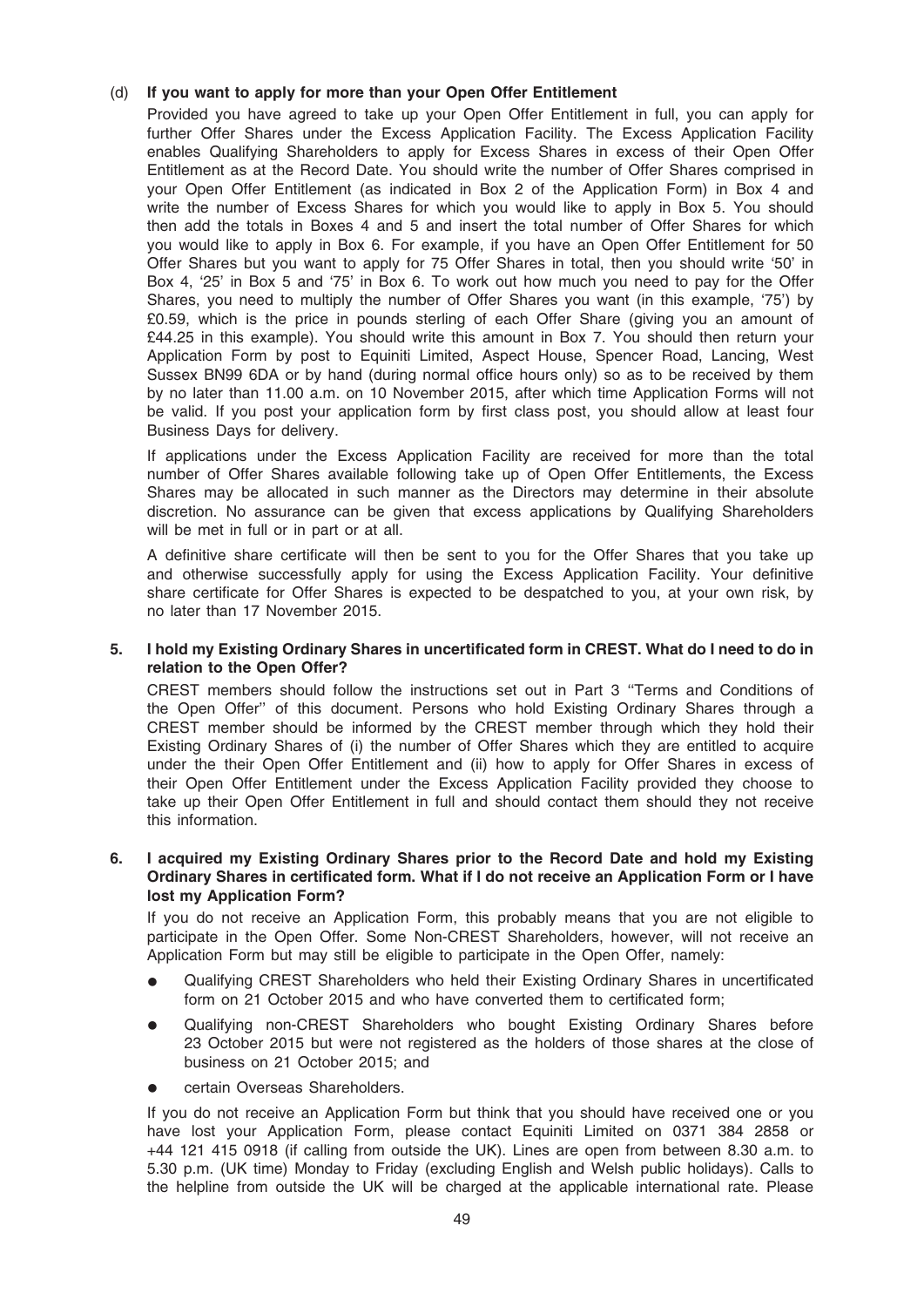note that calls may be recorded and randomly monitored for security and training purposes. Please note that Equiniti Limited cannot provide advice on the merits of the Proposals nor give financial, tax, investment or legal advice.

## 7. Can I trade my Open Offer Entitlement?

Qualifying Shareholders should be aware that the Open Offer is not a rights issue. As such, Qualifying Non-CREST Shareholders should also note that their Application Forms are not negotiable documents and cannot be traded. Qualifying CREST Shareholders should note that, although Open Offer Entitlements will be admitted to CREST they will have limited settlement capabilities (for the purposes of market claims only), Open Offer Entitlements will not be tradable or listed and applications in respect of the Open Offer may only be made by the Qualifying Shareholders originally entitled or by a person entitled by virtue of a bona fide market claim. Offer Shares for which an application has not been made under the Open Offer will not be sold in the market for the benefit of those who do not apply under the Open Offer and Qualifying Shareholders who do not apply to take up their Open Offer Entitlement will have no rights under the Open Offer or receive any proceeds from it. The Offer Shares are not underwritten.

#### 8. What if I change my mind?

If you are a Qualifying non-CREST Shareholder, once you have sent your Application Form and payment to Equiniti, you cannot withdraw your application or change the number of Offer Shares for which you have applied, except in the very limited circumstances which are set out in this document.

## 9. What if the number of Offer Shares to which I am entitled is not a whole number: am I entitled to fractions of Offer Shares?

If the number is not a whole number, you will not receive a fraction of an Offer Share and your entitlement will be rounded down to the nearest whole number.

## 10. I hold my Existing Ordinary Shares in certificated form. What should I do if I have sold some or all of my Existing Ordinary Shares?

If you hold Existing Ordinary Shares in the Company directly and you sell some or all of your Existing Ordinary Shares before 23 October 2015, you should contact the buyer or the person/company through whom you sell your shares. The buyer may be entitled to apply for Offer Shares under the Open Offer. If you sell any of your Existing Ordinary Shares on or after 23 October 2015, you may still take up and apply for the Offer Shares as set out on your Application Form.

## 11. I hold my Existing Ordinary Shares in certificated form. How do I pay?

Completed Application Forms should be returned with a cheque drawn in the appropriate form. All payments must be in pounds sterling and made by cheque made payable to Equiniti Ltd Re: Science in Sport – Open Offer A/C and crossed ''A/C Payee Only''. Cheques or banker's drafts must be drawn on a bank or building society or branch of a bank or building society in the United Kingdom or Channel Islands which is either a settlement member of the Cheque and Credit Clearing Company Limited or the CHAPS Clearing Company Limited or which has arranged for its cheques and banker's drafts to be cleared through the facilities provided by any of those companies or committees and must bear the appropriate sort code in the top right-hand corner and must be for the full amount payable on application. Thirdparty cheques may not be accepted with the exception of building society cheques or banker's drafts where the building society or bank has inserted details of the full name of the building society or bank account holder and has added the building society or bank branch stamp. The account name should be the same as that shown on the Application Form. Postdated cheques will not be accepted.

#### 12. Will the Existing Ordinary Shares that I hold now be affected by the Open Offer?

If you decide not to apply for any of the Offer Shares to which you are entitled under the Open Offer, or only apply for some of your entitlement, your proportionate ownership and voting interest in the Company will be reduced.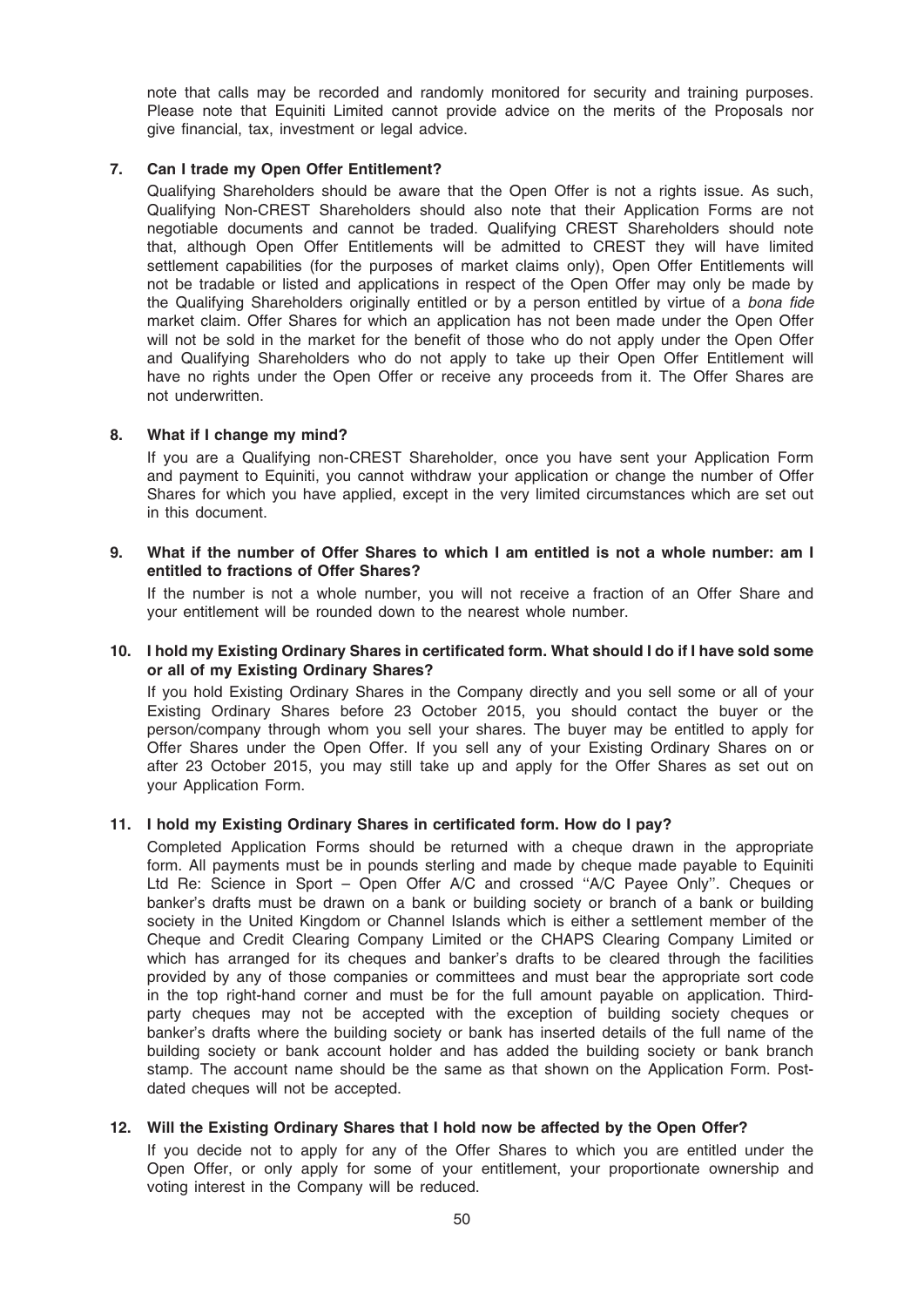# 13. I hold my Existing Ordinary Shares in certificated form. Where do I send my Application Form?

You should send your completed Application Form together with the monies in the appropriate form, by post to Equiniti Limited, Aspect House, Spencer Road, Lancing, West Sussex BN99 6DA or by hand (during normal office hours only). If you post your Application Form by firstclass post, you should allow at least four Business Days for delivery. If you do not want to take up or apply for Open Offer Shares then you need take no further action.

## 14. I hold my Existing Ordinary Shares in certificated form. When do I have to decide if I want to apply for Offer Shares?

Equiniti must receive the Application Form by no later than 11.00 a.m. on 10 November 2015, after which time Application Forms will not be valid. If an Application Form is being sent by first class post in the UK, Qualifying Shareholders are recommended to allow at least four Business Days for delivery.

## 15. How do I transfer my entitlements into the CREST system?

If you are a Qualifying Non-CREST Shareholder, but are a CREST member and want your Open Offer Shares to be in uncertificated form, you should complete the CREST deposit form (contained in the Application Form), and ensure it is delivered to CCSS in accordance with the instructions in the Application Form. CREST sponsored members should arrange for their CREST sponsors to do this.

## 16. I hold my Existing Ordinary Shares in certificated form. When will I receive my new share certificate?

It is expected that Equiniti will post all new share certificates by 17 November 2015.

## 17. If I buy Existing Ordinary Shares after the Record Date, will I be eligible to participate in the Open Offer?

If you bought your Existing Ordinary Shares after the Record Date, you are unlikely to be able to participate in the Open Offer in respect of such Ordinary Shares.

#### 18. Will I be taxed if I take up my entitlements?

Shareholders who are in any doubt as to their tax position should consult an appropriate professional adviser immediately.

#### 19. What should I do if I live outside the United Kingdom?

Your ability to apply to acquire Offer Shares may be affected by the laws of the country in which you live and you should take professional advice as to whether you require any governmental or other consents or need to observe any other formalities to enable you to take up your Open Offer Entitlement. Shareholders with registered addresses or who are located in the United States or any other Restricted Jurisdiction are, subject to certain exceptions, not eligible to participate in the Open Offer. Your attention is drawn to the information in paragraph 6 of Part 3 ''Terms and Conditions of the Open Offer'' of this document.

#### 20. Further assistance

Should you require further assistance please call Equiniti Limited on 0371 384 2858 or +44 121 415 0918 (if calling from outside the UK). Lines are open from between 8.30 a.m. to 5.30 p.m. (UK time) Monday to Friday (excluding English and Welsh public holidays). Calls to the helpline from outside the UK will be charged at the applicable international rate. Please note that calls may be recorded and randomly monitored for security and training purposes. Please note that Equiniti Limited cannot provide advice on the merits of the Proposals nor give financial, tax, investment or legal advice.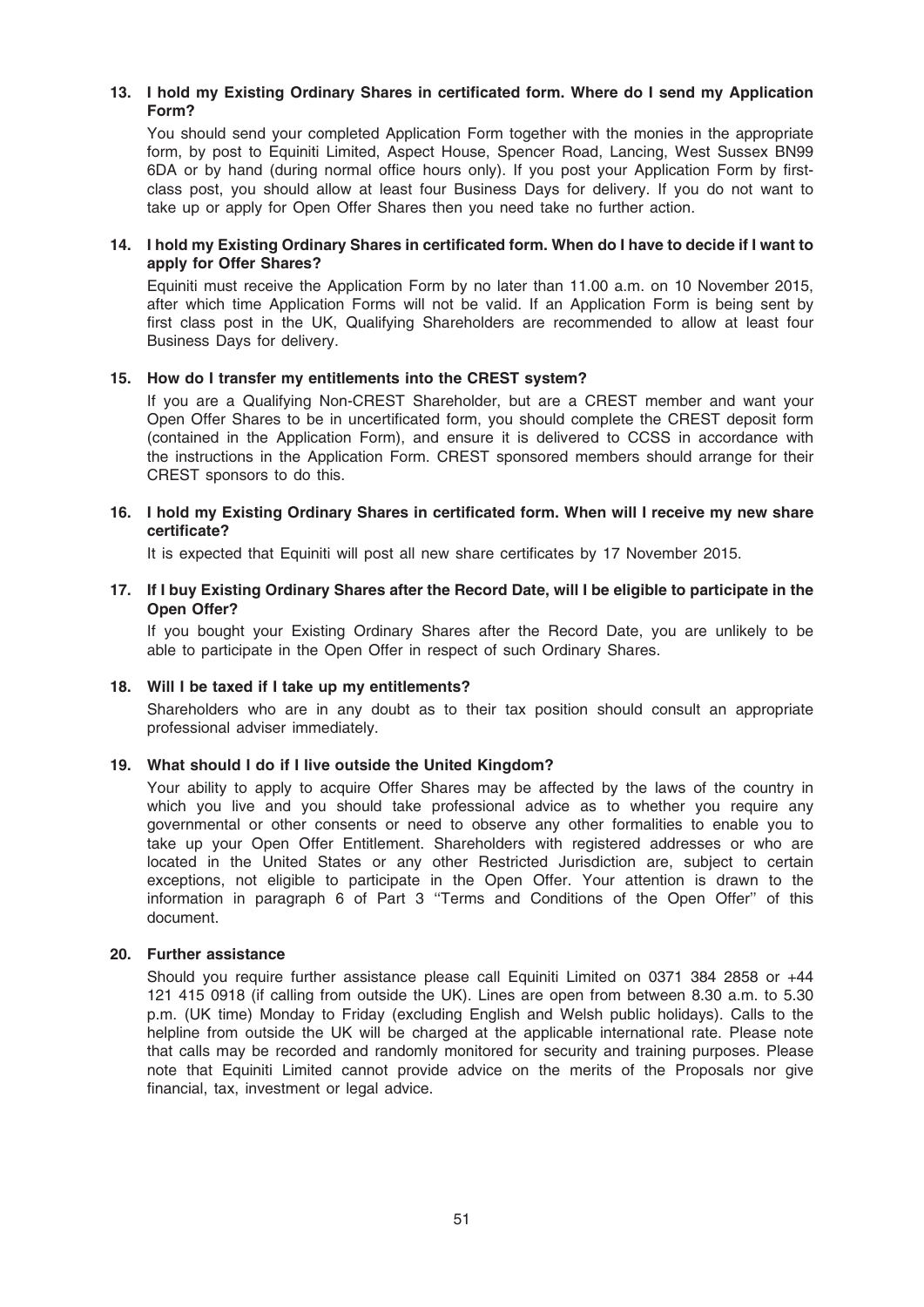# SCIENCE IN SPORT PLC

(Incorporated and registered in England and Wales with registered no. 08535116)

## NOTICE OF GENERAL MEETING

NOTICE IS HEREBY GIVEN that the General Meeting of Science in Sport plc (the ''Company'') will be held at 4th Floor, 16-18 Hatton Garden, Farringdon, London EC1N 8AT on 11 November 2015 at 10.00 a.m. to consider, and if thought fit pass, the following resolutions of which resolution 1 will be proposed as an ordinary resolution and resolution 2 as a special resolution.

## ORDINARY RESOLUTION

1. **THAT**, in addition to all other powers granted to the Directors at the Company's Annual General Meeting on 25 June 2015, in accordance with section 551 of the Companies Act 2006 (the ''Act''), the Directors be generally and unconditionally authorised to exercise all powers of the Company to allot shares in the Company or to grant rights to subscribe for or to convert any security into shares in the Company up to a maximum aggregate nominal amount of £1,508,548.10 (being equal to 15,085,481 Ordinary Shares) pursuant to the Firm Placing and Open Offer, provided that this authority will expire at whichever is the earlier of the conclusion of the annual general meeting of the Company to be held in 2016, or the date falling 6 months from the date of the passing of this resolution (unless renewed varied or revoked by the Company prior to or on that date) but the Company may, before this authority expires, make an offer or agreement which would or might require shares in the Company or rights to be allotted or granted after this authority expires and that the Directors may allot shares in the Company or grant rights pursuant to such an offer or agreement as if the authority conferred by this Resolution had not expired.

## SPECIAL RESOLUTION

- 2. THAT, in addition to all other powers granted to the Directors at the Company's Annual General Meeting on 25 June 2015, subject to and conditional upon the passing of Resolution 1, in accordance with section 571(1) of the Act, the directors be empowered to allot equity securities for cash (within the meaning of section 560 of the Act) pursuant to the authority conferred by Resolution 1 above, as if section 561 of the Act did not apply to any such allotment, provided that this power shall:
	- be limited to the allotment of equity securities pursuant to the Firm Placing and Open Offer up to an aggregate nominal value of £1,508,548.10 (being equal to 15,085,481) Ordinary Shares); and
	- expire at whichever is the earlier of the conclusion of the annual general meeting of the Company to be held in 2016 or the date falling 6 months from the date of passing this resolution but may be previously revoked or varied by special resolution and so that the Company may, before such expiry make an offer or agreement which would or might require equity securities to be allotted after such expiry and the Directors may allot equity securities in pursuance of any such offer or agreement as if such power had not expired.

Registered Office 4th Floor 16-18 Hatton Garden **Farringdon** London, EC1N 8AT

Dated 23 October 2015

Stephen Moon Chief Executive Officer Science in Sport plc